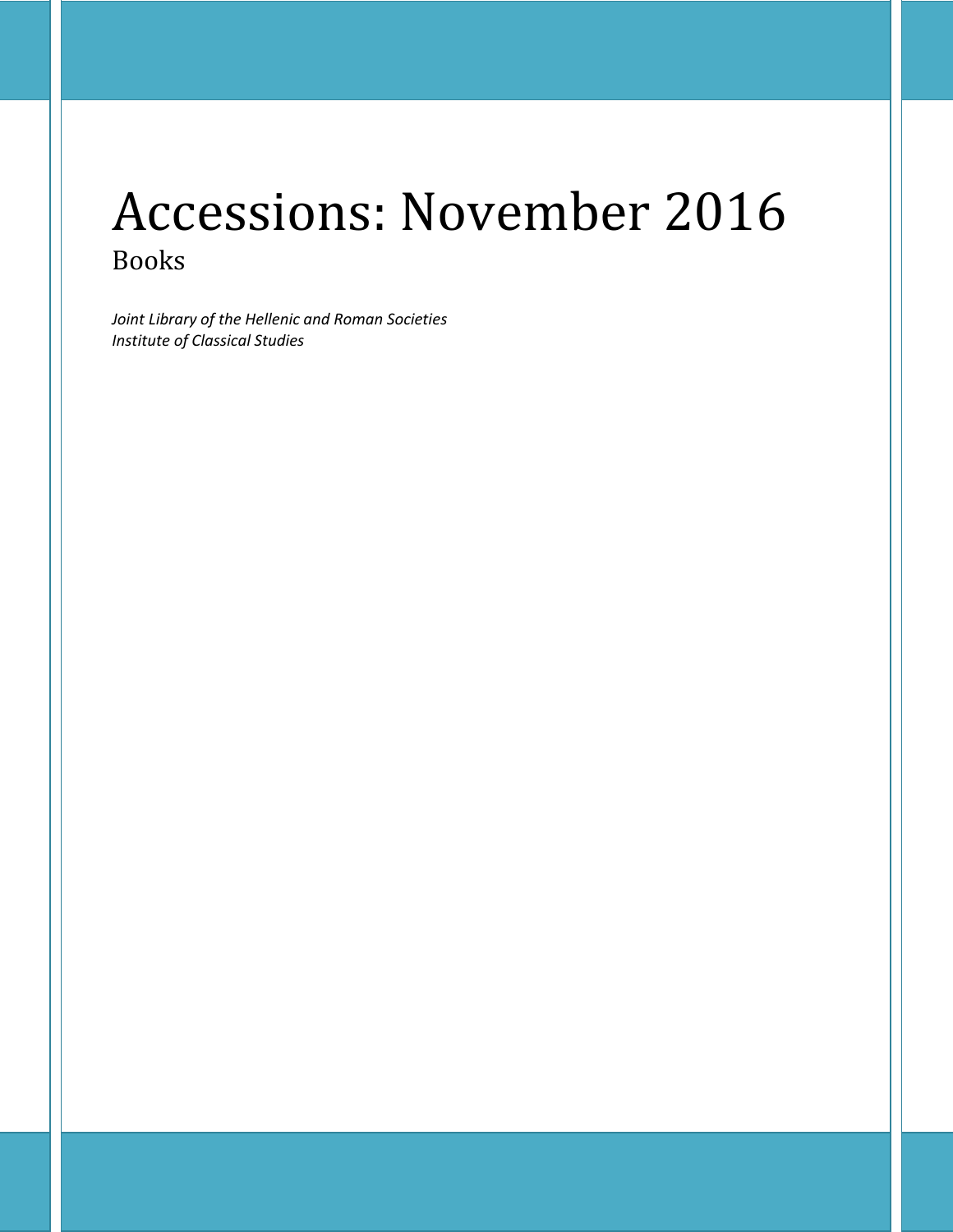# **Table of Contents**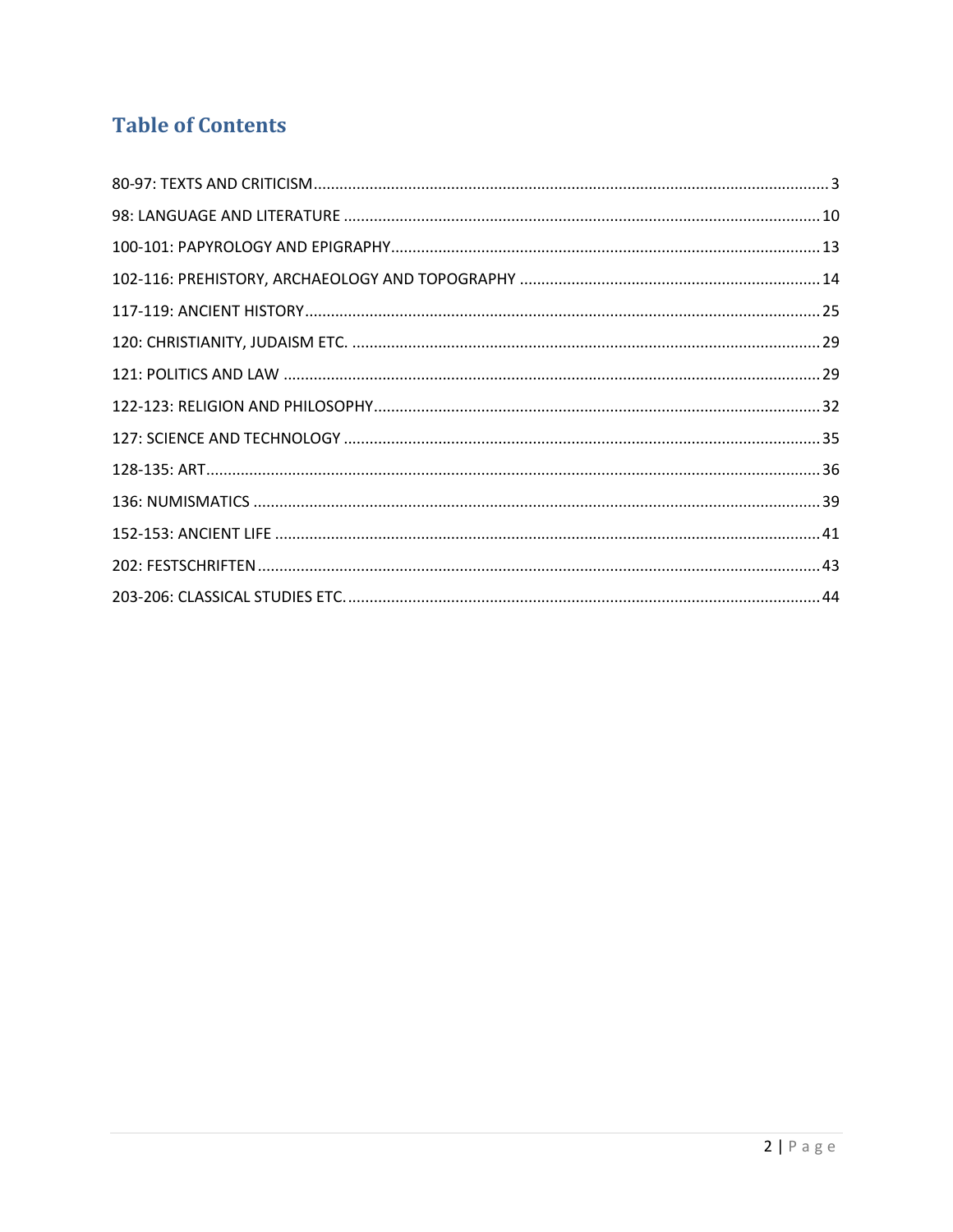## <span id="page-2-0"></span>**80-97: TEXTS AND CRITICISM**

80.6F.1: VOL. Charis : studi offerti a Paola Volpe dai suoi allievi / a cura di Stefano Amendola, Giovanna Pace. Graeca tergestina. Praelectiones philologae tergestinae ; 7. Trieste : EUT, Edizioni Università di Trieste, 2016. 131 p. : ill., ports ; 17 cm. 8883036190 (pbk.). 9788883036194 (pbk.) : €10.00.

81.19B. Vezzoli, Simone. Arcesilao di Pitane : l'origine del platonismo neoaccademico / Simone Vezzoli. Philosophie hellénistique et romaine. Turnhout : Brepols, 2016. 300 p. ; 24 cm. 2503550290 (pbk.). 9782503550299 (pbk.): €65.00.

online.

Archestratus, of Gela. Iguarias do mundo grego : guia gastronómico do Mediterrâneo antigo [electronic resource] / Arquestrato ; Carmen Soares. Série DIAITA. : Scripta & Realia. Classica digitalia Universitatis conimbrigensis. Coimbra : Imprensa da Universidade de Coimbra / Coimbra University Press ; São Paulo (BR) : Annablume, 2016. 120 p. ; col. ill., maps ; PDF file. 9892612442 (pbk.). 9789892612447 (pbk.). 9892612450 (digital). 9789892612454 (digital).

81.27N: GEO. Geōrgousē, Maria D. Aristophanēs kai sophistikē : didaktorikē diatrivē / Maria D. Geōrgousē. Athēna : Ekdoseis Papazēsē, 2016. 368 p. ; 21 cm. 9600232245 (pbk.). 9789600232240 (pbk.) : €26.00.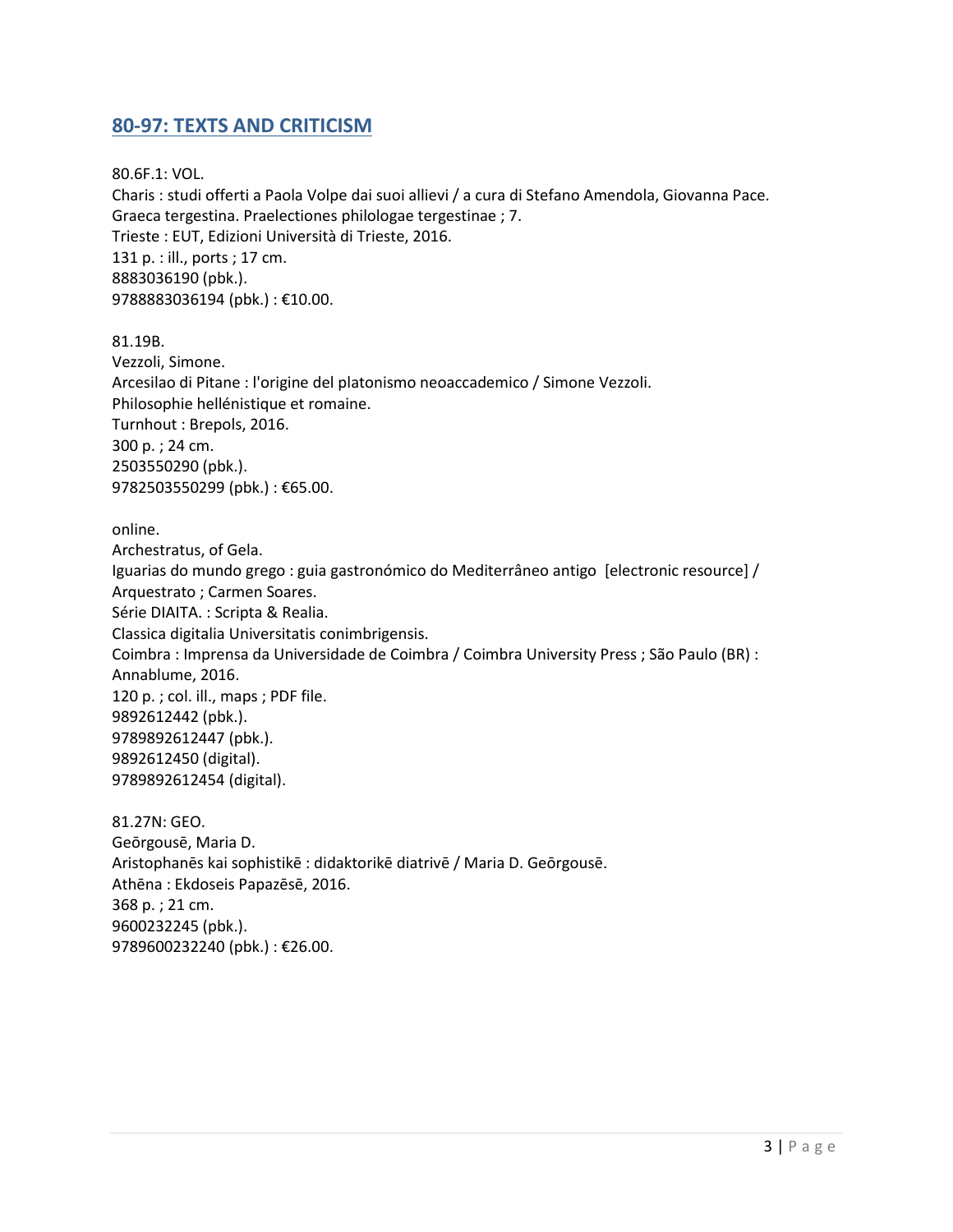81.27N: GEO. Geōrgousē, Maria D. Hoi asynepeies stis kōmōdies tou Aristophanē : mia psychologikē hermēneia / Maria D. Geōrgousē. Athēna : Institouto tou Vivliou-Kardamitsa, 2016. 164 p. ; 24 cm. 9603543845 (pbk.). 9789603543848 (pbk.) : €20.00.

81.27N: GEO. Geōrgousē, Maria D. Hē epithetikotēta stis kōmōdies tou Aristophanē / Maria D. Geōrgousē. Athēna : Institouto tou Vivliou-Kardamitsa, 2016. 164 p. ; 24 cm. 9603543837 (pbk.). 9789603543831 (pbk.) : €20.00.

83.27B: CAL. Calzascia, Sonja Caterina. Il carme 64 di Catullo e le Argonautiche di Apollonio Rodio / Sonja Caterina Calzascia. Bologna : BraDypUS.net communicating cultural heritage, 2015. 649 p. ; 24 cm. 8898392214 (pbk.). 9788898392216 (pbk.) : €20.00.

84.8E: ANN. Cicero's De finibus : philosophical approaches / edited by Julia Annas and Gábor Betegh. Cambridge : Cambridge University Press, 2016. vii, 266 p. ; 24 cm. 1107074835 (hbk.). 9781107074835 (hbk.) : £64.99 / \$99.99. R.

85.19L. Demosthenes. Contro Leptine / Demostene ; introduzione, traduzione e commento storico di Mirko Canevaro. Texte und Kommentare ; Bd. 55. Berlin : De Gruyter, 2016. viii, 529 p. ; 24 cm. 311048868X (hbk.). 9783110488685 (hbk.) : €119.95. H.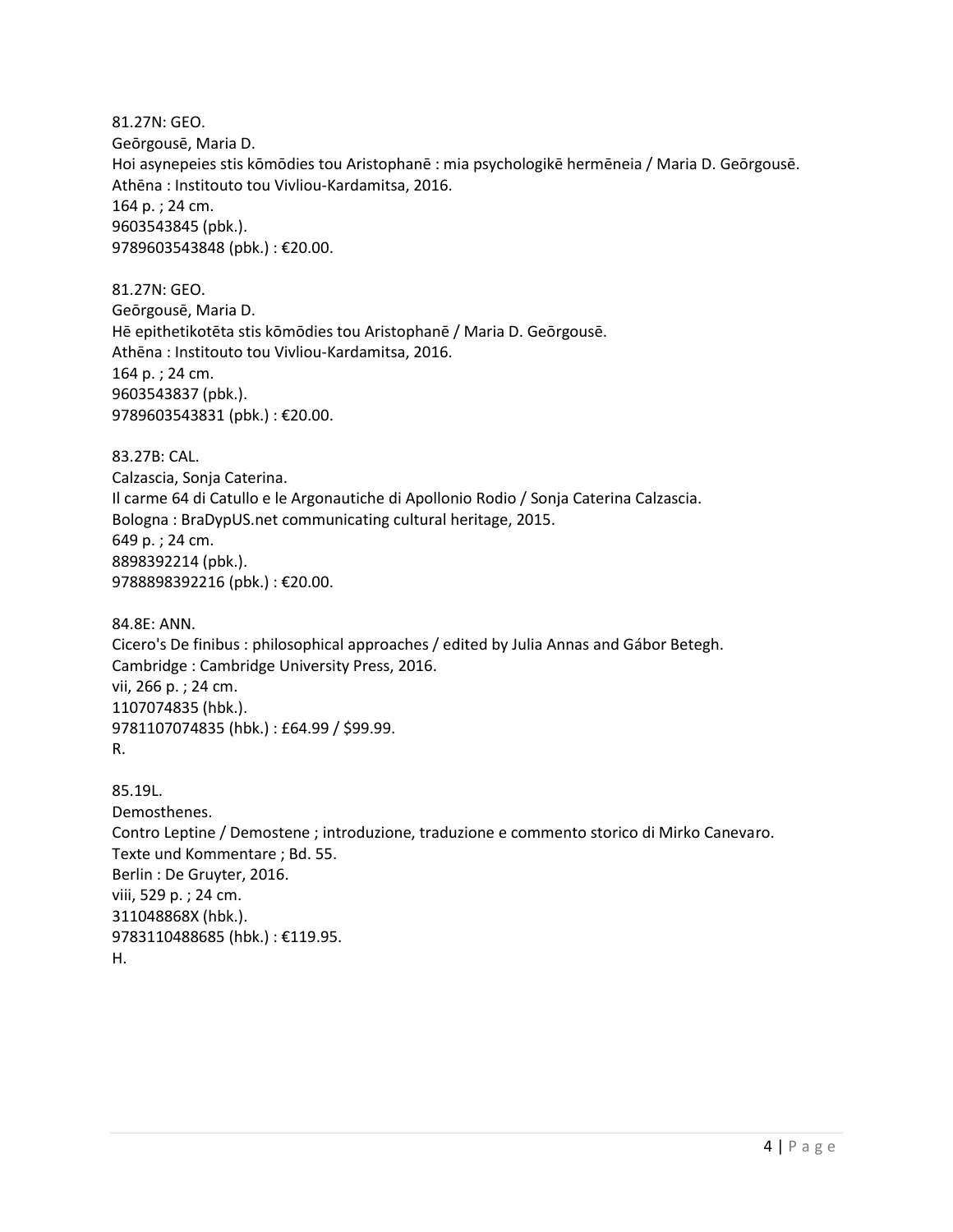86E: PER. Perris, Simon, 1979- The gentle, jealous god : reading Euripides' Bacchae in English / Simon Perris. Bloomsbury studies in classical reception. London ; New York, NY : Bloomsbury Academic, 2016. ix, 237 p. ; 24 cm. 1472513533 (hbk.). 9781472513533 (hbk.) : £85.00. H.

online.

Castro Filho, Claudio. Eu mesma matei meu filho : poéticas do trágico em Eurípides, Goethe e García Lorca [electronic resource] / Claudio Castro Filho. Humanitas Supplementum ; 37. Classica digitalia Universitatis conimbrigensis. Coimbra : Imprensa da Universidade de Coimbra / Coimbra University Press ; São Paulo (BR) : Annablume, 2016. 242 p. ; PDF file. 9892612213 (pbk.). 9789892612218 (pbk.). 9789892612225 (digital). 9892612221 (digital).

87.11.

Bos, Gerrit, 1948- Transmitting a text through three languages : the future history of Galen's Peri anomalou dyskrasias / Gerrit Bos, Michael McVaugh, Joseph Shatzmiller. Transactions of the American Philosophical Society ; v. 104, pt. 5. Philadelphia : American Philosophical Society Press, 2014. viii, 168 p. ; 26 cm. 1606180452 (pbk.). 9781606180457 (pbk.) : \$37.00.

87.31C.

Herodotus. The essential Herodotus : translation, introduction, and annotations / by William A. Johnson. New York ; Oxford : Oxford University Press, 2017. xxi, 264 p. : ill., maps ; 24 cm. 0199897956 (pbk.). 9780199897957 (pbk.) : £10.99.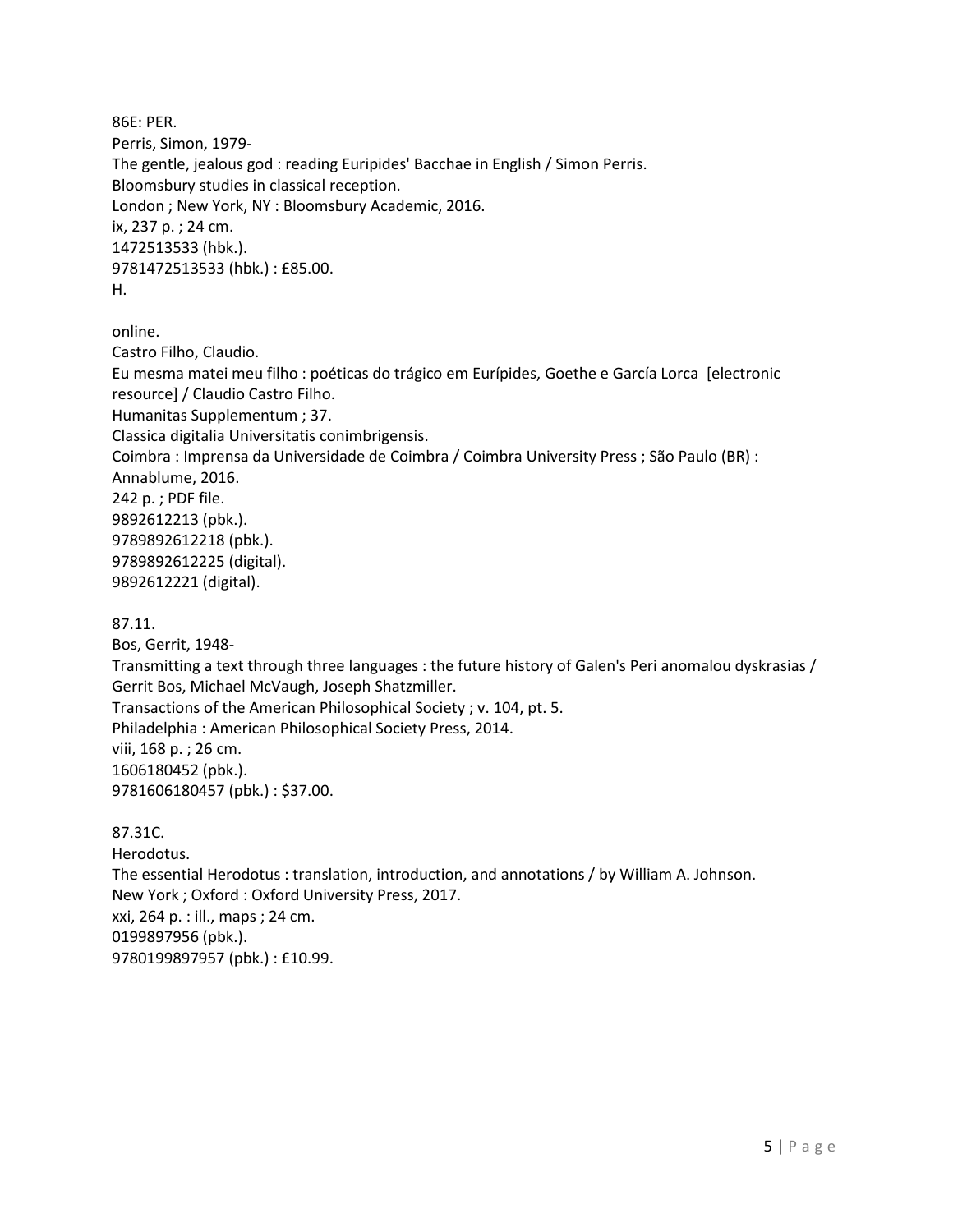88D: RIE. Rieger, Annette. Bilder zur Ilias : ikonographische Untersuchungen zu Darstellungen des homerischen Epos in der römischen Flächenkunst / Annette Rieger. Dissertation.de ; 1.713. Berlin : Winter-Industries, 2014. viii, 522 p., [26] p. of plates : ill. ; 21 cm. 3866246137 (pbk.). 9783866246133 (pbk.) : €49.95. T.Box 263. Gerigk, Horst-Jürgen. Lesendes Bewusstsein : Untersuchungen zur philosophischen Grundlage der Literaturwissenschaft. 2.Teil, Erstes Beispiel, Homer : "Odyssee" / Horst-Jürgen Gerigk. Berlin ; Boston : De Gruyter, 2016. [17] p. ; 24 cm. 89.27. Müller, Michael (Classicist). Tod und Auferstehung Jesu Christi bei Iuvencus IV 570-812 : Untersuchungen zu Dichtkunst, Theologie und Zweck der Evangeliorum Libri quattuor / Michael Müller. Klassische Philologie. Palingenesia ; 105. Stuttgart : Franz Steiner Verlag, 2016. 413 p. ; 25 cm. 3515113401 (hbk.). 9783515113403 (hbk.) : €68.00. R. 89.37B. Lucan, 39-65. Bellum civile Liber VII / M. Annaei Lucani ; a cura di Nicola Lanzarone. Serie dei classici greci e latini : Testi con commento filologico. Nuova serie ; 22. Firenze : Le Monnier, 2016. [ix], 617 p. ; 24 cm. 880074754X (pbk.). 9788800747547 (pbk.) : €50.00. R. 90.13A. Mesomedes, active 2nd century. Mesomedes : Übersetzung und Kommentar / Janna Regenauer. Studien zur klassischen Philologie ; Bd. 175. Frankfurt am Main : Peter Lang, 2016. 468 p. ; 22 cm. 3631672713 (hbk.). 9783631672716 (hbk.) : £64.00.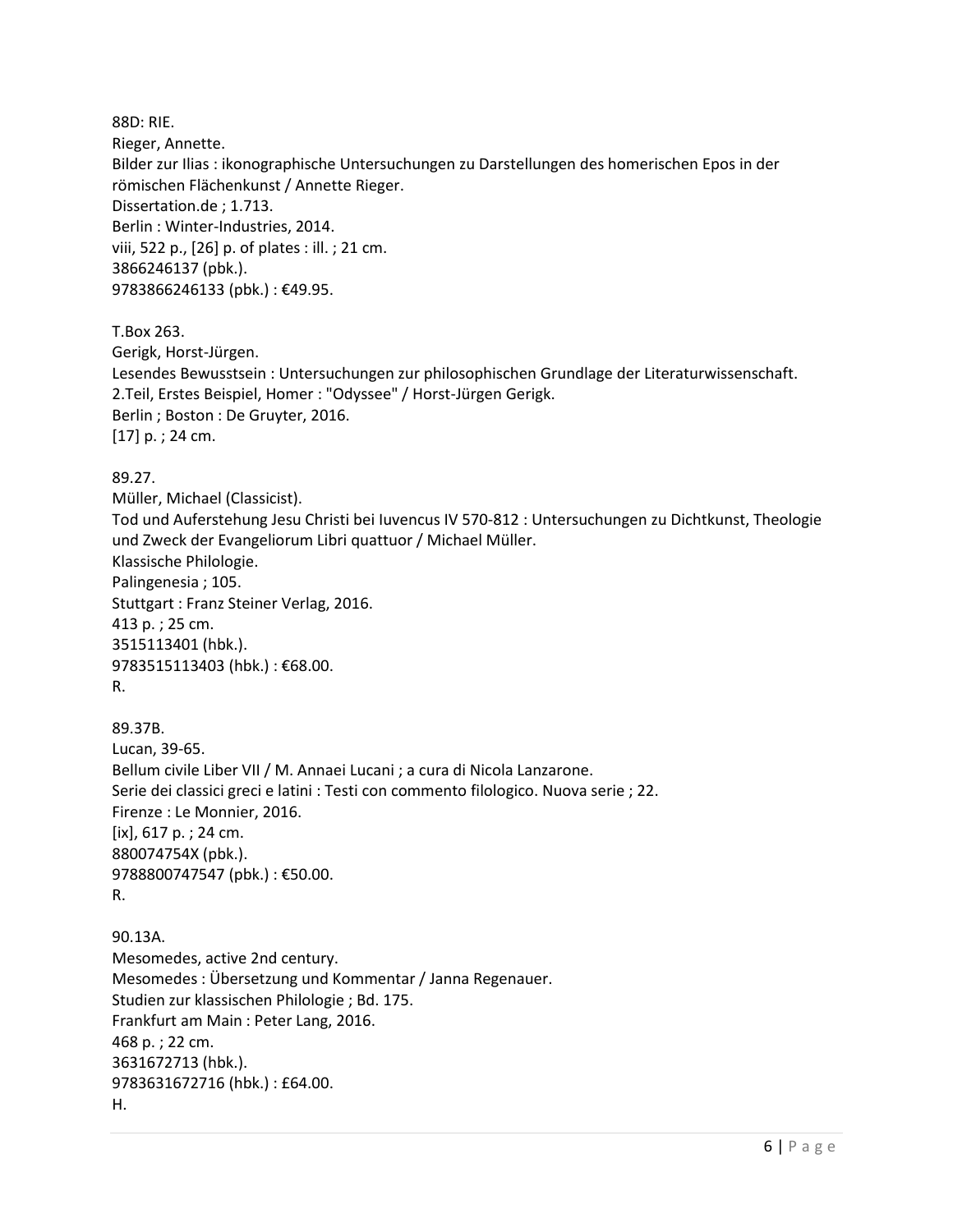91.10B: PAO. Paolucci, Paola. Pentadius Ovidian poet : music, myth and love / Paola Paolucci. Anthologiarum Latinarum parerga ; 5. Hildesheim : Weidmann, 2016. xiii, 132 p. ; 22 cm. 3615004221 (hbk.). 9783615004229 (hbk.) : €49.80.

91.19. Philo, of Byzantium. Philo Mechanicus : on sieges, translated with introduction and commentary / David Whitehead. Alte Geschichte. Historia. Einzelschriften ; Heft 243. Stuttgart : Franz Steiner Verlag, [2016]. 510 p. ; 25 cm. 3515113436 (hbk.). 9783515113434 (hbk.) : €84.00. 3515113444 (online). 9783515113441 (online). H.

91.25D: SIG. Sigelman, Asya C. Pindar's poetics of immortality / Asya C. Sigelman. Cambridge : Cambridge University Press, 2016. x, 200 p. : ill. ; 24 cm. 110713501X (hbk.). 9781107135017 (hbk.) : £64.99 / \$99.99. H.

92.1U. Plato. Laws / Plato ; edited by Malcolm Schofield, University of Cambridge ; translated by Tom Griffith. Cambridge texts in the history of political thought. Cambridge ; New York : Cambridge University Press, 2016. vii, 491 p. ; 23 cm. 0521859654 (hbk.). 9780521859653 (hbk.) : £54.99. 0521676908 (pbk.). 9780521676908 (pbk.) : £16.99. H.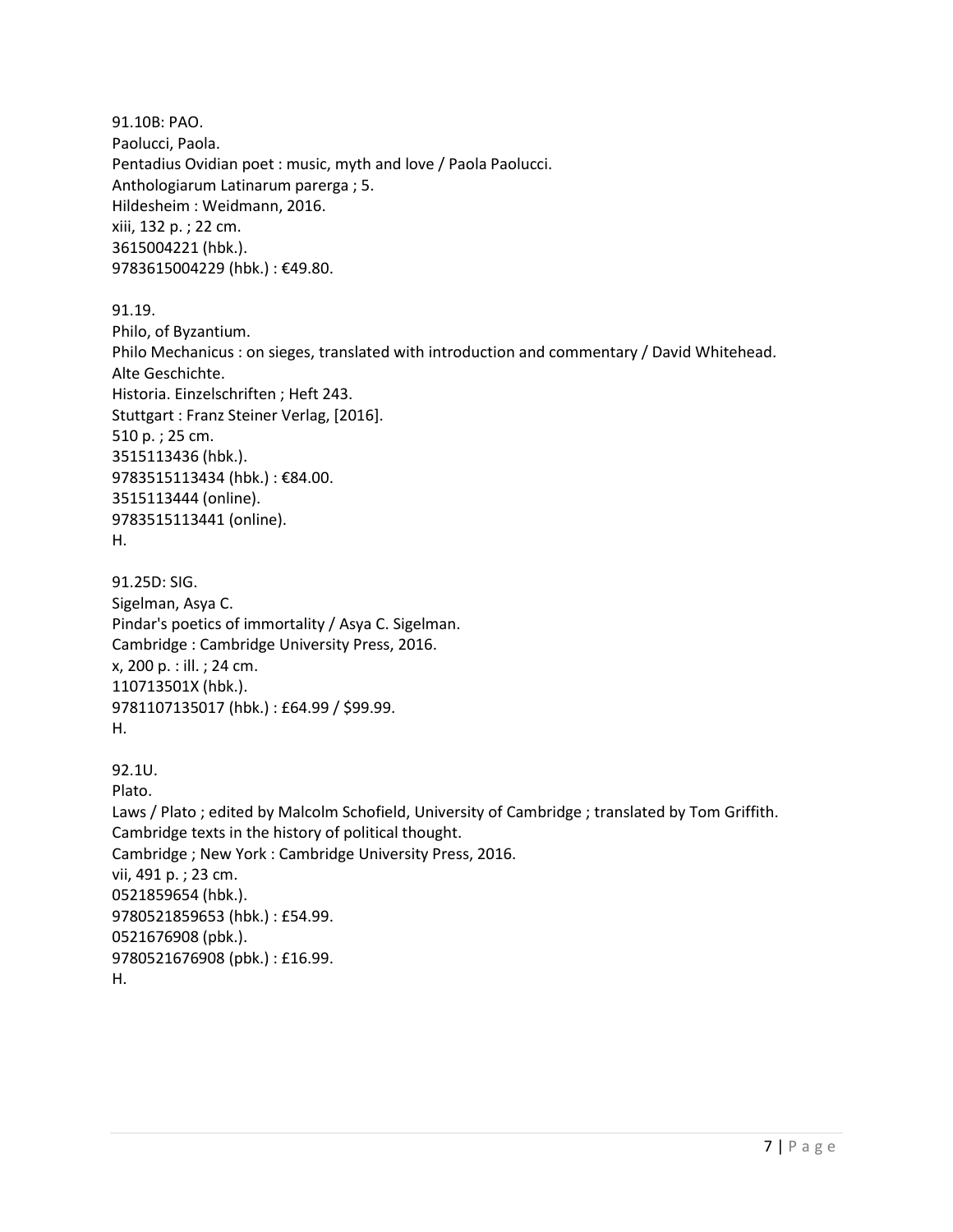92.3: SCH. Schur, Brigitte Theophila. "Von hier nach dort" : der Philosophiebegriff bei Platon / Brigitte Theophila Schur. Göttingen : V&R unipress, 2013. 421 p. : ill. ; 25 cm. 3847101617 (hbk.). 9783847101611 (hbk.) : €60.00. 9783847001614 (online). online. Teixeira, Cláudia. Estrutura, personagens e enganos : introdução à leitura de As Báquides de Plauto [electronic resource] / Cláudia Teixeira. Colecção Autores gregos e latinos : Série Ensaios ; no. 11. Classica digitalia Universitatis conimbrigensis. Coimbra : Imprensa da Universidade de Coimbra / Coimbra University Press ; São Paulo (BR) : Annablume, 2016. 81 p. ; PDF file. 9892612752 (pbk.). 9789892612751 (pbk.). 9892612760 (digital). 9789892612768 (digital). 93.4A. Plotinus. Ennead IV.7 : on the immortality of the soul / Plotinus ; translation with an introduction and commentary, Barrie Fleet. The Enneads of Plotinus with philosophical commentaries. Las Vegas : Parmenides Pub., 2016. [viii], 337 p. ; 20 cm. 1930972954 (pbk.). 9781930972957 (pbk.) : \$47.00. 1930972962 (e-book). 9781930972964 (e-book). online. Strabo. Geografia. Livro III [electronic resource] / Estrabão ; introdução, tradução do grego e notas Jorge Deserto, Susana Hora Marques Da Pereira. Série DIAITA. : Scripta & Realia. Classica digitalia Universitatis conimbrigensis.

Coimbra : Imprensa da Universidade de Coimbra / Coimbra University Press ; São Paulo (BR) : Annablume, 2016.

127 p. ; PDF file. 9892612256 (pbk.). 9789892612256 (pbk.). 9892612264 (digital). 9789892612263 (digital).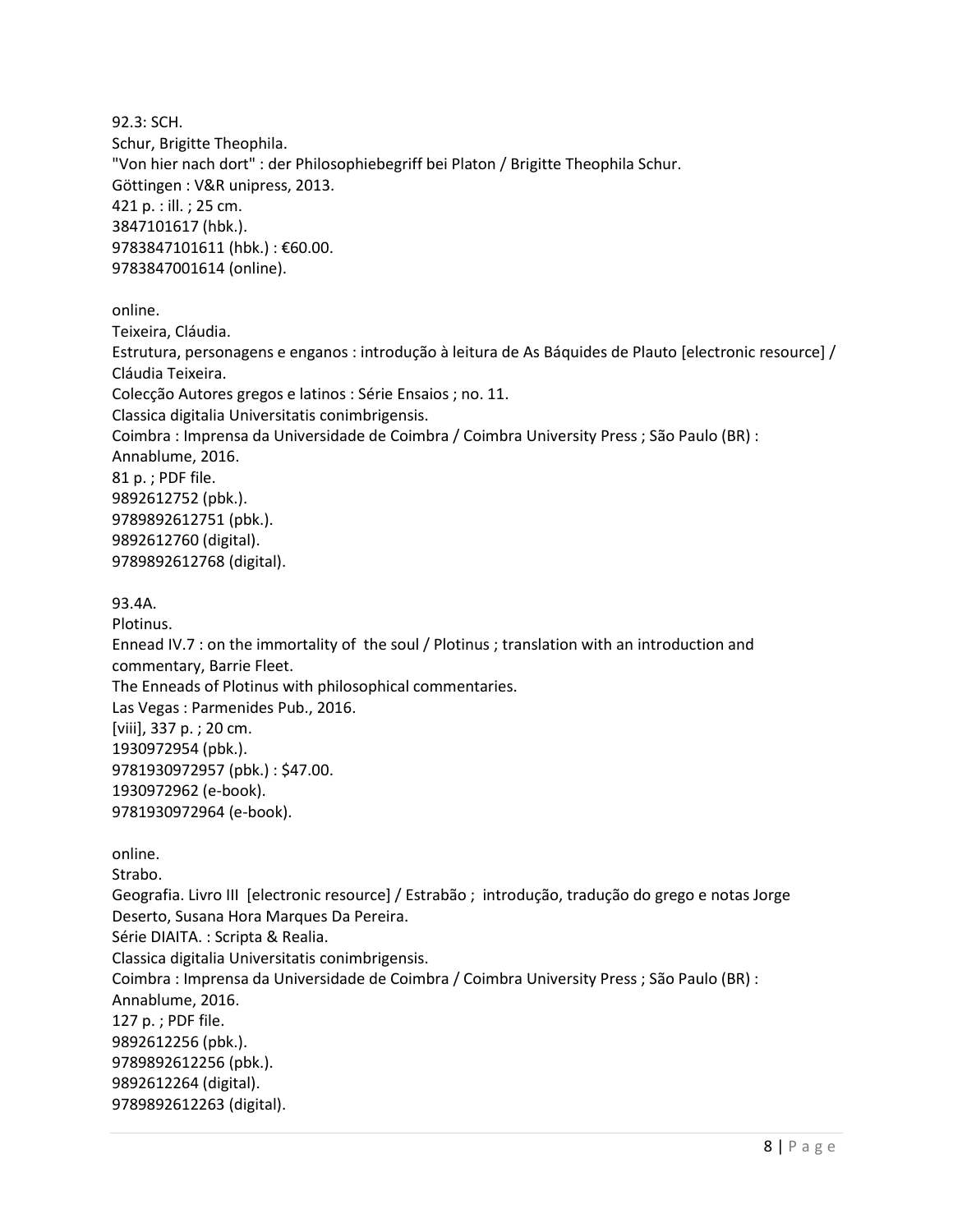94.26E: GER. Germany, Robert. Mimetic contagion : art and artifice in Terence's Eunuch / Robert Germany. Oxford studies in ancient culture and representation. Oxford : Oxford University Press, 2016. vi, 198 p. ; 25 cm. 0198738730 (hbk.). 9780198738732 (hbk.) : £55.00. R.

X95.2D.

Metochites, Theodoros, d. 1332. Theodore Metochites on the human condition and the decline of Rome : Semeioseis gnomikai 27-60 : a critical edition with introduction translation, notes, and indexes / by Karin Hult . Studia Graeca et Latina Gothoburgensia ; 70. Göteborg : University of Gothenburg, 2016. xxvi, 306 p. ; 23 cm. 9173468894 (pbk.). 9173468908 (pdf). 9789173468893 (pbk.) : Sw.kr.250. 9789173468909 (pdf).

96.21: BER.

Lucan and Claudian : context and intertext / Valéry Berlincourt, Lavinia Galli Milić, Damien Nelis (eds.). Bibliothek der klassischen Altertumswissenschaften. Neue Folge, 2. Reihe ; Band 151. Heidelberg : Universitätsverlag Winter, 2016. x, 322 p. : ill. ; 25 cm. 3825365492 (hbk.). 9783825365493 (hbk.) : €40.00.

97.25. Sofia, Anna, 1978- Aigyptiazein : frammenti della commedia attica antica / Anna Sofia. Letteratura greca e latina. Ricerche. Milano : Vita e pensiero, 2016. 191 p. ; 22 cm. 8834331303 (pbk.). 9788834331309 (pbk.) : €25.00. H.

97.43: LEC. Oracles chaldaïques : fragments et philosophie / édité par Adrien Lecerf, Lucia Saudelli, Helmut Seng. Bibliotheca Chaldaica ; Bd. 4. Heidelberg : Winter, 2014. 319 p. ; 22 cm. 3825364321 (hbk.). 9783825364328 (hbk.) : €40.00.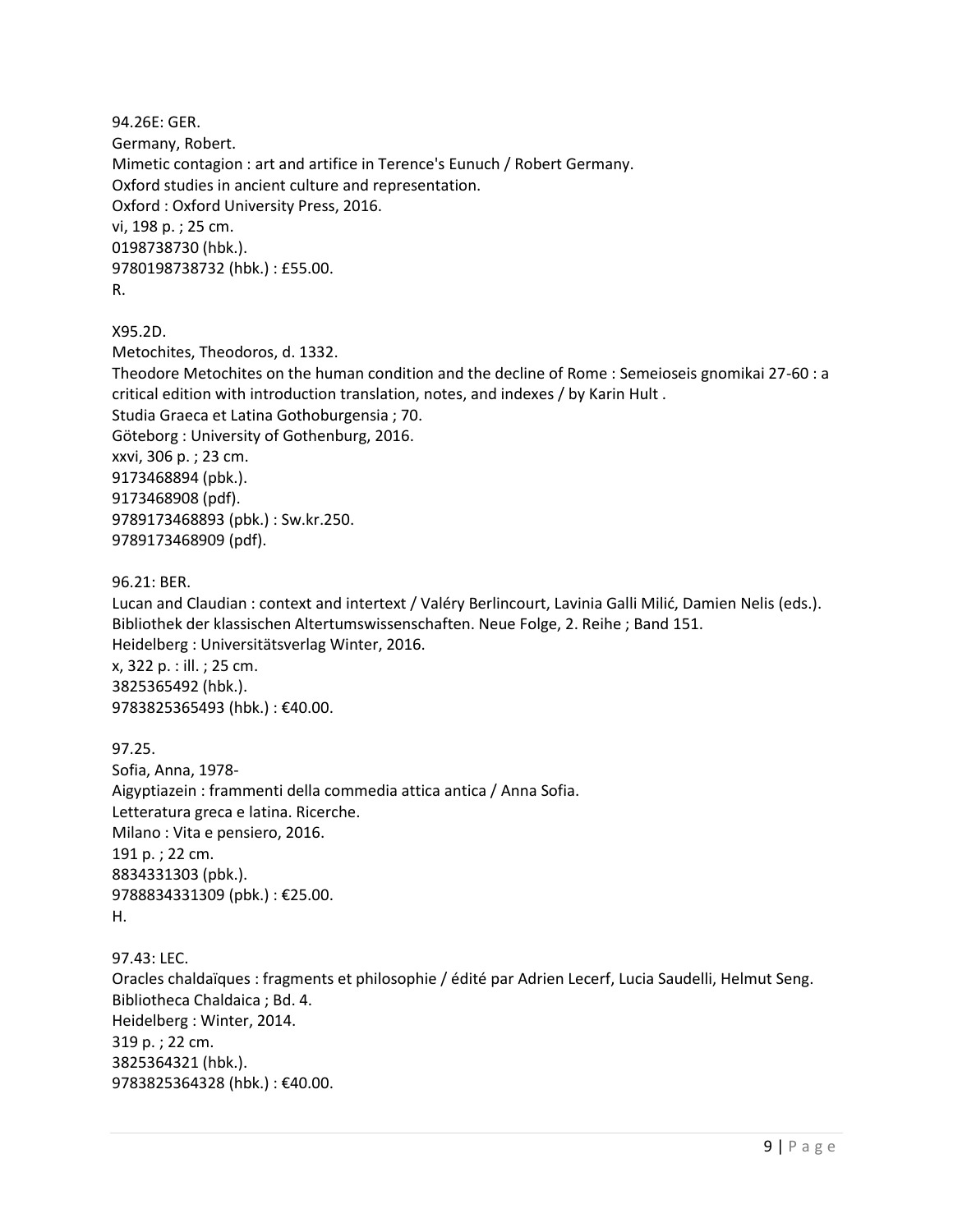97.53: WRI. Wright, Matthew (Matthew Ephraim). The lost plays of Greek tragedy. Volume 1, Neglected authors / Matthew Wright. London : Bloomsbury Academic, 2016. xxix, 277 p. ; 25 cm. 1472567765 (vol. 1 : hbk.). 9781472567765 (vol. 1 : hbk.) : £85.00. 1472567757 (vol. 1 : pbk.). 9781472567758 (vol. 1 : pbk.) : £21.99. 9781472567789 ePDF. 9781472567772 ePub. H.

97.60F: GMI. Gmirkin, Russell E., 1954- Plato and the creation of the Hebrew Bible / Russell E. Gmirkin. 1st ed. Copenhagen international seminar. London ; New York, NY : Routledge, 2017. viii, 338 p. ; 24 cm. 1138684988 (hbk.). 9781138684980 (hbk.) : £90.00. 1315543583 (e-book). 9781315543581 (e-book). H.

97.61H: HEI. Heilig, Christoph, 1990- Hidden criticism? : the methodology and plausibility of the search for a counter-imperial subtext in Paul / Christoph Heilig. Wissenschaftliche Untersuchungen zum Neuen Testament. 2. Reihe ; 392. Tübingen : Mohr Siebeck, 2015. xiii, 199 p. ; 24 cm. 3161537955 (pbk.). 9783161537950 (pbk.) : €69.00.

## <span id="page-9-0"></span>**98: LANGUAGE AND LITERATURE**

ST.12. Dinamiche sociolinguistiche in aree di influenza greca : mutamento, variazione e contatto ; atti del convegno internazionale, Roma, 22-24 settembre 2014 / a cura di Paolo Di Giovine e Valentina Gasbarra. Lingvarum varietas ; 5 (2016). Pisa ; Roma Fabrizio Serra Editore 2016. 265 p. ; 25 cm. 8862278888 (pbk.). 9788862278881 (pbk.) : €120.00.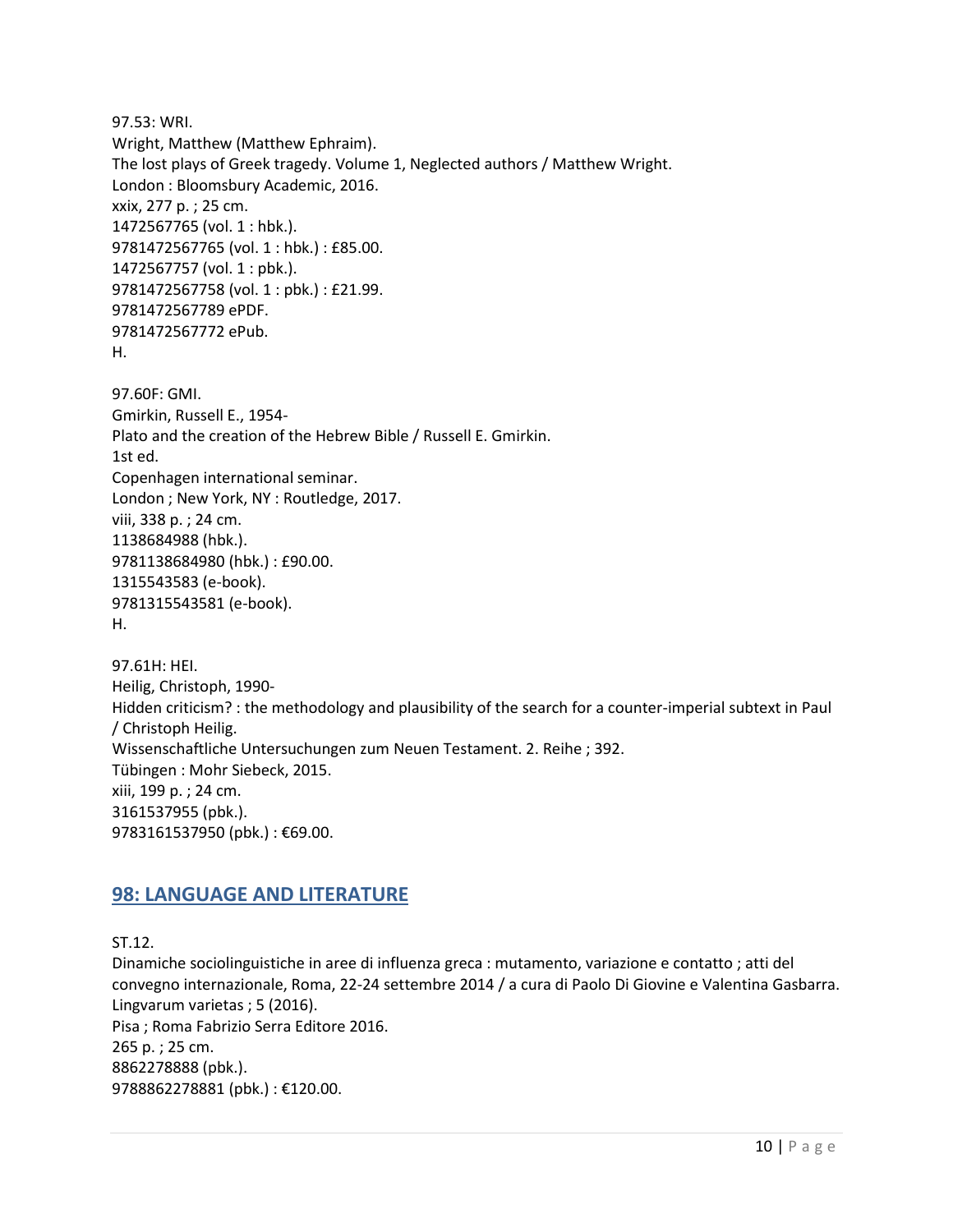X98D: KOR. Korkiakangas, Timo. Subject case in the Latin of Tuscan charters of the 8th and 9th centuries Timo Korkiakangas. Commentationes humanarum litterarum ; 133. Helsinki : Societas Scientiarum Fennica, The Finnish society of sciences and letters, 2016. 276 p. : ill. ; 25 cm. 9516534120 (pbk.). 9789516534124 (pbk.) : €25.00.

T.Box 270 Copy 1. Bettini, Maurizio. From market to metamorphosis : cultural images of 'translation' in Rome / by Maurizio Bettini. Housman lecture ; 8th, 2016. London : University College London, Dept. of Greek and Latin, [2016]. 16 p. ; 21 cm.

98G: SAN.

Emotion and persuasion in classical antiquity / edited by Ed Sanders and Matthew Johncock. Stuttgart : Franz Steiner Verlag, 2016. 321 p. ; 24 cm. 3515113614 (pbk.). 9783515113618 (pbk.) : €56.00. H. or R.

99A.1: AMA. Law and ethics in Greek and Roman declamation / edited by Eugenio Amato, Francesco Citti, and Bart Huelsenbeck. Law & literature ; v. 10. Berlin : De Gruyter, 2015. vi, 355 p. ; 24 cm. 3110401789 (hbk.). 9783110401783 (hbk.) : £97.99.

99A.1: BUT. Butler, Shane, 1970- The ancient phonograph / Shane Butler. Brooklyn, NY : Zone Books, 2015. 278 p. : ill., music ; 24 cm. 1935408720 (hbk.) : £22.95. 9781935408727 (hbk.).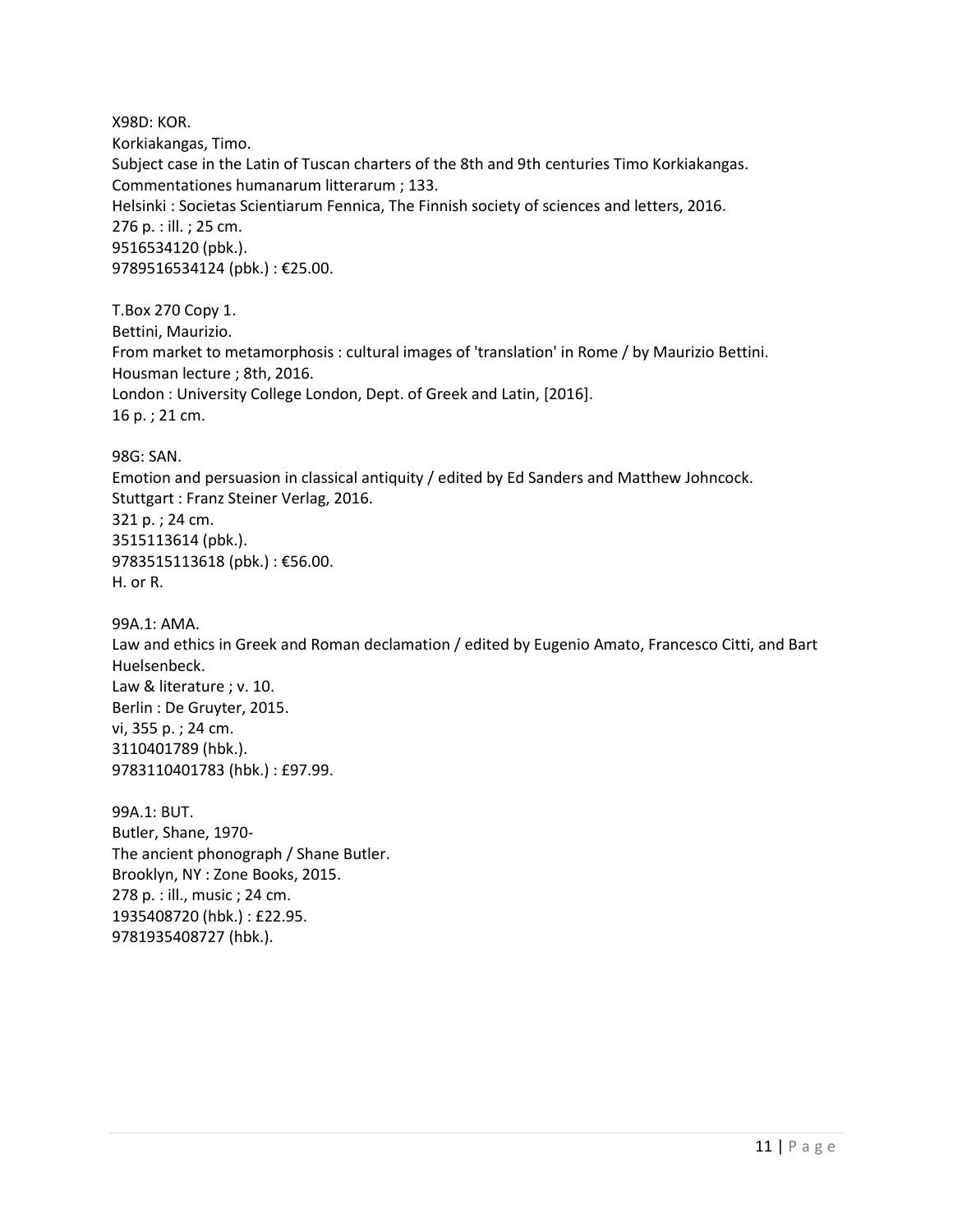99A.2: BAS. Bassi, Karen. Traces of the past : classics between history and archaeology / Karen Bassi. Ann Arbor : University of Michigan Press, 2016. x, 246 p. ; 24 cm. 0472119923 (hbk.). 9780472119929 (hbk.) : \$70.00. 9780472121960 (e-book). H.

99C Copy 3: KAM. Kampourelli, Vassiliki. Space in Greek tragedy / Vassiliki Kampourelli. Bulletin of the Institute of Classical Studies. Supplement ; 131. London : Institute of Classical Studies, School of Advanced Study, University of London, 2016. xi, 217 p. : ill. (some col.) ; 25 cm. 1905670613 (pbk.). 9781905670611 (pbk.) : £55.00. H.

99D: HOW. Ancient historiography on war and empire / edited by Timothy Howe, Sabine Müller and Richard Stoneman. Oxford : Oxbow Books, 2017. xv, 280 p. ; 25 cm. 1785702998 (hbk.). 9781785702990 (hbk.) : £48.00. H. and R.

99H: GLA. Gladhill, Bill. Rethinking Roman alliance : a study in poetics and society / Bill Gladhill. Cambridge : Cambridge University Press, 2016. x, 216 p. ; 24 cm. 1107069742 (hbk.). 9781107069749 (hbk.) : £64.99 / \$99.99. R.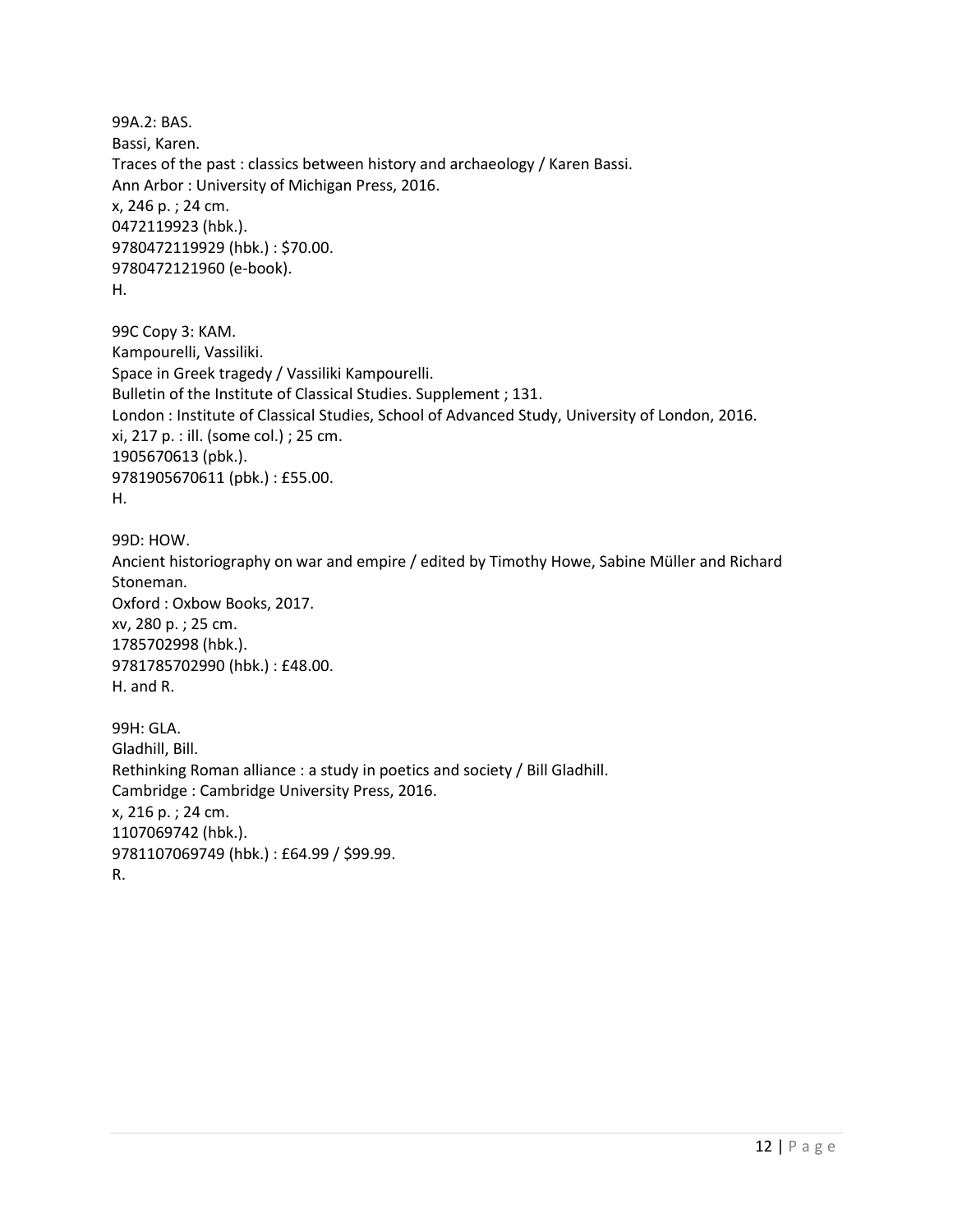99i: BIE. Biesinger, Benjamin. Römische Dekadenzdiskurse : Untersuchungen zur römischen Geschichtsschreibung und ihren Kontexten : (2. Jahrhundert v. Chr. bis 2. Jahrhundert n. Chr.) / Benjamin Biesinger. Alte Geschichte. Historia. Einzelschriften ; Bd. 242. Stuttgart : Franz Steiner Verlag, 2016. 428 p. ; 24 cm. 3515113398 (hbk.). 9783515113397 (hbk.) : €73.00. 9783515113427 (ebook). R. 99L: SPE. Spencer, Richard A. (Richard Albert). Harry Potter and the classical world : Greek and Roman allusions in J.K. Rowling's modern epic / Richard A. Spencer.

Jefferson, North Carolina : McFarland & Company, Inc., Publishers, 2015.

viii, 315 p. ; 23 cm. 0786499214 (pbk.). 9780786499212 (pbk.) : £36.50.

<span id="page-12-0"></span>9781476621418 (e-book).

# **100-101: PAPYROLOGY AND EPIGRAPHY**

X101G.7: MEI. Meimaris, Yiannis E. Inscriptions from Palaestina Tertia. Vol. 1c, The Jewish Aramaic Inscriptions from Ghor es-Safi (Byzantine Zoora) / Yiannis E. Meimaris, Kalliope I. Kritikakou-Nikolaropoulou ; in collaboration with Sebastian P. Brock. Meletēmata (Kentron Hellēnikēs kai Rōmaikēs Archaiotētos) ; 73. Athens : National Hellenic Research Foundation, Institute of Historical Research, Section of Greek and Roman Antiquity, 2016. 110 p., [28] p. of col. plates : ill., maps, plan ; 29 cm. 9609538460 (pbk.). 9789609538466 (pbk.) : €72.00.

X101R: ROM. Velestino, Daniela. La Galleria lapidaria dei Musei capitolini / Daniela Velestino. Incipit. Roma : De Luca editori d'arte, 2015. 155 p. : ill. (chiefly col.) ; 24 cm. 8865572485 (pbk.). 9788865572481 (pbk.) : €24.00.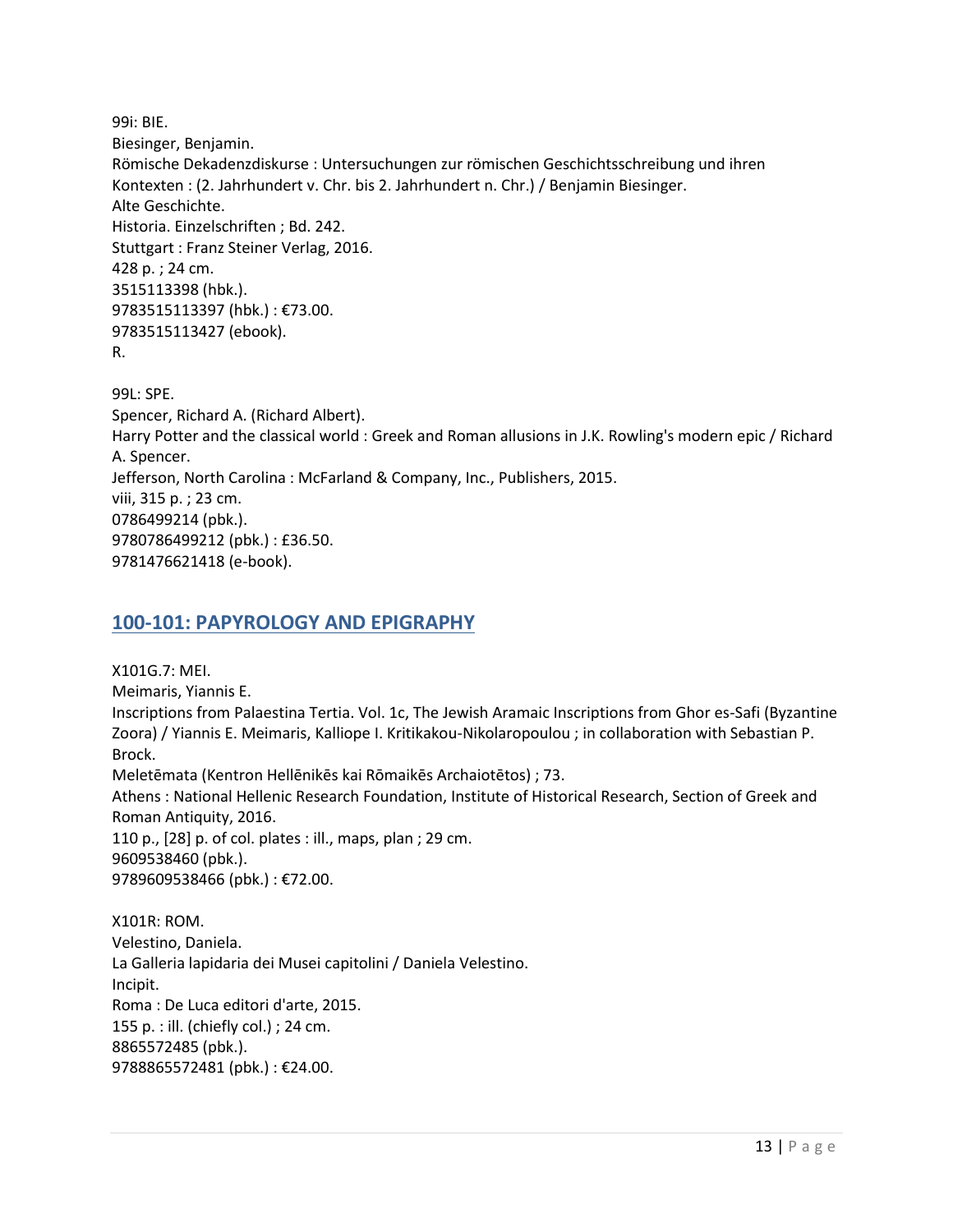## <span id="page-13-0"></span>**102-116: PREHISTORY, ARCHAEOLOGY AND TOPOGRAPHY**

102B: WIE. Social change in Aegean prehistory / edited by Corien Wiersma and Sofia Voutsaki. Oxford ; Philadelphia : Oxbow Books, 2017. xx, 184 p. : ill., plans ; 24 cm. 178570219X (pbk.). 9781785702198 (pbk.) : £36.00. 9781785702204 (ePub). H.

102C: GIA. Giannakos, Konstantinos, 1951- Technologia, martyries kai chronologēsē tou Trōikou polemou : mykēnaika heurēmata se Chattousa, Mikra Asia, Aigypto, Kypro, Levante / Kōnstantinos S. Giannakos. Athēna : Ekdoseis Papazēsē, 2016. 460 p. : ill., maps ; 24 cm. 9600231974 (pbk.). 9789600231977 (pbk.): €45.00.

X102F: CIV.

Civitillo, Matilde. La scrittura geroglifica minolica sui sigilli : il messaggio della glittica protopalaziale / Matilde Civitillo ; prefazione di Louis Godart. Biblioteca di Pasiphae ; 12. Pisa : Fabrizio Serra Editore, 2016. 275 p. : ill. (some col.) ; 27 cm. 8862278764 (pbk.). 9788862278768 (pbk.): €160.00. 8862278772 (hbk.). 9788862278775 (hbk.) : €260.00.

X103B: COL. Colonna, Giovanni. Italia ante Romanum imperium : scritti di antichità etrusche, italiche e romane (1999-2013) / Giovanni Colonna. Pisa ; Roma : Istituti editoriali e poligrafici internazionali, 2016. 2 v. (xxxiv, 1254 p., plates : ill. (some col.), maps, plans ; 24 cm. 8881474417 (vols 5-6 : hbk.). 8881474409 (vols 5-6: pbk.). 9788881474417 (vols 5-6 : hbk.) : €580.00. 9788881474400 (vols 5-6: pbk.) : €380.00.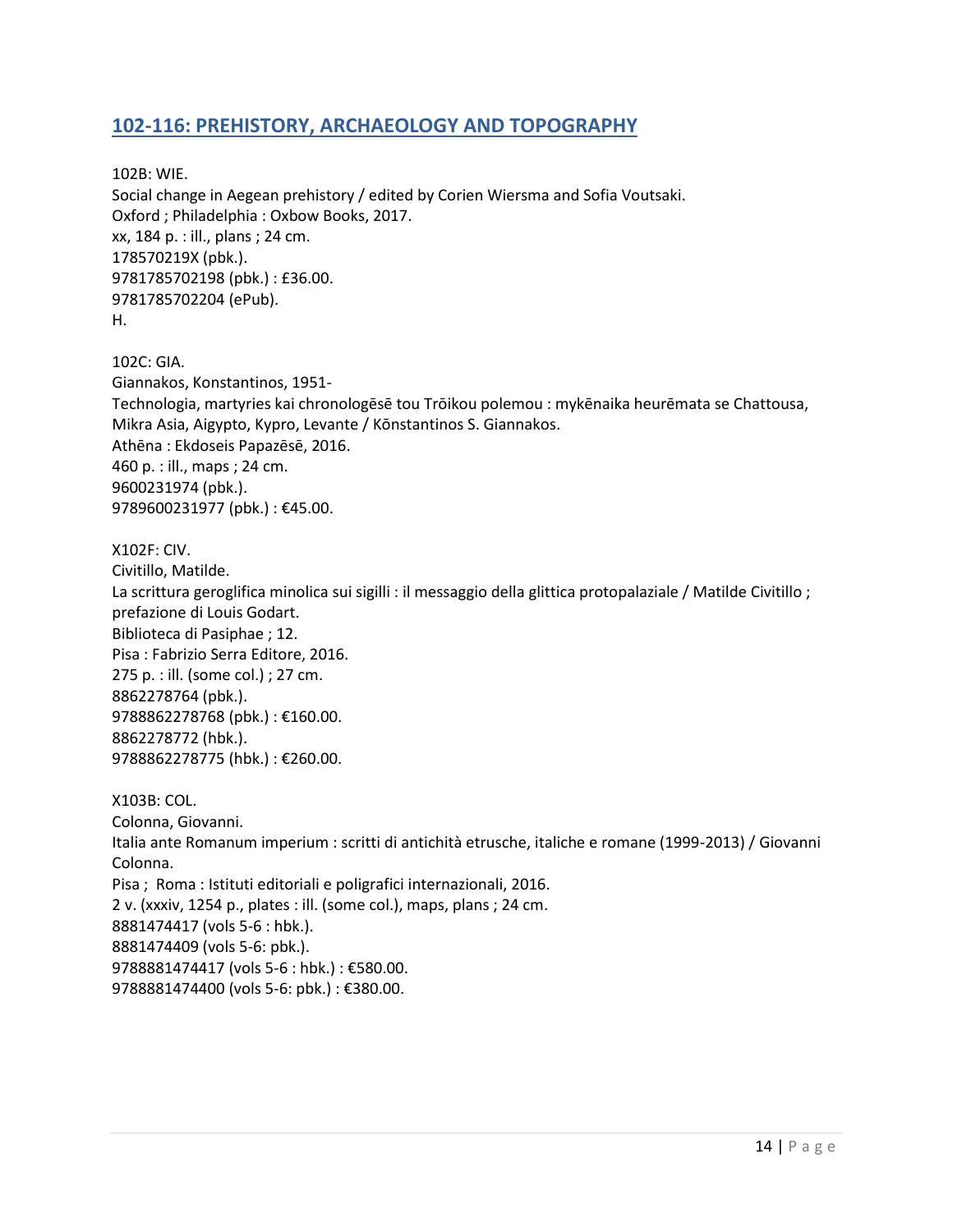103C: HAA.

L'écriture et l'espace de la mort : épigraphie et nécropoles à l'époque préromaine / études réunies par Marie-Laurence Haack. Collection de l'École française de Rome ; 502. Rome : École française de Rome, 2016. 606 p. : ill., maps (some col.), plans ; 24 cm. 2728310955 (pbk.). 9782728310951 (pbk.) : €35.00. R.

105A: JOU.

Colloque La Grèce dans les profondeurs de l'Asie : actes / Jacques Jouanna, Véronique Schiltz et Michel Zink, éd. Cahiers de la villa "Kérylos" ; no 27. Paris : Académie des inscriptions et belles-lettres, 2016. 441 p. : ill. (some col.), maps (some col.) ; 24 cm. 287754348X (pbk.).

9782877543484 (pbk.) : €40.00. H.

107B: WIN.

Zwischen Satrapen und Dynasten : Kleinasien im 4. Jahrhundert v. Chr. / herausgegeben von Engelbert Winter und Klaus Zimmermann. Asia Minor Studien ; Bd. 76. Bonn : Dr. Rudolf Habelt GmbH, 2015. viii, 193 p., 18 p. of plates : ill., maps ; 29 cm. 3774939373 (hbk.). 9783774939370 (hbk.) : €79.00.

107C.4: NOV. Nováková, Lucia. Tombs and burial customs in the Hellenistic Karia / von Lucia Nováková ; translation Jana Timková. Universitätsforschungen zur prähistorischen Archäologie ; Bd. 282. Bonn : Verlag Dr. Rudolf Habelt GmbH, 2016. 184 p. : ill., maps ; 30 cm. 3774940088 (pbk.). 9783774940086 (pbk.): €48.00. H.

107C.9: PAY. Payne, Annick. Lords of Asia Minor : an introduction to the Lydians / Annick Payne and Jorit Wintjes. Philippika : Marburger altertumskundliche Abhandlungen ; 93. Wiesbaden : Harrassowitz Verlag, 2016. x, 144 p. : ill., maps ; 24 cm. 3447105682 (pbk.). 9783447105682 (pbk.) : €29.80.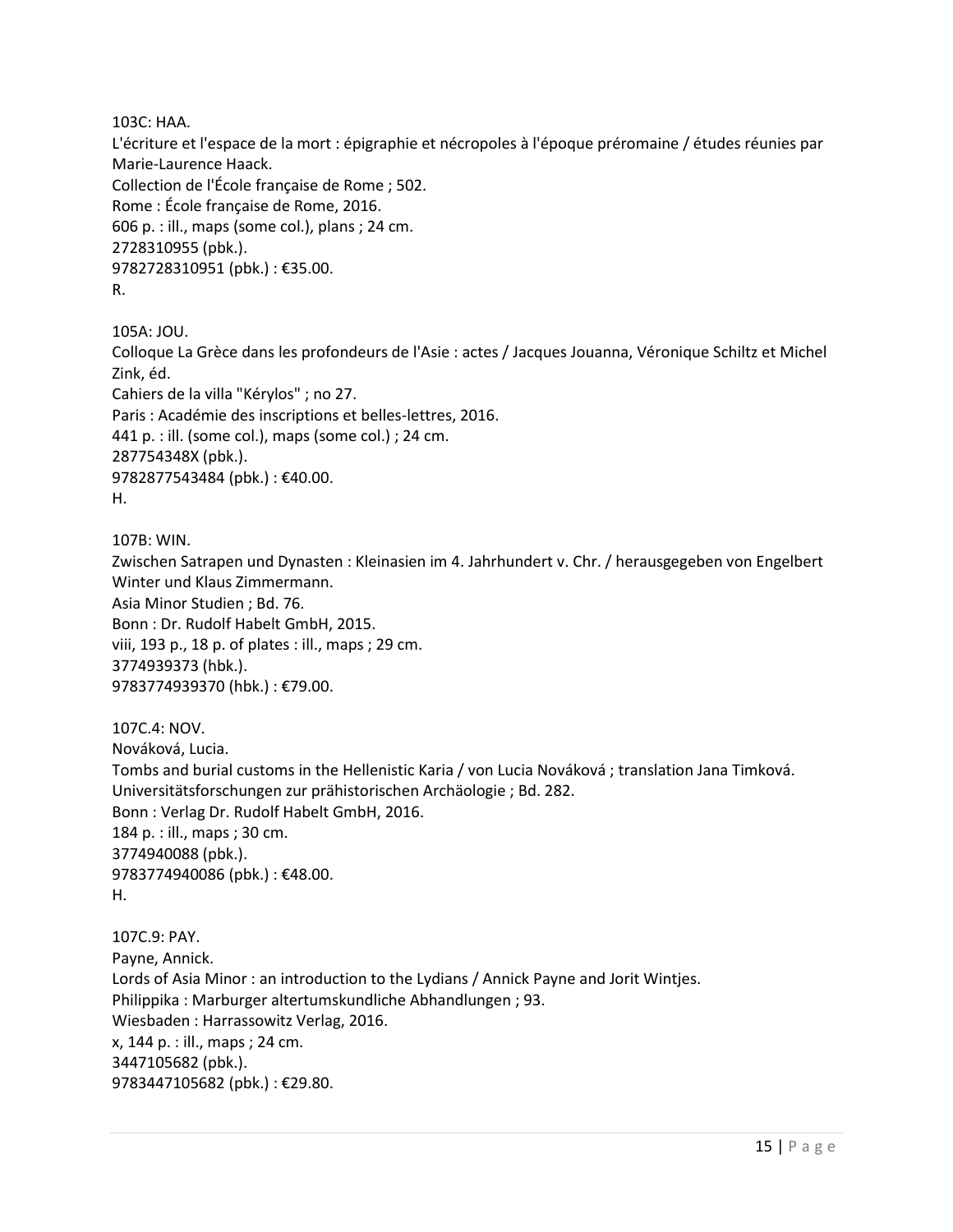107D: ALE.

Klinkott, Manfred.

Die Ruinen von Alexandria Troas : Bestandsaufnahme der "Thermen des Herodes Atticus" und des "Maldelik" mit Vorberichten der Untersuchungen von R. Koldewey und A.C.G. Smith / von Manfred Klinkott.

Asia Minor Studien ; Bd. 72.

Bonn : Dr. Rudolf Habelt GmbH, 2014.

ix, 152 p. : ill., plans ; 29 cm + 1 CD-ROM (4 3/4 in.) in pocket at rear ; 14 folded plates in slip-case. 3774938911 (hbk.).

9783774938915 (hbk.) : €139.00.

H. or R.

107D: ASS.

Assos : neue Forschungsergebnisse zur Baugeschichte und Archäologie der südlichen Troas / Forschungsstelle Asia Minor im Seminar für Alte Geschichte der Westfälischen Wilhelms-Universität Münster ; herausgegeben von Nurettin Arslan, Eva-Maria Mohr, Klaus Rheidt. Asia Minor Studien ; Bd. 78. Bonn : Dr. Rudolf Habelt GmbH, 2016. x, 234 p., 86 p. of plates, 1 folded plan (col.), 16 p. of plates (col.) : ill., maps, plans ; 29 cm. 3774939519 (hbk.). 9783774939516 (hbk.) : €85.00. H. 107D: CON. Kompa, Andrzej. Mieszkańcy stolicy świata : konstantynopolitańczycy między starożytnością a średniowieczem / Andrzej Kompa, Mirosław J. Leszka, Teresa Wolińska. Wyd. I. Byzantina Lodziensia ; 17. Łódź : Wydawnictwo Uniwersytetu Łódzkiego, 2014. vii, 490 p. ; ill. ; 24 cm. 8379693701 (pbk.). 9788379693702 (pbk.) : zł.39.90.

R.

107D: KYA. Lykische Studien. 10, Forschungen in Tlos und im Yavu-Bergland / hrsg. von Frank Kolb. Tübinger althistorische Studien ; Bd. 8. Bonn : R. Habelt, 2016. xiii, 71 p., [27], 9 p. of plates : ill. (some col.), plans ; 28 cm. 3774939578 (hbk.). 9783774939578 (hbk.) : €79.00. H. or R.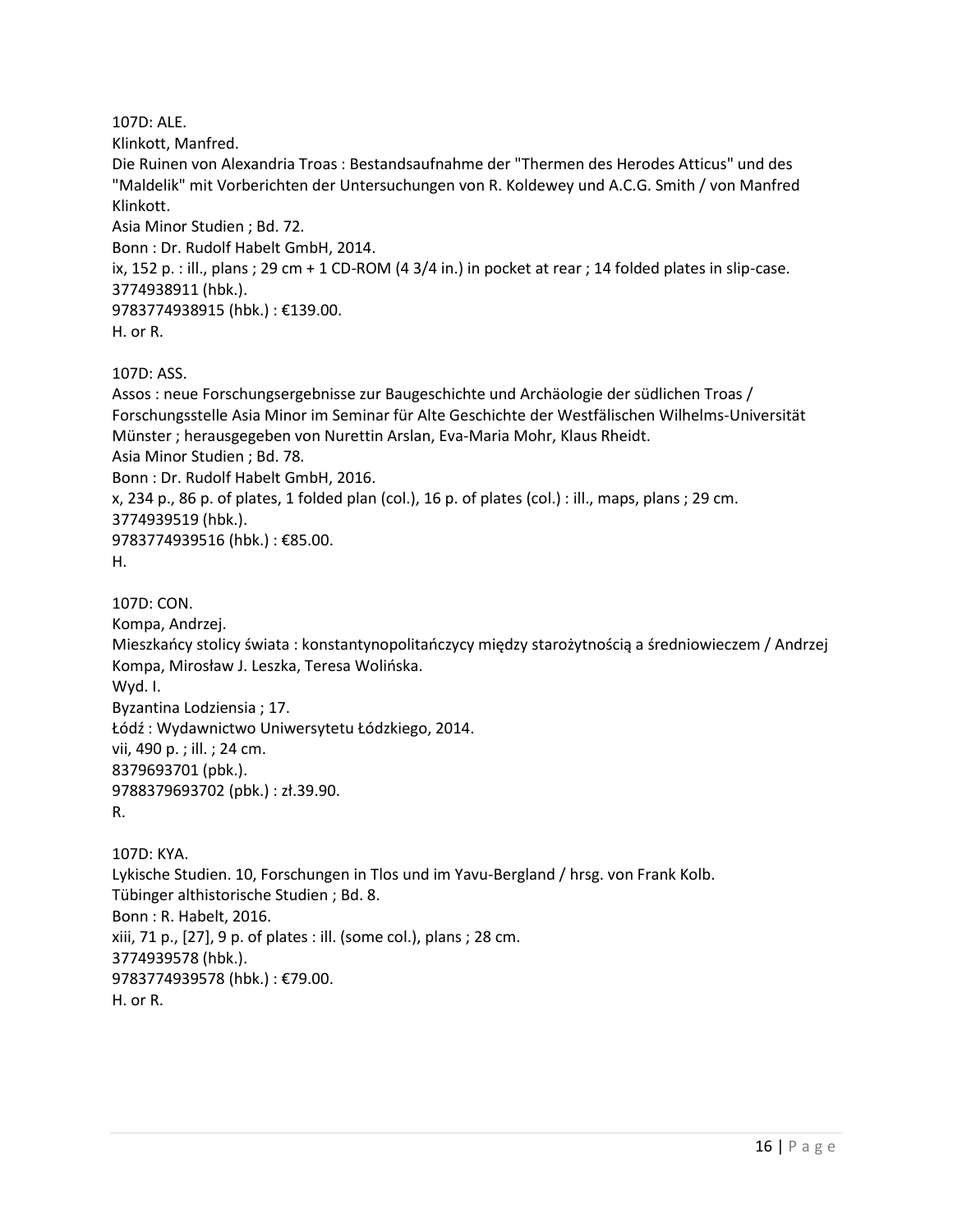#### X107D: MIL.

Bauwerke in Milet. Teil 11, Die byzantinischen Basiliken von Milet / von Philipp Niewöhner ; nach Vorarbeiten von Theodor Wiegand, Hubert Knackfuss, Karl Wulzinger, Wolfgang Müller-Wiener und Otto Feld ; mit Beiträgen von Johannes Becker ... [and eight others].

Milet : Ergebnisse der Ausgrabungen und Untersuchungen seit dem Jahre 1899 / herausgegeben von Theodor Wiegand ; Bd. 1, Teil 11.

Berlin : De Gruyter, 2016.

xvii, 411 p., 48 p. of plates, [6] folding leaves of plates : ill. (some col.), plans ; 35 cm + 3 folding plates in pocket at rear.

3110416883 (hbk.).

9783110416886 (hbk.) : £142.99.

H.

107D: PAT.

Patara : Lykiens Tor zur römischen Welt / Havva İşkan, Christof Schuler, Şevket Aktaş, Denise Reitzenstein, Andrea Schmölder-Veit, Mustafa Koçak (Hrsg.). Zaberns Bildbände zur Archäologie. Sonderbände der Antiken Welt. München : Philipp von Zabern, 2016. 143 p. : col. ill., maps, plans ; 31 cm. 3805350341 (hbk.). 9783805350341 (hbk.) : €29.95. H. or R.

107D: TRO.

Early Bronze Age Troy : chronology, cultural development and interregional contacts : proceedings of an International Conference held at the University of Tübingen, May 8-10, 2009 / Ernst Pernicka, Sinan Ünlüsoy and Stephan W.E. Blum (eds.). Studia Troica Monographien ; Bd. 8. Bonn : Verlag Dr. Rudolf Habelt GmbH, 2016. 405 p. : ill. (some col.), maps, plans, port. ; 30 cm. 3774939802 (pbk.). 9783774939806 (pbk.): €85.00. H.

X107D: TRO. Pavúk, Peter. Troia VI Früh und Mitte : Keramik, Stratigraphie, Chronologie / Peter Pavúk ; Herausgeber, Ernst Pernicka, Charles Brian Rose, Peter Jablonka. Studia Troica Monographien ; Bd. 3. Bonn : Verlag Dr. Rudolf Habelt GmbH, 2014. 695 p. : ill. (some col.), maps, plans ; 31 cm. 3774939446 (hbk.). 9783774939448 (hbk.) : €109.00. H.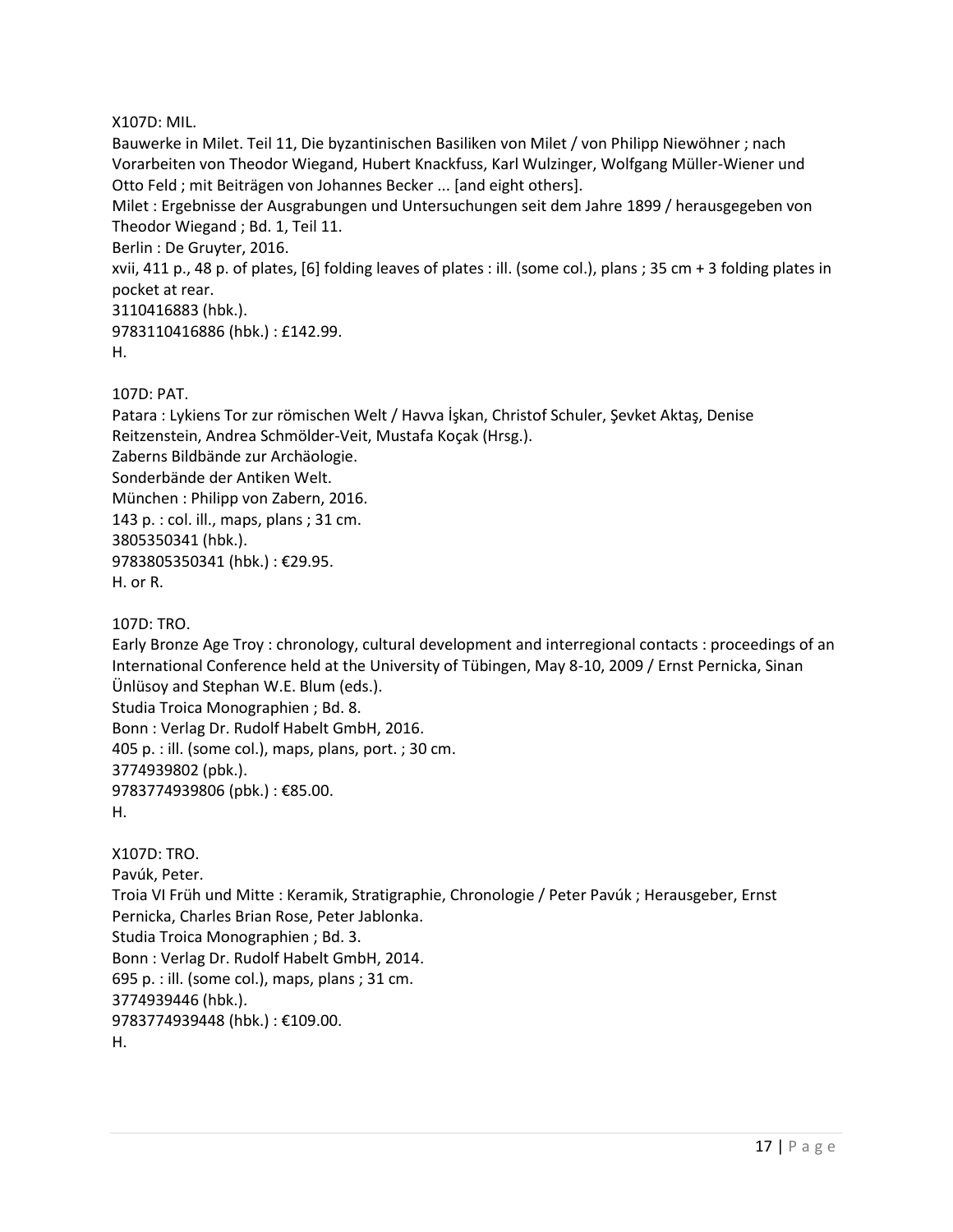X107D: TRO.

Troia 1987-2012 : Grabungen und Forschungen. 1, Forschungsgeschichte, Methoden und Landschaft / herausgegeben von Ernst Pernicka, Charles Brian Rose und Peter Jablonka. Studia Troica Monographien ; Bd. 5. Bonn : Verlag Dr. Rudolf Habelt, 2014. 2 v. (1087 p.) : ill. (some col.), maps, port ; 30 cm. 3774939020 (v. 1 : hbk.). 9783774939028 (v. 1 : hbk.) : €169.00. H.

107D: TRO.

Troy : city, Homer, Turkey / chief editors, Jorrit Kelder, Günay Uslu, Ömer Faruk Serifoglu ; editorial team, René van Beek, Floris van den Eijnde, Gert Jan van Wijngaarden ; with contributions by Willem J. Aerts [and 26 others] ; coordination, Pauline Retèl. [Zwolle] : WBOOKS, [2012]. 183 p. : col. ill., facsims, maps, plans, ports ; 26 cm. 9040007934 (pbk.). 9789040007934 (pbk.) : €24.95.

108B: KOV.

Gilhaus, Lennart. Statue und Status : Statuen als Repräsentationsmedien der städtischen Eliten im kaiserzeitlichen Nordafrika / von Lennart Gilhaus. Antiquitas. Reihe 1, Abhandlungen zur alten Geschichte ; Bd. 66. Bonn : Dr. Rudolf Habelt GmbH, 2015. viii, 432 p. : ill., plans ; 23 cm. 377493973X (hbk.). 9783774939738 (hbk.) : €89.00. R.

109F: MEL. Kōnstantinidēs, Panagiōtēs. Hellēnistikē kai rōmaïkē glyptikē apo tē Mēlo / Panagiōtēs Kōnstantinidēs. Athēna : Ekdoseis Bookstars, 2016. 348 p. [78] p. of plates : ill., plan ; 26 cm. 9605711915 (pbk.). 9789605711917 (pbk.): €44.00.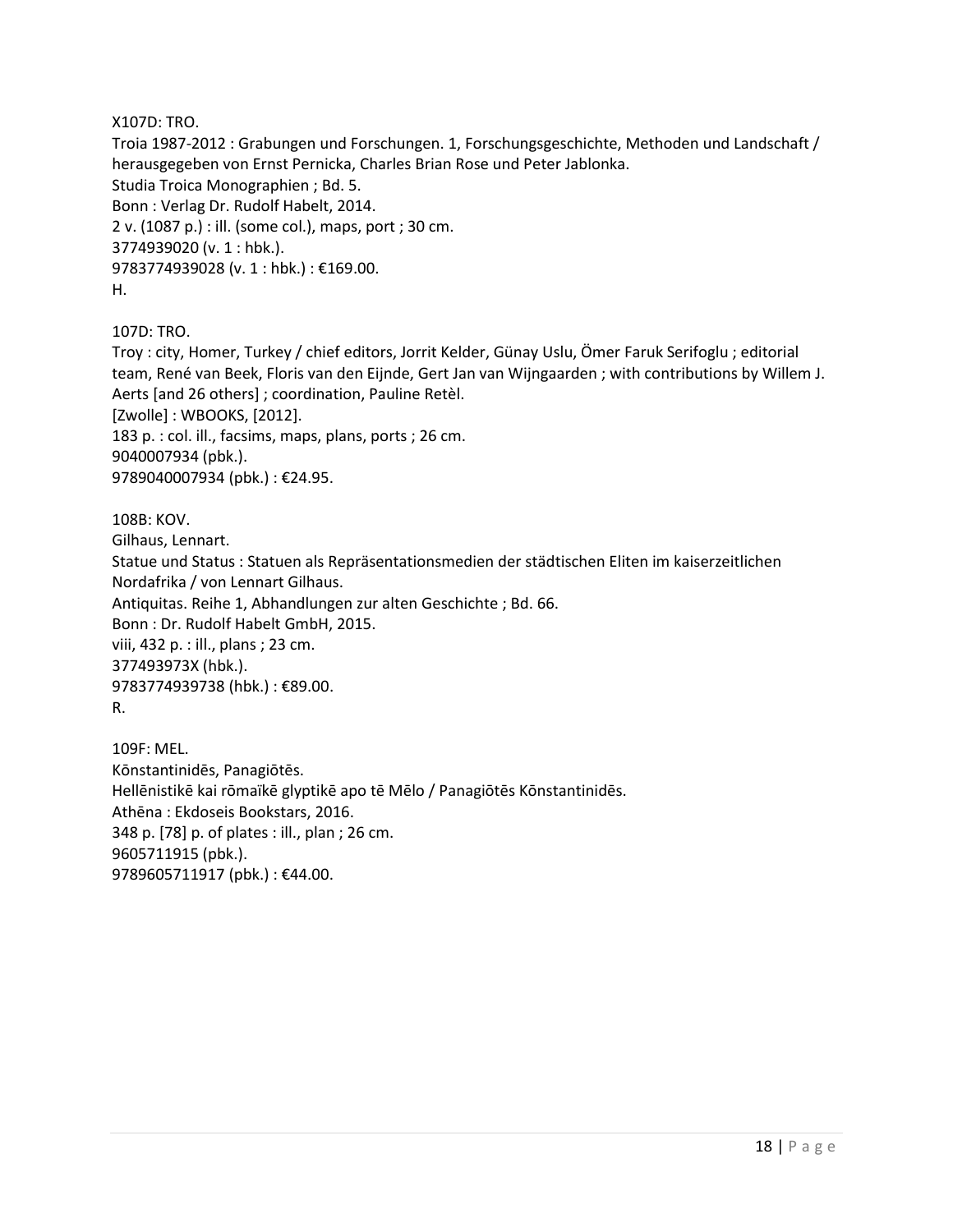110A.2: POP. Popa, Alexandru. Untersuchungen zu den römisch-barbarischen Kontakten östlich der römischen Provinz Dacia / von Alexandru Popa. Antiquitas. Reihe 3, Abhandlungen zur Vor- und Frühgeschichte, zur klassischen und provinzial-römischen Archäologie und zur Geschichte des Altertums ; Bd. 47. Bonn : Dr. Rudolf Habelt GmbH, 2015. 279 p., [90] p. of plates, 58 p. of plates : ill. (some col.), maps, plans ; 27 cm. 3774938849 (hbk.). 9783774938847 (hbk.) : €109.00. B. or R.

110A.2: VAR. Varga, Rada. The peregrini of Roman Dacia / Rada Varga ; translation: Cosmin Gabriel Coatu. Cluj-Napoca : Mega Publishing House, 2014. 168 p. : ill. ; 30 cm. 6065434043 (hbk.). 9786065434042 (hbk.) : Lei 30.

X110B: POT. Barbulescu, Mihai, 1947- Potaissa : l'arte romana in una città della Dacia / Mihai Barbulescu. Studia archaeologica ; 211. Roma : "L'Erma" di Bretschneider, 2016. 342 p. : ill. (some col.), plan, ports ; 24 cm. 8891311146 (pbk.). 9788891311146 (pbk.) : €200.00. R.

112F: ATH MOU. Moutsopoulos, Nikolaos K., 1927- Mystika tou Parthenōna : to pro tou hekatompedou hieron tes Gēs stēn Akropolē tōn Athēnōn / N.K. Moutsopulos. Thessalonikē : Ekdoseis Malliarēs Paideia, 2015. 124 p. : ill., plans ; 21 cm. 9604577255 (pbk.). 9789604577255 (pbk.) : €13.00.

113C: BOL.

Orte der Forschung, Orte des Glaubens : neue Perspektiven für Heiligtümer in Italien von der Archaik bis zur Späten Republik : Akten der internationalen Tagung in Darmstadt am 19. und 20. Juli 2013 / herausgegeben von Marion Bolder-Boos und Dominik Maschek. Bonn : Verlag Dr. Rudolf Habelt GmbH, 2016. 189 p. : ill., maps, plans ; 31 cm. 3774939799 (hbk.). 9783774939790 (hbk.) : €79.00. R.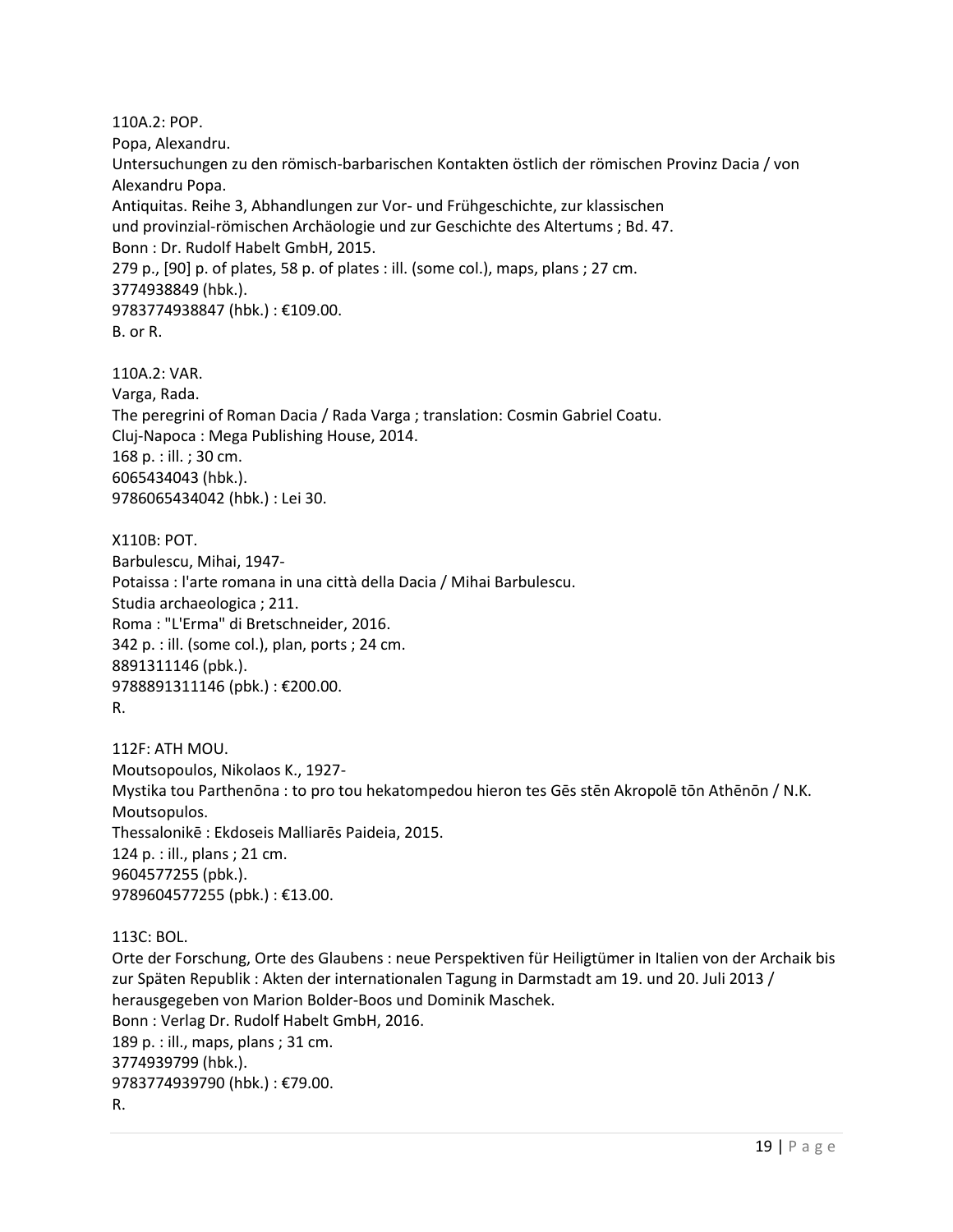113D.3: NOW. Nowak, Christiane, 1981- Bestattungsrituale in Unteritalien vom 5. bis 4. Jh. v. Chr : Überlegungen zur sogenannten Samnitisierung Kampaniens / Christiane Nowak. Italiká ; Bd. 3. Wiesbaden : Reichert, 2014. 200 p. : ill. (some col.), maps ; 31 cm. 3954900432 (hbk.). 9783954900435 (hbk.) : €79.00.

X113E: CHI.

L'insediamento romano di Chiunsano : gli scavi dell'Università di Bochum (1992-2000) / a cura di Gianni de Zuccato. Archeologia del Veneto ; 5. Sesto Fiorentino (FI) : All'insegna del giglio ; Padova : Soprintendenza archeologia del Veneto, 2016. 168 p. : ill. (some col.), plans ; 30 cm. 8878146013 (pbk.). 9788878146013 (pbk.) : €25.00. 8878146757 (e-book). 9788878146754 (e-book).

113E: CON. Riscoprire Iulia Concordia : nuovi dati da vecchi scavi : il fondo Frattina / Elena Pettenò, Alberto Vigoni. Collana "L'Album" ; 19. [Portogruaro] : Fondazione Colluto, 2013. 215 p. : ill., facsims, plans, ports ; 30 cm. 8889524715 (pbk.). 9788889524718 (pbk.) : €25.00.

X113E: LAU. Miziołek, Jerzy. The Villa Laurentina of Pliny the Younger in an eighteenth-century vision / Jerzy Miziołek ; in collaboration with Mikołaj Baliszewski and Maciej Tarkowski ; [translation: Klaudyna Michałowicz, Teresa Bałuk-Ulewicz, Jerzy Miziołek]. Roma : "L'Erma" di Bretschneider, 2016. 286 p. : ill. (chiefly col.), facsims., plans ; 28 cm. + 1 DVD (4 3/4 in.). 8891308587 (pbk.). 8891308501 (e-book). 9788891308580 (pbk.) : €75.00. 9788891308504 (e-book).

113F: PRA.

Palestrina and the sanctuary of Fortuna Primigenia / editor, Roberta Iacono, Alessio Mariano. Gli scrigni. Guides to the art towns of Latium. Pescara : CARSA edizioni, 2016. 79 p. : ill. (chiefly col.), plans ; 21 cm. 8850103220 (pbk.). 9788850103225 (pbk.) : €10.00.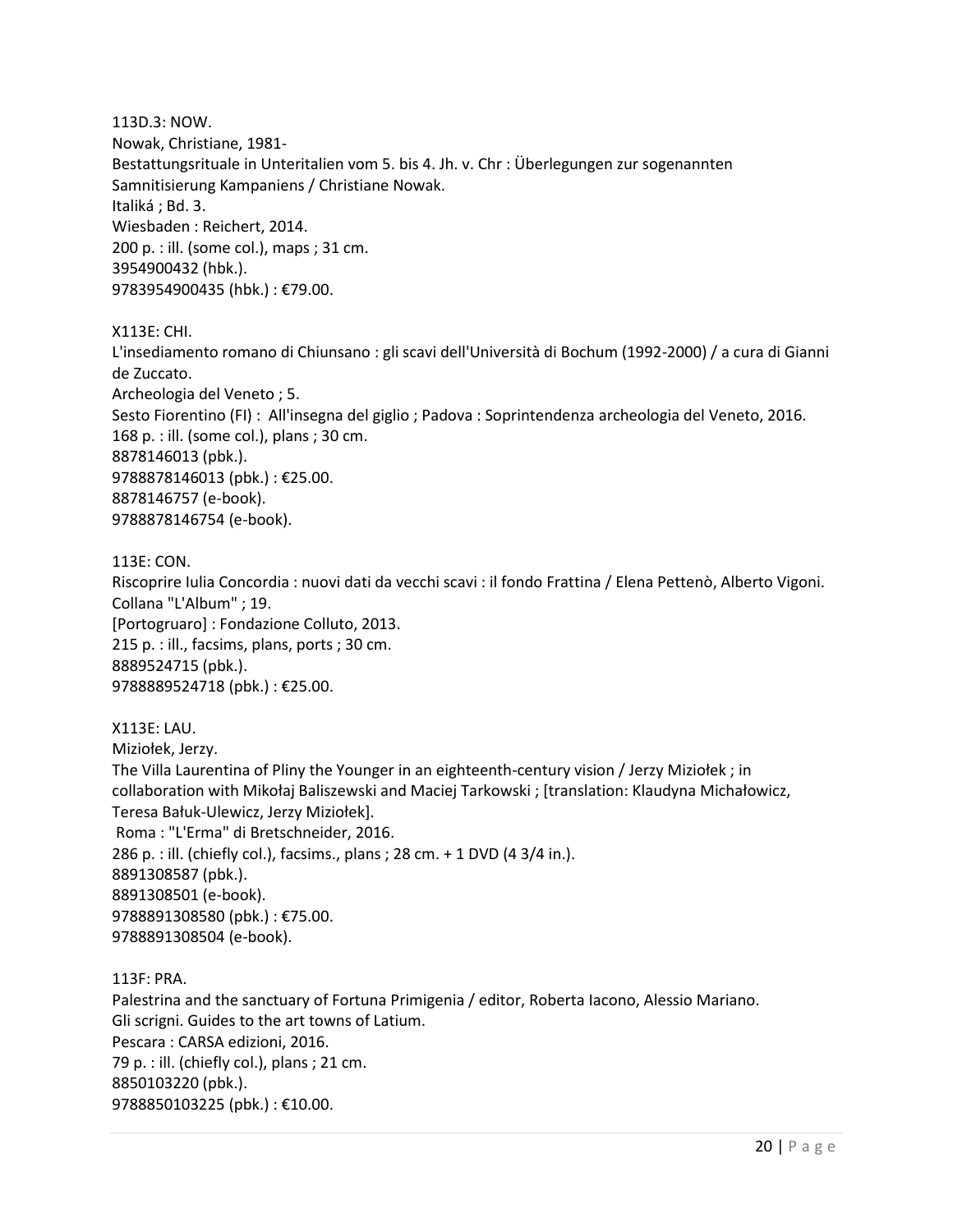#### X113K: BLÁ.

Estudios sobre el Monte Testaccio (Roma). VI / J. Ma. Blázquez Martínez, J. Remesal Rodríguez, (eds.) ; autores (per orden alfabético) A. Aguilera Martín ... [and eighteen others]. Corpus international des timbres amphoriques ; fasc. 20. Col·lecció Instrumenta ; 47. Barcelona : Universitat de Barcelona, 2014. 864 p. : ill. (some col.), maps, plans ; 30 cm. 8447542459 (pbk.). 9788447542451 (pbk.) : €90.00.

X113Q: CAT.

Catania antica : la carta archeologica / a cura di Edoardo Tortorici ; testi di Paolo Barresi, Massimo Cultraro, Maria Teresa Magro, Vincenzo Ortoleva, Edoardo Tortorici. Studia archaeologica ; 210. Roma : "L'Erma" di Bretschneider, 2016. xi, 463 p., [10] p. of plates : ill., maps, plans ; 24 cm. + 1 CD-ROM + 1 folded plan in pocket at rear. text rdacontent. 8891309680 (pbk.). 9788891309686 (pbk.) : €290.00.

114C: TAR. Rovira i Soriano, Jordi, 1966-2014. Tarraco : guía arqueológica / Jordi Rovira Soriano, Òscar Martín Vielba et alii. Tarragona : Reial Societat Arqueològica Tarraconense, 2014. 362 p. : col. ill., plans, ports ; 23 cm. 8461728505 (pbk.). 9788461728503 (pbk.) : €29.00.

114G: BUD. Budei, Julia. Gallorömische Heiligtümer : neue Studien zur Lage und den räumlichen Bezügen / Julia Budei. Studia archaeologica Palatina ; Bd. 2. Mainz : Verlag Franz Philipp Rutzen ; Wiesbaden : In Kommission bei Harrassowitz Verlag, 2016. 137 p. : 118 ill., maps, plans ; 31 cm. 3447106255 (hbk.). 9783447106252 (hbk.) : €24.00. B.

ST.9. La naissance des capitales de cités en Gaule Chevelue / sous la direction de Michel Reddé et William Van Andringa. Gallia : archéologie de la France antique ; 72-1. Paris : CNRS Éditions, 2015. 336 p. : ill., maps, plans ; 28 cm. 2271088348 (pbk.). 9782271088345 (pbk.) : €59.00.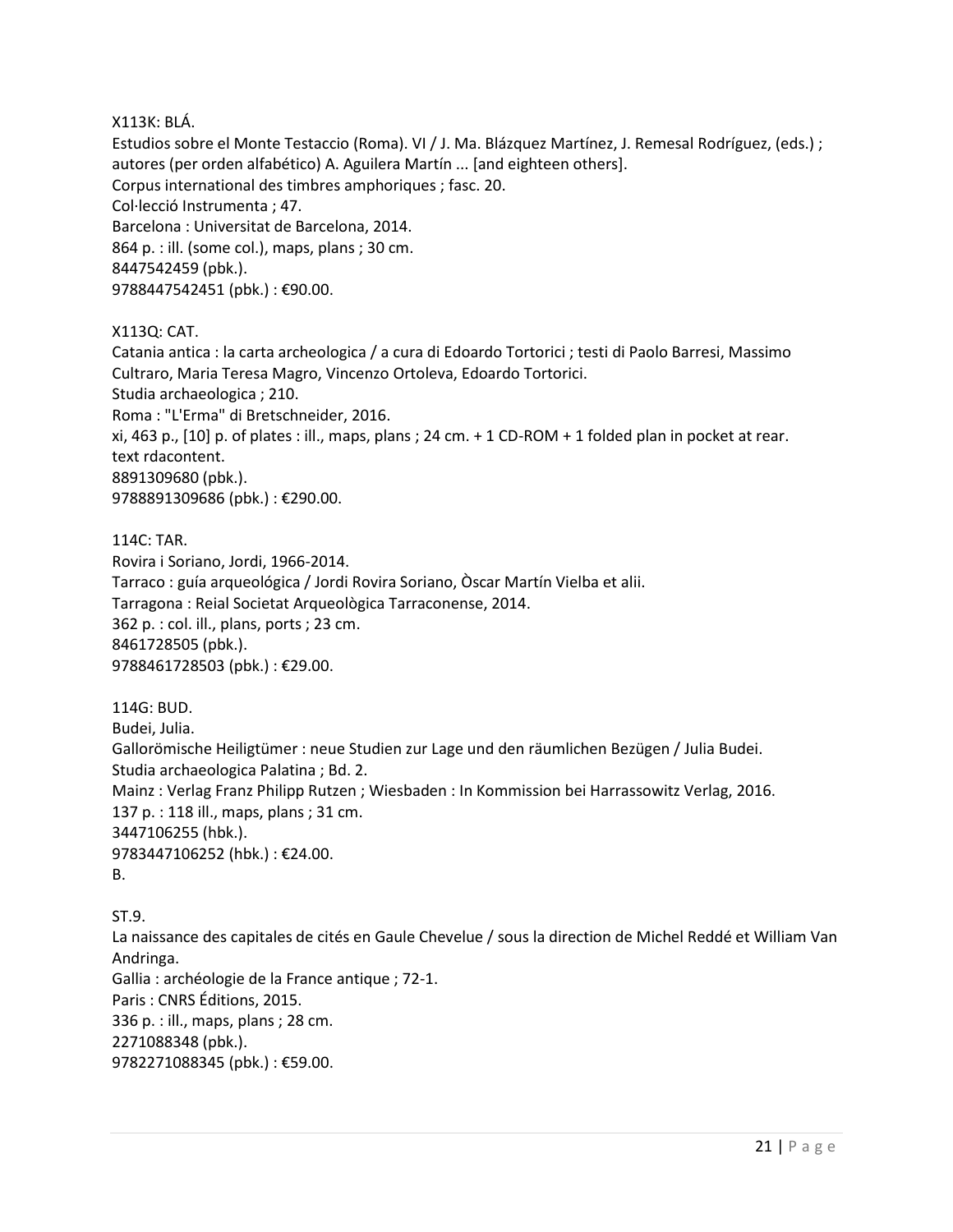X114H: RUS. Studi su Ruscino / Giulia Baratta (ed.). Sylloge Epigraphica Barcinonensis. Annexos ; 2. Cabrera de Mar : Galerada ; Barcelona : Universitat de Barcelona, 2016. 320 p. : ill. ; 24 cm. 8496786722 (pbk.). 9788496786721 (pbk.) : €70.00.

115A: ALB. Albrecht, Nicole. Römerzeitliche Brunnen und Brunnenfunde im rechtsrheinischen Obergermanien und in Rätien / Nicole Albrecht. Studia archaeologica Palatina ; Bd. 1. Mainz : Verlag Franz Philipp Rutzen, 2015. 181 p. : ill. ; 31 cm. 3447106239 (hbk.). 9783447106238 (hbk.) : €29.00. B. or R.

115A: SCH.

Scheuermann, Leif. Religion an der Grenze : provinzialrömische Götterverehrung am Neckar- und äusseren obergermanischen Limes / Leif Scheuermann. Osnabrücker Forschungen zu Altertum und Antike-Rezeption ; Bd. 17. Rahden/Westf. : VML, Verlag Marie Leidorf, 2013. 231 p. : ill., maps, plans ; 30 cm. 3896467387 (hbk.). 9783896467386 (hbk.) : €59.80.

115B LAU. Keller, Ralf (Archaeologist). Die Siedlung der Eisenzeit und Römischen Kaiserzeit im "Reisswag" bei Lauda-Königshofen im Taubertal / Ralf Keller ; Landesamt für Denkmalpflege im Regierungspräsidium Stuttgart. Materialhefte zur Archäologie in Baden-Württemberg ; Heft 100. Darmstadt : Kommissionsverlag Konrad Theiss Verlag, 2015. 528 p., 95 p. of plates : ill. (some col.), maps, plans ; 30 cm + 3 folded plans in pocket at rear. 3806229155 (pbk.). 9783806229158 (pbk.): €69.00.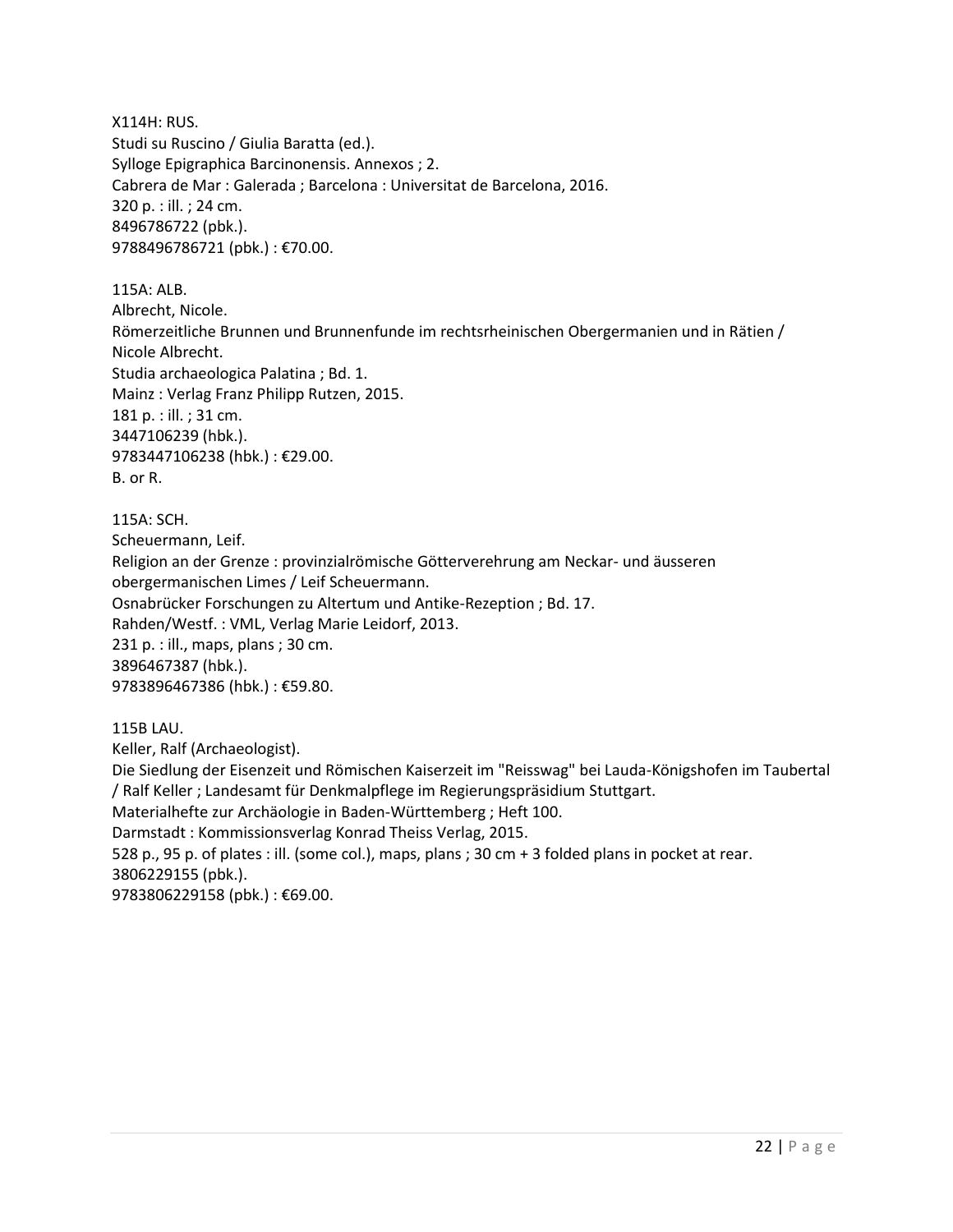### ST. 5.

Berichte zur Archäologie an Mittelrhein und Mosel. 21 / herausgegeben von Hans-Helmut Wegner. Das Gräberfeld von Mendig, Kreis Mayen-Koblenz und sein Umfeld : eine Untersuchung des Überganges von Bronze- zur Eisenzeit an Mittelrhein und Mosel / von Günther Brücken ; mit Beiträgen von Manfred Kunter, Christina Wustrow, Tanja Zerl und Katja Zipp.

Koblenz : Gesellschaft für Archäologie an Mittelrhein und Mosel ; Direktion Landesarchäologie Koblenz, 2015.

464 p. (incl. 140 p. of plates) : ill. (some col.), maps, plans ; 30 cm. 3929645173 (hbk.). 978392964517X (hbk.).

115B RIS.

Kemkes, Martin.

Das römische Donaukastell Risstissen / Martin Kemkes.

Materialhefte zur Archäologie in Baden-Württemberg ; Heft 101.

Darmstadt : Kommissionsverlag : Konrad Theiss Verlag, 2016.

365 p., 106 p. : ill. (some col.), maps, plans ; 30 cm + 4 folded plans in pocket at rear.

3806229694 (pbk.).

9783806229691 (pbk.) : €59.00.

#### 115B: SIE.

Aufderhaar, Iris.

Sievern, Ldkr. Cuxhaven : Analyse einer Zentralregion von der ausgehenden Vorrömischen Eisenzeit bis in das 6. Jh. n. Chr. / Iris Aufderhaar ; mit Beiträgen von Imke Brandt, Hans Christian Küchelmann und Swantje Krause.

Studien zur Landschafts- und Siedlungsgeschichte im südlichen Nordseegebiet ; Bd. 8 = Studies in landscape and settlement history in the Southern North Sea region ; vol. 8.

Rahden/Westf : VML, Verlag Marie Leidorf GmbH, 2016.

394 p. : ill. (some col.), maps, plans ; 31 cm.

3867573387 (hbk.).

9783867573382 (hbk.) : €54.80. B. or R.

115E: FRA.

Tempelberg und Zentralort? Siedlungs- und Kultentwicklung am Frauenberg bei Leibnitz im Vergleich : Akten des Kolloquiums vom 4. - 5. Mai 2015 im Schloss Seggauberg/Steiermark / hrsg. von Manfred Lehner und Bernhard Schrettle.

Veröffentlichungen des Instituts für Archäologie der Karl-Franzens Universität Graz ; Bd. 15. Studien zur Archäologie der Steiermark ; 1.

Wien : Phoibos Verlag, 2016.

218 p. : ill. (some col.), maps, plans ; 30 cm.

3851611632 (hbk.).

9783851611632 (hbk.) : €69.00.

3851611640 (e-book).

9783851611649 (e-book).

B. or R.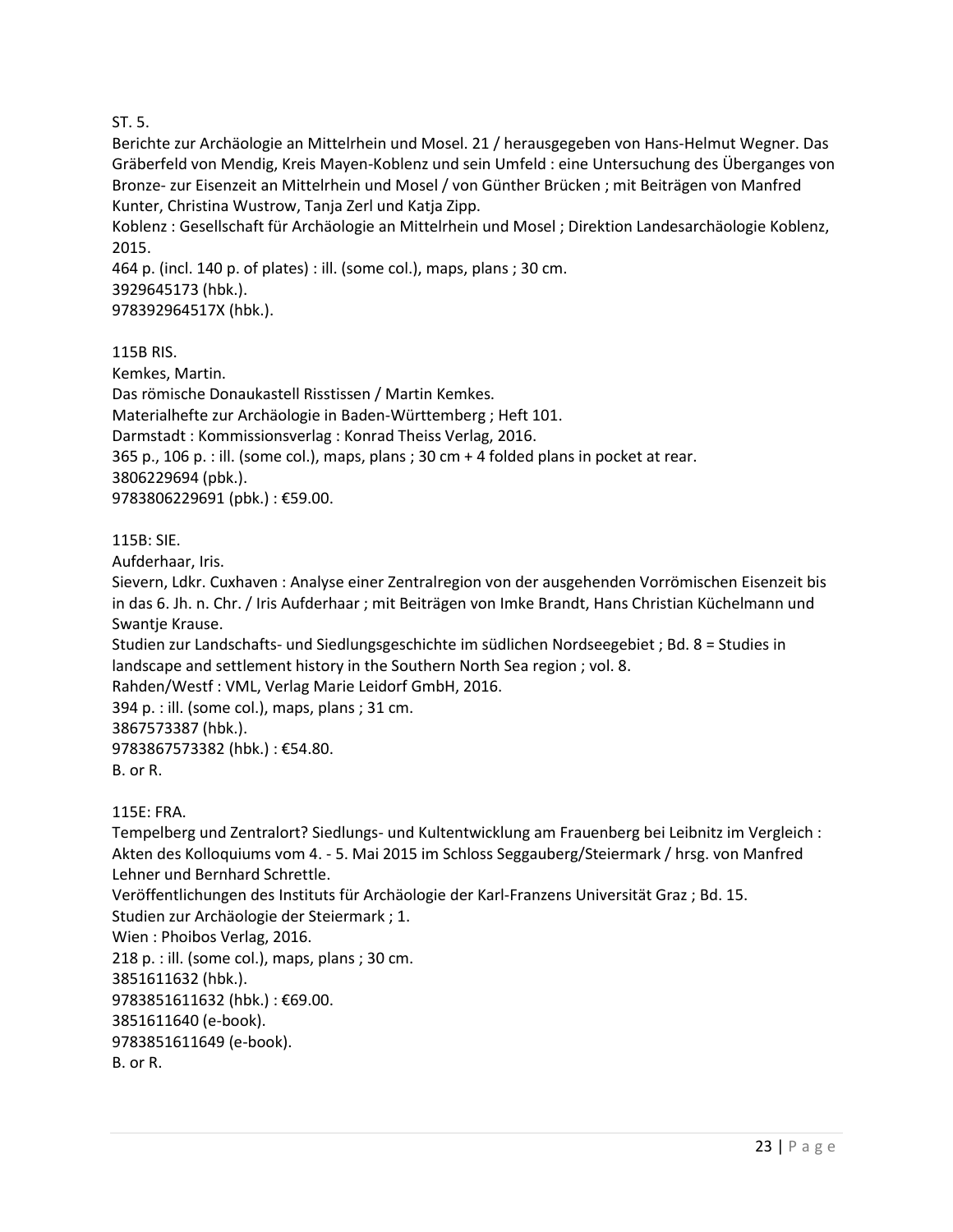115F: KOV. Kovács, Péter, 1969- A history of Pannonia in the late Roman period. 1, (284-363 AD) / von Péter Kovács. Antiquitas. Reihe 1, Abhandlungen zur alten Geschichte ; Bd. 67. Bonn : Habelt, 2016. viii, 320 p., 5 p. of plates : ill., maps ; 23 cm. 377494007X (hbk.). 9783774940079 (hbk.) : €75.00. B. or R.

115K: DER. Deru, Xavier. La Gaule Belgique / Xavier Deru ; avec la collaboration de Roland Delmaire. Paris : Picard, 2016. 137 p. : ill. (some col.), col. maps, plans ; 31 cm. 2708410091 (hbk.). 9782708410091 (hbk.) : €44.00.

116A Copy 1: SMI. Smith, A. T. (Alexander T.). The rural settlement of Roman Britain / Alexander Smith, Martyn Allen, Tom Brindle, Michael Fulford. Britannia monographs series ; 29. New visions of the countryside of Roman Britain ; vol. 1. London : The Society for the Promotion of Roman Studies, 2016. xxv, 469 p. : ill. (some col.), maps, plans ; 30 cm. 0907764436 (pbk.). 9780907764434 (pbk.) : £40.00. B.

116C: BRE. Breeze, David J. (David John), 1944- Hadrian's Wall : paintings by the Richardson family / David J. Breeze. Edinburgh : John Donald, 2016. xiii, 178 p. : ill. (chiefly col.), col. map, ports ; 22 x 29 cm. 1910900052 (hbk.). 9781910900055 (hbk.) : £25.00. B.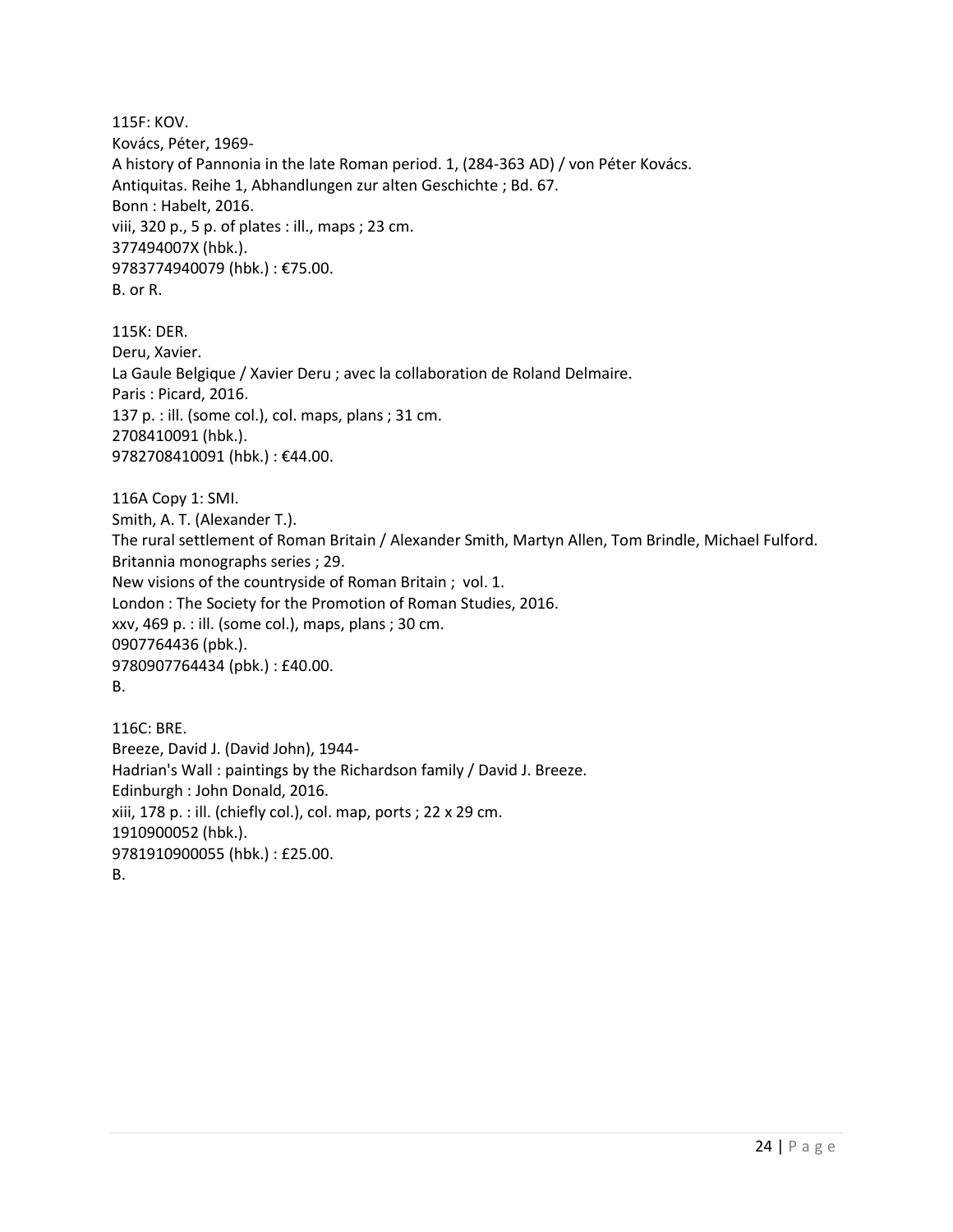## <span id="page-24-0"></span>**117-119: ANCIENT HISTORY**

118i: MAR. Martin, Thomas R., 1947- Pericles : a biography in context / Thomas R. Martin. New York, NY : Cambridge University Press, 2016. xix, 253 p. : ill., maps ; 23 cm. 0521116457 (hbk.). 9780521116459 (hbk.) : £59.99 / \$89.99. 0521133351 (pbk.). 9780521133357 (pbk.) : £19.99 / \$29.99. H.

118J: TIE.

Die Athenische Demokratie im 4. Jahrhundert : zwischen Modernisierung und Tradition / Claudia Tiersch (Hg.). Alte Geschichte. Stuttgart : Franz Steiner Verlag, 2016. 394 p. ; 24 cm. 3515110690 (pbk.). 9783515110693 (pbk.) : €62.00. 9783515110716 (online). H.

118K: BRI. Briant, Pierre. Alexandre : exégèse des lieux communs / Pierre Briant. Collection Folio/histoire ; 259. [Paris] : Gallimard, 2016. 660 p., [8] p. of col. plates : ill., facsims ; 18 cm. 2070793761 (pbk.). 9782070793761 (pbk.) : €11.90. H.

118K: DRO. Droysen, Johann Gustav, 1808-1884. History of Alexander the Great / Johann Gustav Droysen ; translated by Flora Kimmich ; preface by Glen W. Bowersock ; foreword by Brian Bosworth. Transactions of the American Philosophical Society ; v. 102, pt. 3. Philadelphia : American Philosophical Society, 2012. xxi, 605 p. : col. map ; 26 cm. 1606180231 (pbk.). 9781606180235 (pbk.) : \$35.00.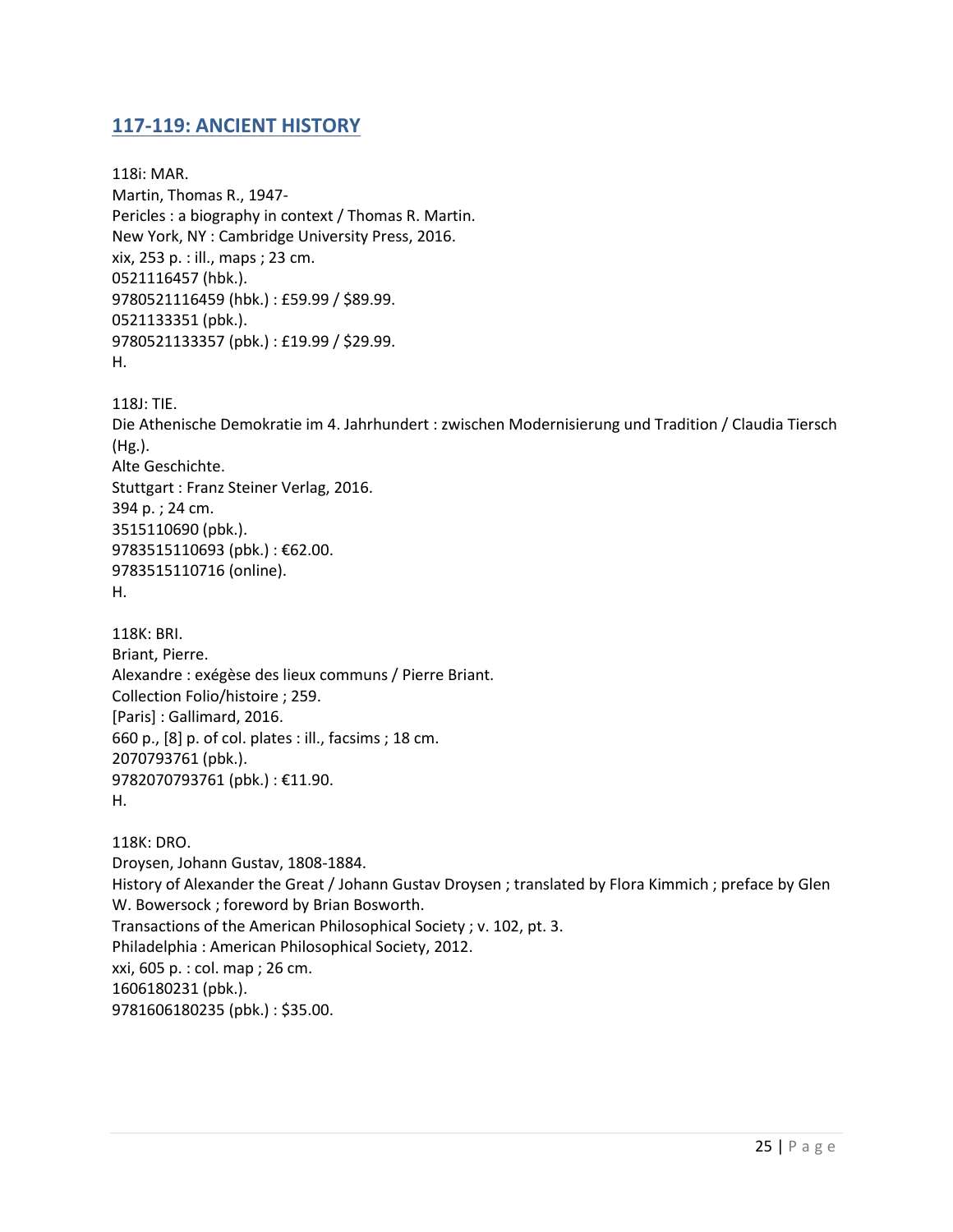118K: LEH. Lehmann, Gustav Adolf, 1942- Alexander der Grosse und die "Freiheit der Hellenen" : Studien zu der antiken historiographischen Überlieferung und den Inschriften der Alexander-Ära / Gustav Adolf Lehmann. Abhandlungen der Akademie der Wissenschaften zu Göttingen ; n.F., Bd. 36. Berlin : De Gruyter, 2015. vi, 257 p. ; 25 cm. 3110405520 (hbk.). 9783110405521 (hbk.) : £82.99. 9783110408324 (e-book : PDF). 9783110408454 (e-book : e-pub).

118N: CHR. Chrubasik, Boris, 1983- Kings and usurpers in the Seleukid Empire : the men who would be king / Boris Chrubasik. 1st ed. Oxford classical monographs. Oxford : Oxford University Press, 2016. xviii, 308 p. : ill., geneal. tables, maps ; 22 cm. 0198786921 (hbk.). 9780198786924 (hbk.) : £80.00. H.

118N: COŞ. Seleukid royal women : creation, representation and distortion of Hellenistic queenship in the Seleukid Empire / edited by Altay Coşkun and Alex McAuley. Alte Geschichte. Historia. Einzelschriften ; Bd. 240. Stuttgart : Franz Steiner Verlag, 2016. 322 p. : ill. (black and white), geneal. tables ; 25 cm. 3515112952 (hbk.). 9783515112956 (hbk.) : €62.00. 3515112960 (e-book). 9783515112963 (e-book). H.

119C: HAR. Harris, William V. (William Vernon). Roman power : a thousand years of empire / W.V. Harris. Cambridge : Cambridge University Press, 2016. xxi, 257 p. : ill., maps ; 24 cm. 1107152712 (hbk.). 9781107152717 (hbk.) : £30.00 / \$49.99. R.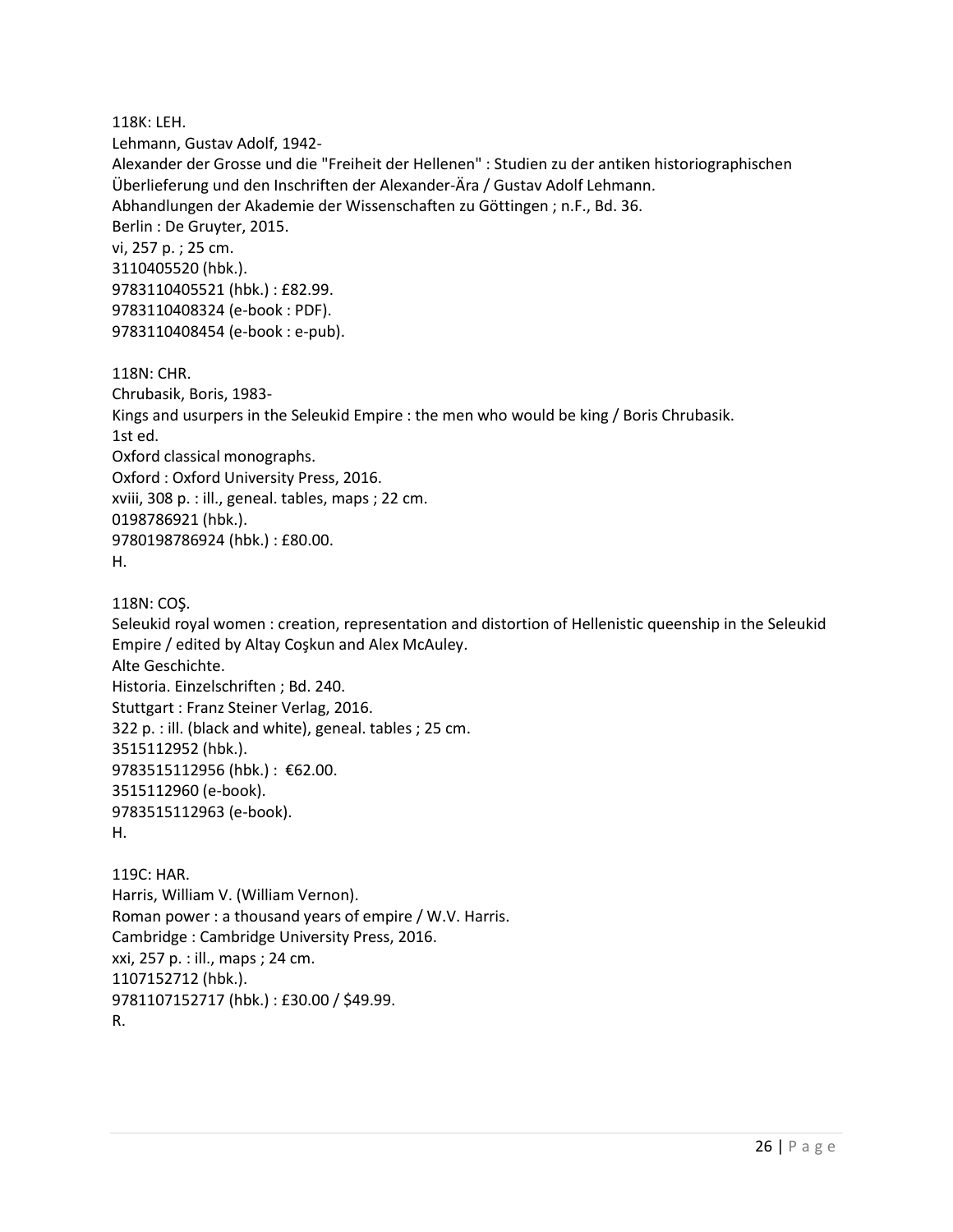ST.7.

Special issue on Cicero / [Dan Hanchey and Alden Smith - Introduction]. The Classical Journal ; vol. 110, no. 1, Oct-Nov. 2014. Monmouth, IL : Classical Association of the Middle West and South, 2014. 128 p. ; 23 cm.

119D.2: WIS. Wiseman, T. P. (Timothy Peter), 1940- Julius Caesar / T.P. Wiseman. Pocket giants. Stroud : The History Press, 2016. 127 p. ; 20 cm. 0750961317 (pbk.). 9780750961318 (pbk.) : £6.99. 9780750969673 (ePub ebook) : £6.99. R.

119E: WIT.

Römische Geschichte in europäischer Perspektive : Handlungsorientierte Unterrichtskonzepte für den Geschichtsunterricht / Eva Luise Wittneben (Hg.) ; Mit Beiträgen von Gereon Balle [and more]. Stuttgart : Verlag W. Kohlhammer, [2015?]. 98, [38] p. : ill., maps, port. ; 24 cm. 317025894X (pbk.). 9783170258945 (pbk.) : €29.99. 3170258958 (e-book). 9783170258952 (e-book).

119F.1: BAL.

Der Erste : Augustus und der Beginn einer neuen Epoche / Ernst Baltrusch/Christian Wendt (Hrsg.). Zaberns Bildbände zur Archäologie. Sonderbände der Antiken Welt. Darmstadt : Verlag Philipp von Zabern, Imprint der WBG, 2016. 167 p. : ill. (chiefly col.), maps, ports ; 31 cm. 3805350333 (hbk.). 9783805350334 (hbk.) : €34.95. R.

119F.1: SYM. Syme, Ronald, 1903-1989. Approaching the Roman revolution : papers on Republican history / Sir Ronald Syme ; edited by Federico Santangelo. 1st ed. Oxford : Oxford University Press, 2016. xv, 428 p. : port. ; 24 cm. 0198767064 (hbk.). 9780198767060 (hbk.) : £90.00. R.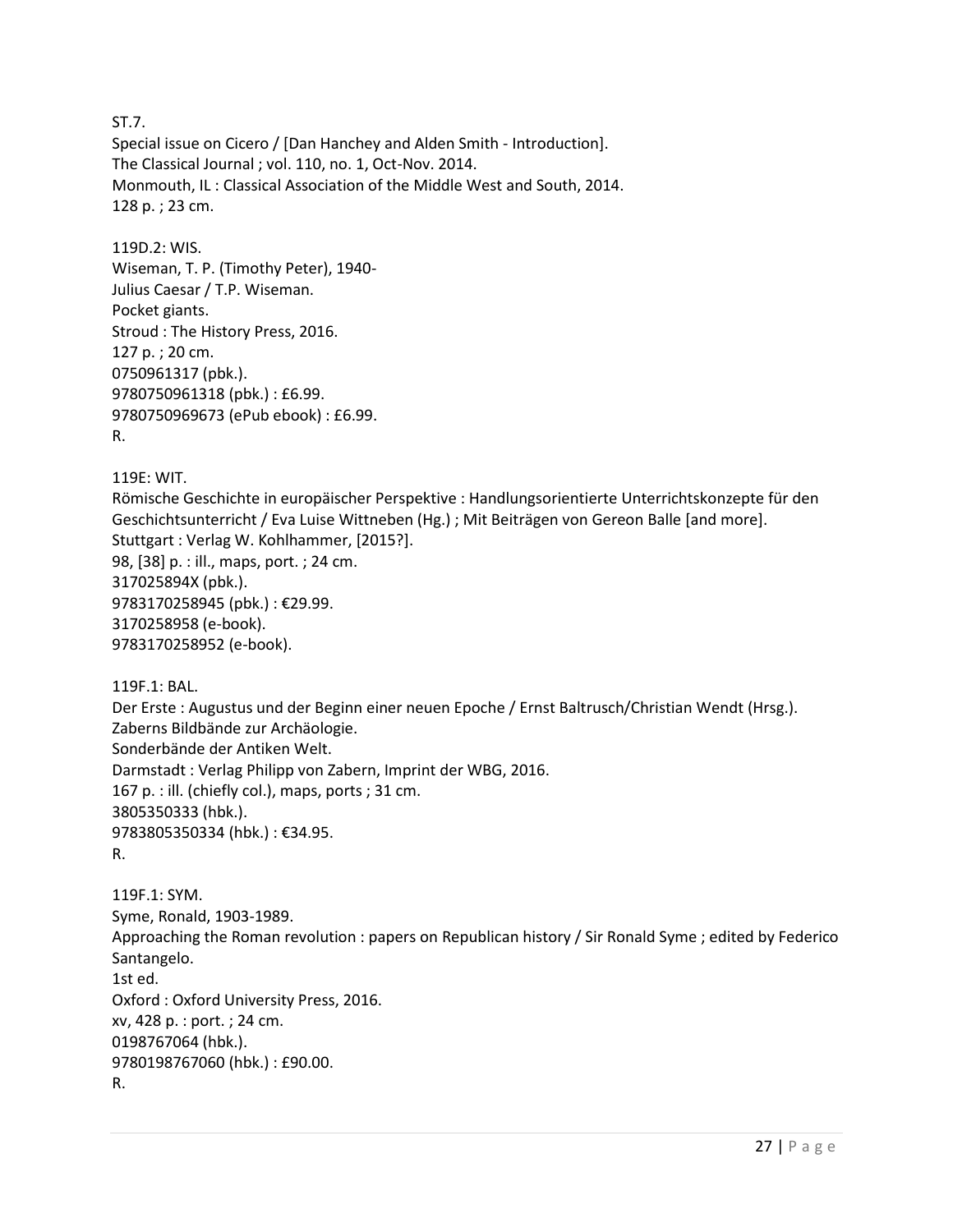119F.5: BOE.

Nero und Domitian : mediale Diskurse der Herrscherrepräsentation im Vergleich / Sophia Bönisch-Meyer / Lisa Cordes / Verena Schulz / Anne Wolsfeld / Martin Ziegler (Hrsg.). Classica Monacensia : Münchener Studien zur Klassischen Philologie ; Bd. 46. Tübingen : Narr Verlag, 2014. 485 p. : ill. ; 23 cm. 3823368133 (pbk.). 9783823368137 (pbk.): €88.00.

119M: ROB.

Governare e riformare l'impero al momento della sua divisione : Oriente, Occidente, Illirico / a cura di Umberto Roberto e Laura Mecella. Collection de l'École française de Rome ; 507. Rome : École française de Rome, 2016. 386 p. : ill. ; 24 cm. 2728311285 (E-pub). 9782728311286 (E-pub). 9782728311279 (pbk.) : €25.00. 2728311277 (pbk.). H.

119N: SØR. Sørensen, Søren Lund. Between kingdom and koinon : Neapolis/Neoklaudiopolis and the Pontic cities / Søren Lund Sørensen. Alte Geschichte. Geographica historica ; Bd. 33. Stuttgart : Franz Steiner Verlag, 2016. 224 p. : ill. ; 24 cm. 3515113126 (pbk.). 9783515113120 (pbk.) : €48.00. 9783515113175 (online). H. or R. 119Q: GER.

Gerstel, Sharon E. J. Rural lives and landscapes in late Byzantium : art, archaeology, and ethnography / Sharon E.J. Gerstel. New York, NY : Cambridge University Press, 2015. xvi, 207 p. : ill. (mostly col.), facsims, maps, plans ; 29 cm. 0521851599 (hbk.). 9780521851596 (hbk.) : £72.00 / \$118.00. H.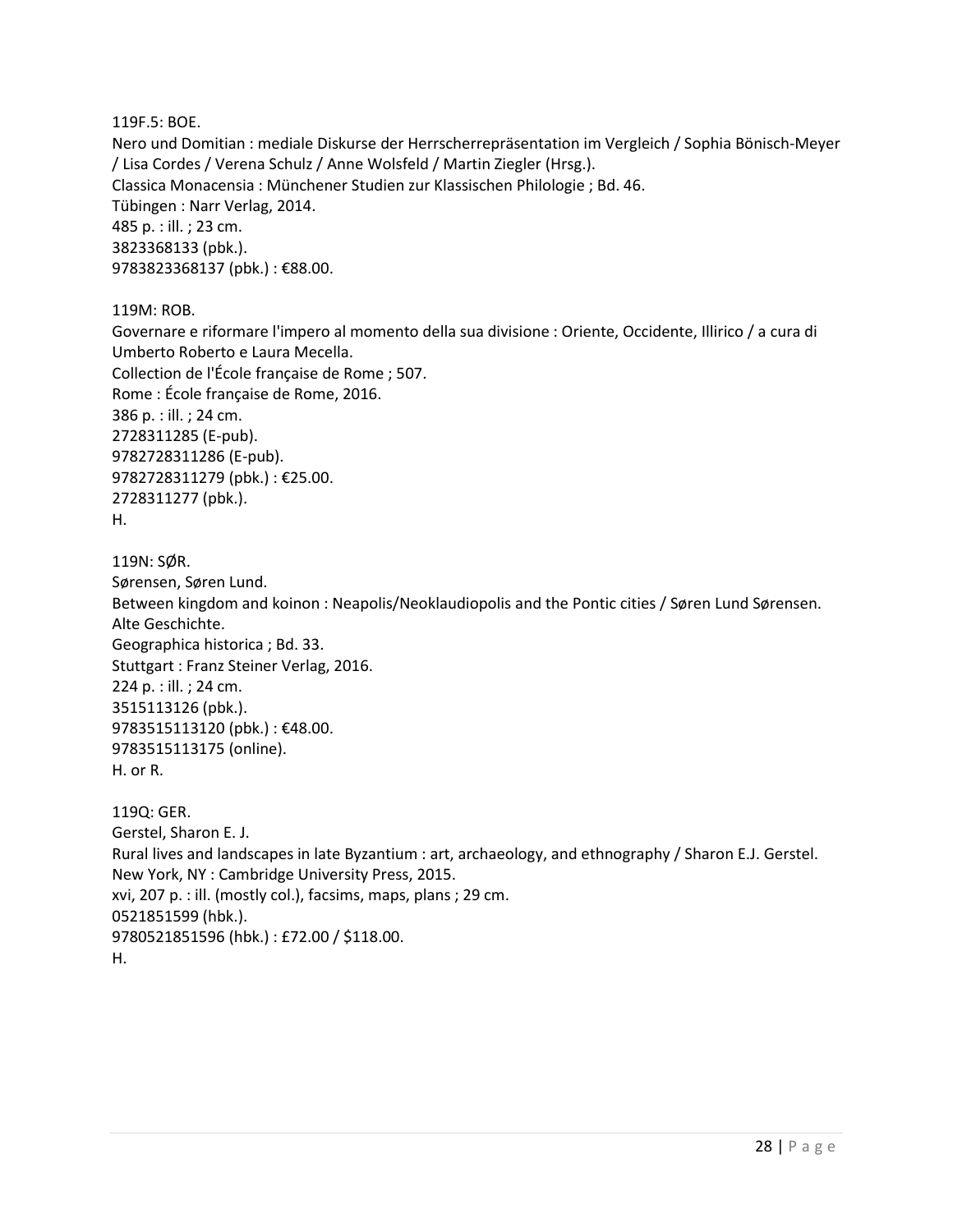# <span id="page-28-0"></span>**120: CHRISTIANITY, JUDAISM ETC.**

120B: ROS.

Religious competition in the third century CE : Jews, Christians, and the Greco-Roman world / edited by Jordan D. Rosenblum, Lily C. Vuong and Nathaniel P. DesRosiers. Journal of Ancient Judaism. Supplements ; v. 15. Göttingen : Vandenhoeck & Ruprecht, 2014. 257 p. ; 24 cm. 3525550685 (hbk.). 9783525550687 (hbk.) : €79.99.

120C: KRI. Kritzinger, Peter, 1976- Ursprung und Ausgestaltung bischöflicher Repräsentation / Peter Kritzinger. Altertumswissenschaften. Altertumswissenschaftliches Kolloquium ; Bd. 24. Stuttgart : Franz Steiner Verlag, 2016. 339 p. : 16 ill., plan ; 25 cm. 3515114998 (pbk.). 9783515114998 (pbk.) : €58.00. 9783515115032 (online). R.

```
120J: BIT.
```
Prayer and worship in Eastern Christianities, 5th to 11th centuries / edited by Brouria Bitton-Ashkelony and Derek Krueger. London ; New York, NY : Routledge, 2017. xvii, 312 p. ; 24 cm. 1472465687 (hbk.). 9781472465689 (hbk.) : £95.00. 9781315601977 (e-book). H.

## <span id="page-28-1"></span>**121: POLITICS AND LAW**

121A: LAV.

Cosmopolitanism and empire : universal rulers, local elites, and cultural integration in the ancient Near East and Mediterranean / edited by Myles Lavan, Richard E. Payne, and John Weisweiler. Oxford studies in early empires. New York, NY : Oxford University Press, 2016. xi, 282 p. ; 25 cm. 0190465662 (hbk.). 9780190465667 (hbk.) : £55.00. 0190465689 (e-book). 9780190465681 (e-book). H. and R.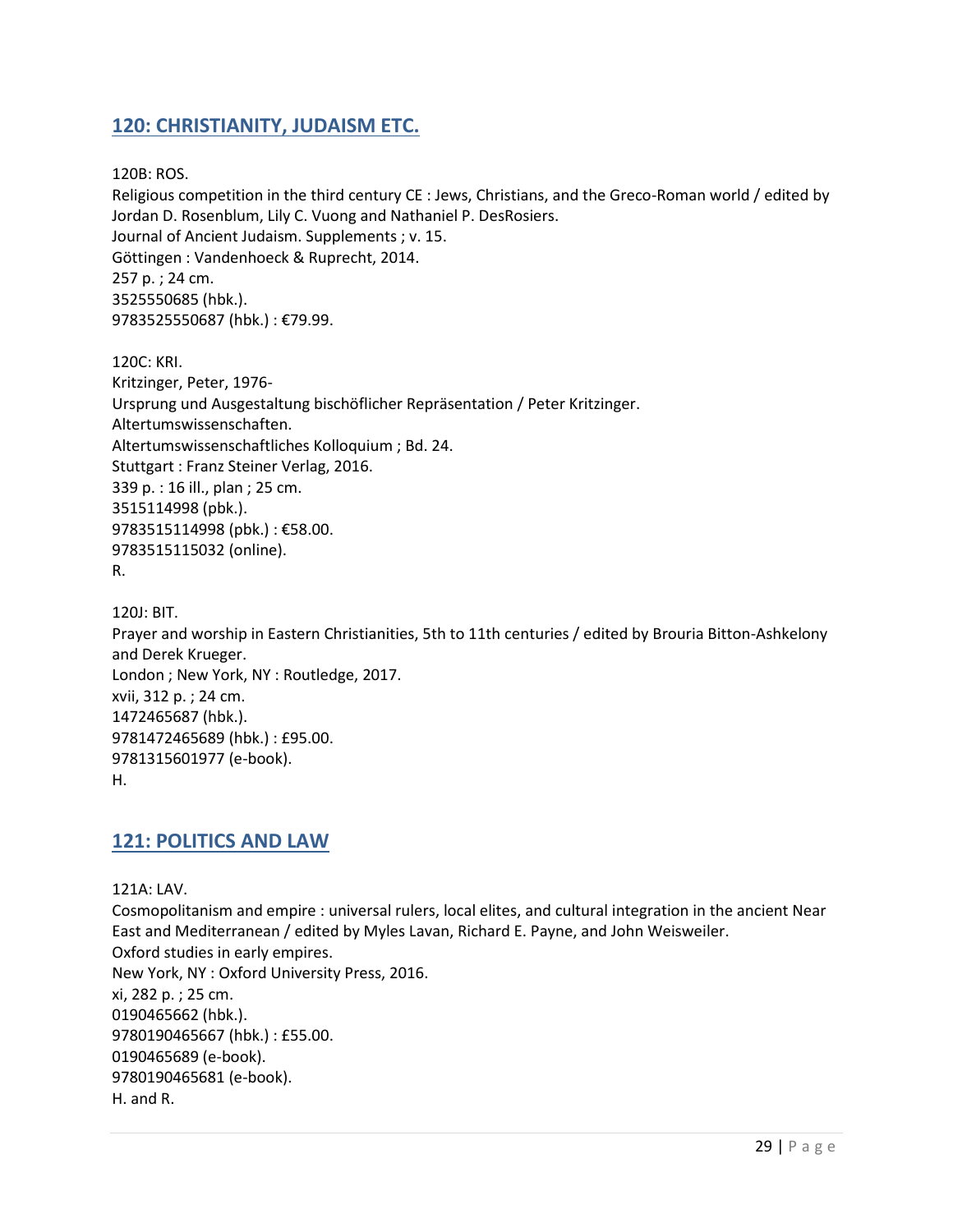121A: GIL.

Elite und Krise in antiken Gesellschaften = Élites et crises dans les sociétés antiques / herausgegeben von = édité par Lennart Gilhaus, Stephanie Kirsch, Isabelle Mossong, Franziska Reich, Sebastian Wirz. Altertumswissenschaften. Collegium Beatus Rhenanus ; Bd. 5 = vol. 5. Stuttgart : Franz Steiner Verlag, 2016. 182 p. : ill. ; 25 cm. 351511310X (pbk.). 9783515113106 (pbk.) : €42.00. 9783515113168 (online). R. X121B: RAI. Corpus der romischen Rechtsquellen zur antiken Sklaverei (CRRS). Teil 4, Stellung des Sklaven im Privatrecht. 2, Vertretung des dominus. 5, Geschäftsfähigkeit. 6, Erwerb durch den Sklaven / herausgegeben von Tiziana J. Chiusi, Johanna Filip-Fröschl, J. Michael Rainer ; bearbeitet von J. Michael Rainer. Forschungen zur antiken Sklaverei. Beiheft ; 3. Stuttgart : F. Steiner, 2015. xiii, 237 p. ; 30 cm. 3515104062 (Teil IV.2/5/6 : hbk.). 9783515104067 (Teil IV.2/4/6 : hbk.) : €54.00. R. 121B: ISM. Ismard, Paulin. Democracy's slaves : a political history of ancient Greece / Paulin Ismard ; translated by Jane Marie Todd. Cambridge, MA ; London : Harvard University Press, 2017. x, 188 p. ; 25 cm. 0674660072 (hbk.). 9780674660076 (hbk.) : £25.95. H. 121D: ANA. Anastasiadēs, V. I. Politikē misanthrōpia : Timōn kai Athēnaikē dēmokratia / V. I. Anastasiadēs. Athēna : Ekdoseis Asinē, 2016. 241 p. ; 23 cm. 6188202639 (pbk.). 9786188202634 (pbk.) : €30.00.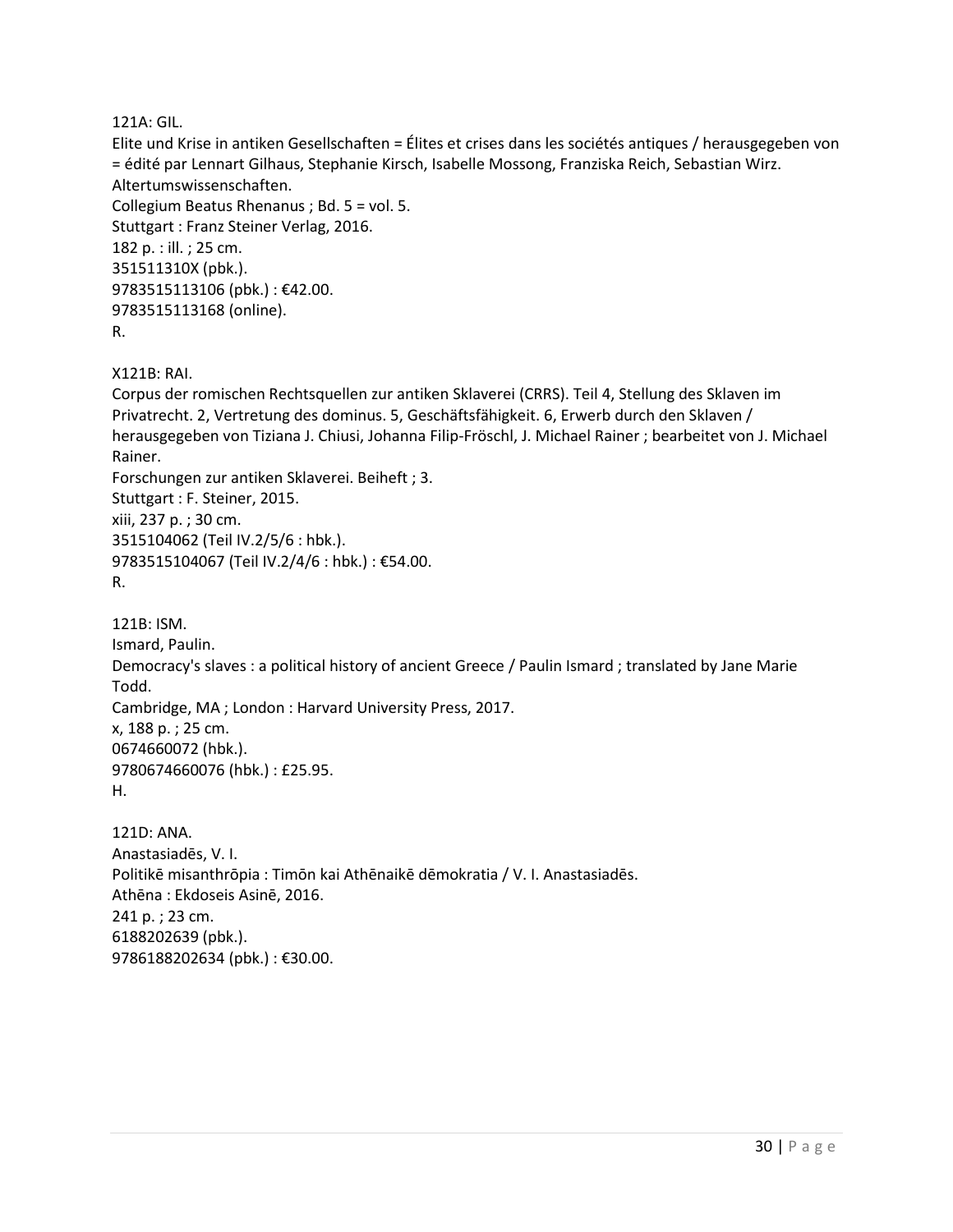121D: DOM. Domingo Gygax, Marc. Benefaction and rewards in the ancient Greek city : the origins of euergetism / Marc Domingo Gygax. Cambridge : Cambridge University Press, 2016. xvi, 321 p. ; 24 cm. 0521515351 (hbk.). 9780521515351 (hbk.) : £64.99 / \$99.99. H.

121F: KUE. Künzer, Isabelle. Kulturen der Konkurrenz : Untersuchungen zu einem senatorischen Interaktionsmodus an der Wende vom ersten zum zweiten Jahrhundert n. Chr / von Isabelle Künzer. Antiquitas. Reihe 1, Abhandlungen zur alten Geschichte ; Bd. 68. Bonn : Dr. Rudolf Habelt GmbH, 2016. vii, 369 p. ; 23 cm. 3774940452 (hbk.). 9783774940451 (hbk.) : €79.00. R.

121F: WES. Wesch-Klein, Gabriele. Die Provinzen des Imperium Romanum : Geschichte, Herrschaft, Verwaltung / Gabriele Wesch-Klein. Geschichte kompakt. Darmstadt : WBG, Wissenschaftliche Buchgesellschaft, 2016. 162 p. : ill., map ; 24 cm. 353426438X (pbk.). 9783534264384 (pbk.) : €19.95. 9783534741519 (online). 9783534741526 (online). R.

121J: MAR. Marotta, Valerio, 1957- Esercizio e trasmissione del potere imperiale : secoli I-IV d.C. : studi di diritto pubblico romano / Valerio Marotta. Torino : G. Giappichelli, 2016. xii, 243 p. : ill. ; 24 cm. 8892104799 (pbk.). 9788892104792 (pbk.) : €24.00. R.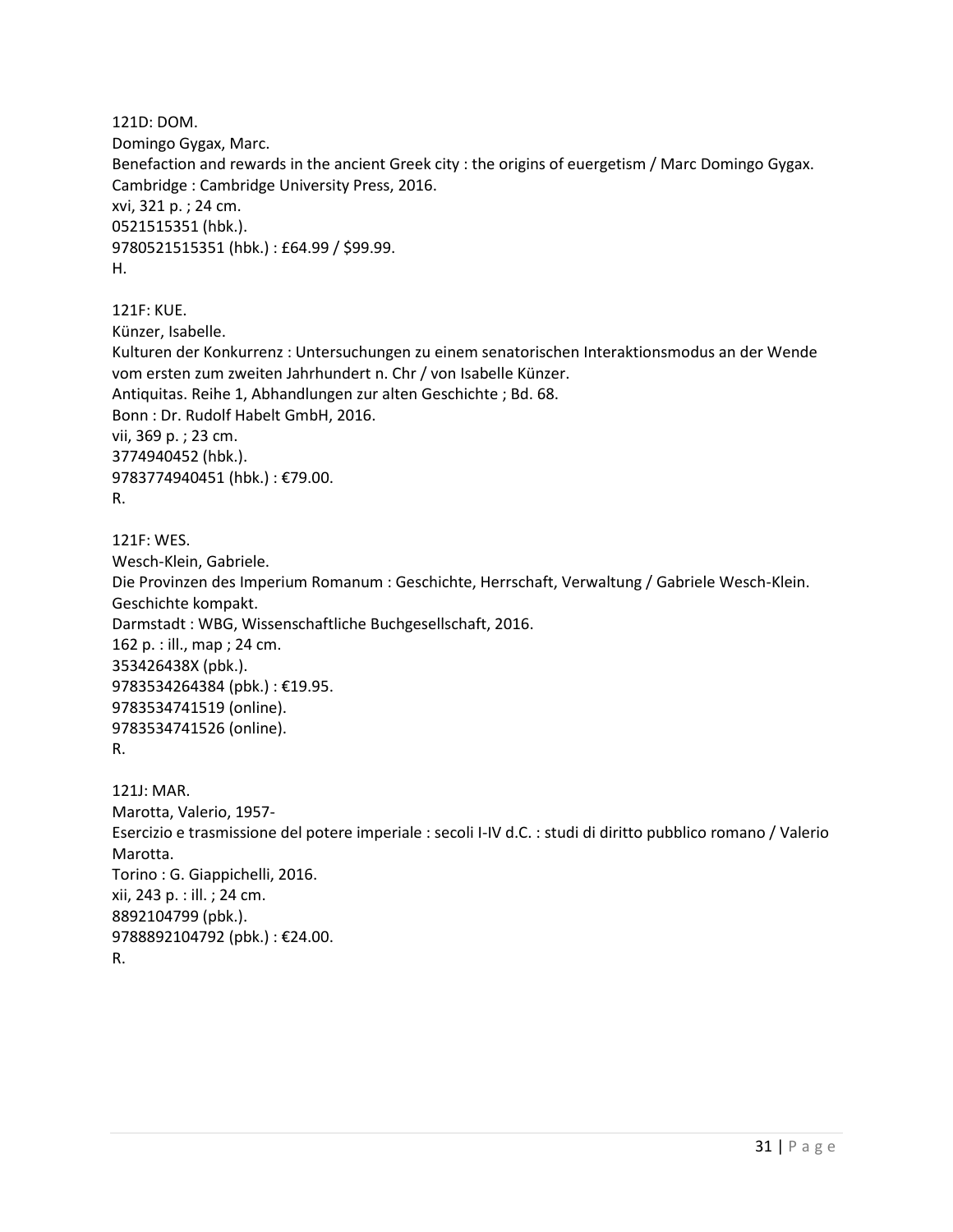121J: VAL. Valgaeren, Jan Hendrik, 1980- The jurisdiction of the pontiff in the Roman Republic : a third dimension : [thesis] / Jan Hendrik Valgaeren. Nijmegen : Wolf Legal Publishers, 2012. 153 p. ; 24 cm. 9058509184 (pbk.). 9789058509185 (pbk.) : €24.95.

## <span id="page-31-0"></span>122-123: RELIGION AND PHILOSOPHY

122A: BON.

Rechtliche Verfahren und religiöse Sanktionierung in der griechisch-römischen Antike : Akten einer deutsch-italienischen Tagung, Palermo, 11.-13. Dezember 2014 = Procedimenti giuridici e sanzione religiosa nel mondo greco e romano : atti di un convegno italo-tedesco, Palermo, 11-13 dicembre 2014 / herausgegeben von Daniela Bonanno, Peter Funke und Matthias Haake. Alte Geschichte. Stuttgart : Franz Steiner Verlag, 2016. 316 p. ; 25 cm. 3515112987 (hbk.). 9783515112987 (hbk.) : €58.00. 9783515113307 (E-Book). H. or R. 122A: COA.

Vestigia : miscellanea di studi storico-religiosi in onore di Filippo Coarelli nel suo 80o anniversario / a cura di Valentino Gasparini. Alte Geschichte. Potsdamer altertumswissenschaftliche Beiträge ; Bd. 55. Stuttgart : Franz Steiner Verlag, 2016. 786 p. : ill., maps, port. ; 25 cm. 3515107479 (hbk.). 9783515107471 (hbk.) : €94.00. 9783515114547 (online). R.

122A: DRA. Dining and death : interdisciplinary perspectives on the 'Funerary Banquet' in ancient art, burial and belief / edited by Catherine M. Draycott and Maria Stamatopoulou. Colloquia Antiqua ; 16. Leuven : Peeters, 2016. xxxi, 690 p. : ill., maps ; 25 cm. 9042932511 (hbk.). 9789042932517 (hbk.) : €110.00. H.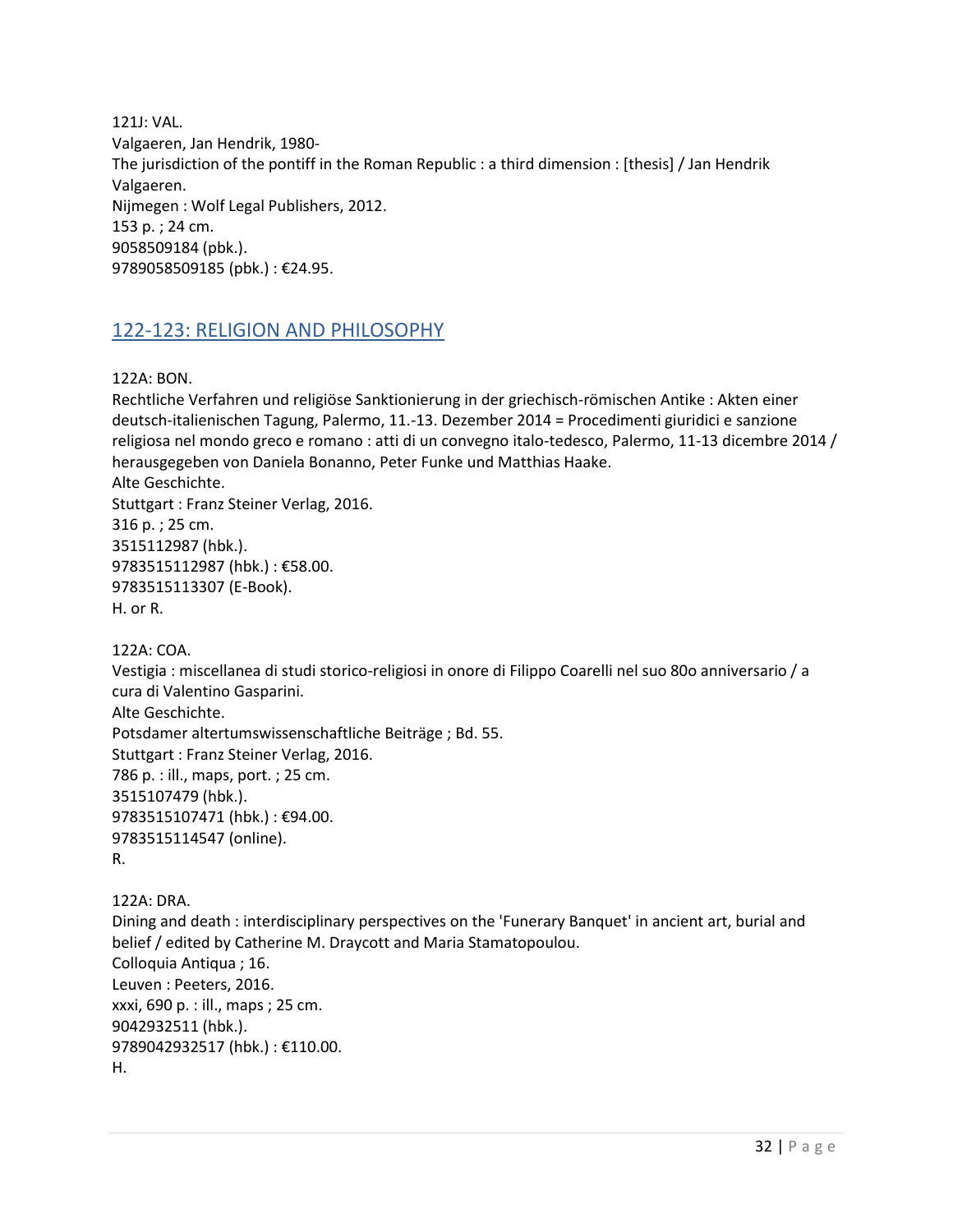122C: FEN. Fenet, Annick. Les dieux olympiens et la mer : espaces et pratiques cultuelles / Annick Fenet ; préface de Madeleine Jost. Collection de l'Ecole française de Rome ; 509. Rome : Ecole française de Rome, 2016. xvi, 709 p. : ill., maps, plans ; 25 cm. 2728310653 (pbk.). 9782728310654 (pbk.) : €60.00. H.

122C SCH. Scharff, Sebastian. Eid und Aussenpolitik : Studien zur religiösen Fundierung der Akzeptanz zwischenstaatlicher Vereinbarungen im vorrömischen Griechenland / Sebastian Scharff. Alte Geschichte. Historia-Einzelschriften ; Bd. 241. Stuttgart : Franz Steiner Verlag, 2016. 389 p. : ill. ; 25 cm. 3515112030 (hbk.). 9783515112031 (hbk.) : €68.00. H.

122C: WAL. Walter-Karydi, Elena, 1936- Die Athener und ihre Gräber (1000-300 v. Chr.) / Elena Walter-Karydi. Image & context ; vol. 14. Berlin : De Gruyter, 2015. xvi, 421 p. : ill. (some col.), plans ; 25 cm. 3110347369 (hbk.). 9783110347364 (hbk.) : £74.99. 9783110348675 (PDF : online). 9783110384024 (epub).

X122D.6: BUC. Buccino, Laura. Dioniso trionfatore : percorsi e interpretazione del mito del trionfo indiano nelle fonti e nell'iconografia antiche / Laura Buccino. Bullettino della Commissione archeologica comunale di Roma. Supplementi ; 21. Roma : "L'Erma" di Bretschneider, 2013. xvi, 347 p. : ill. (some col.) ; 29 cm. 8891306916 (hbk.). 9788891306913 (hbk.) : €300.00.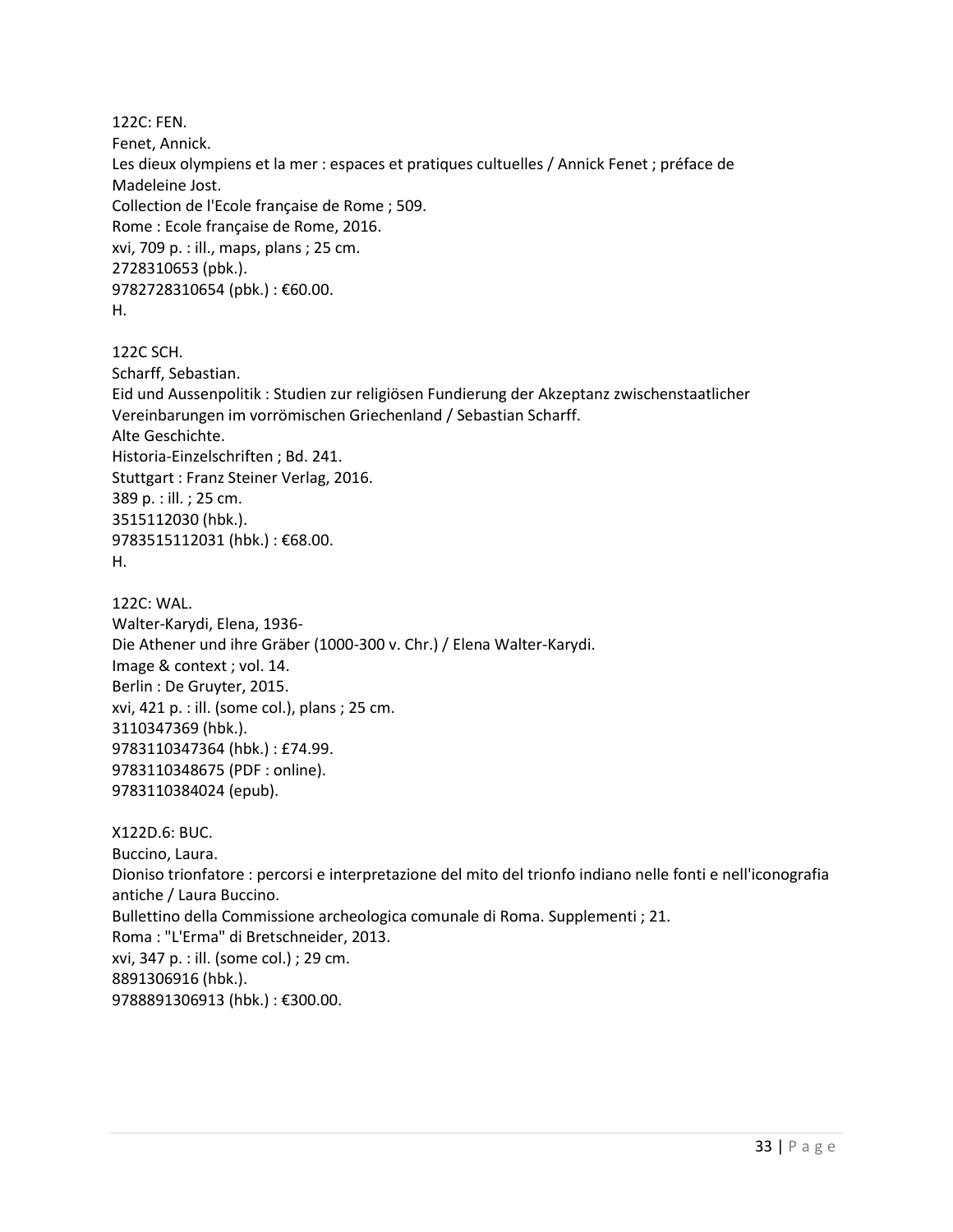122D.6: KOU. Koutelakēs, Charēs Michaēl, 1951- Hē anadysē tēs archaias tragōdias apo ta orycheia : theatro kai metallōrychoi-metallourgoi : hē periptōsē tou Thorikou, tēs Eleusinas kai tōn Delphōn / Charēs Koutelakēs. Athēna : Institouto tou Vivliou-Kardamitsa, 2016. 222 p. : ill. ; 24 cm. 960354387X (pbk.). 9789603543879 (pbk.) : €28.00.

X122D.15: CAR. Caruso, Ada, 1976- Mouseia : tipologie, contesti, significati culturali di un'istituzione sacra VII-I sec. a.C / Ada Caruso. Studia Archaeologica ; 209. Roma : "L'Erma" di Bretschneider, 2016. 446 p. : ill., maps, plans ; 24 cm. 889130994X (pbk.). 9788891309945 (pbk.) : €275.00. 9788891309969 (e-book).

122E: HEL. Heldmann, Konrad, 1940- Europa und der Stier oder der Brautraub des Zeus : die Entführung Europas in den Darstellungen der griechischen und römischen Antike / Konrad Heldmann. Hypomnemata ; Bd. 204. V&R academic. Göttingen : Vandenhoeck & Ruprecht, 2016. 227 p. : ill. (some col.) ; 24 cm. 3525208723 (hbk.). 9783525208724 (hbk.) : €90.00.

122E: LIV. Livaniou-Rovithē, Helenē. Perseus, henas katasterismenos hērōas / Helenēs Livaniou-Rovithē, Phlōras Rovithē. Syllogos pros Diadosin Ōphelimōn Vivliōn ; 147. Athēnai : Syllogos Pros Diadosin Ōphelimōn Vivliōn, 2015. 270 p. : ill. (some col.), maps ; 24 cm. 960835174X (pbk.). 9789608351745 (pbk.): €28.00.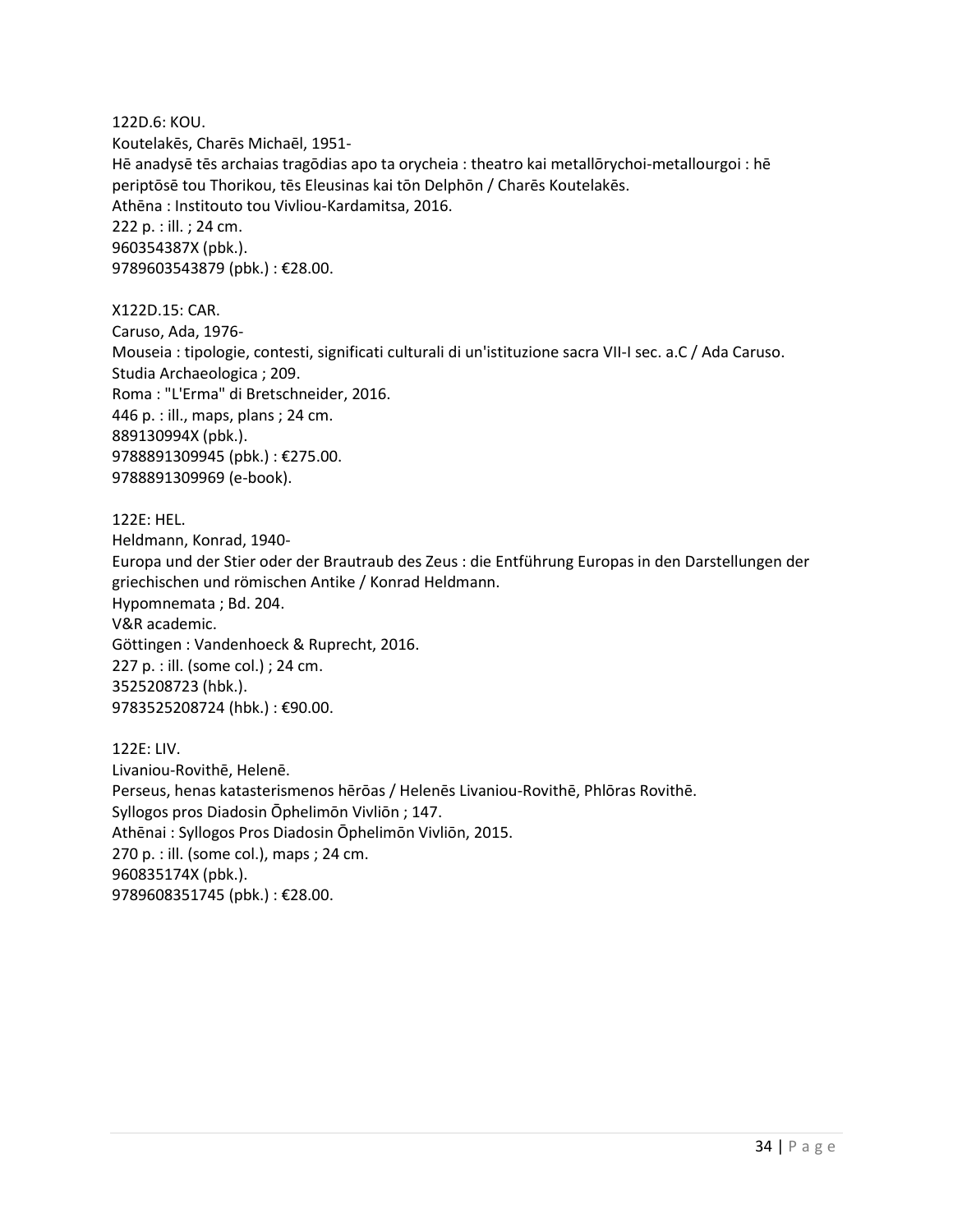122E: STE. Steger, Florian, 1974- Asklepios : Medizin und Kult / Florian Steger. Medizingeschichte. Stuttgart : Franz Steiner Verlag, 2016. 162 p. : 18 ill., plans ; 23 cm. 3515114475 (pbk.). 9783515114479 (pbk.) : €26.00. 9783515114530 (online). H.

122K: AND. Ando, Clifford, 1969- Religion et gouvernement dans l'empire romain / Clifford Ando. Bibliothèque de l'École des hautes études. Section des sciences religieuses ; v. 172. Turnhout : Brepols Publishers, 2016. 112 p. : ill. ; 24 cm. 2503567533 (pbk.). 9782503567532 (pbk.) : €55.00.

123E: RAN. Space in Hellenistic philosophy : critical studies in ancient physics / edited by Graziano Ranocchia, Christoph Helmig, Christoph Horn. Berlin ; Boston : De Gruyter, 2014. xii, 224 p. : ill. ; 24 cm. 3110364956 (hbk.). 9783110364958 (hbk.) : £59.99.

# <span id="page-34-0"></span>127: SCIENCE AND TECHNOLOGY

127A: PIN. Pingree, David Edwin, 1933-2005. Pathways into the study of ancient sciences : selected essays by David Pingree / edited by Isabelle Pingree and John M. Steele. Transactions of the American Philosophical Society held at Philadelphia for promoting useful knowledge ; v. 104, pt. 3. Philadelphia : American Philosophical Society Press, 2014. xxi, 503 p. : ill., ports. ; 26 cm. 1606180436 (pbk.). 9781606180433 (pbk.) : \$37.00.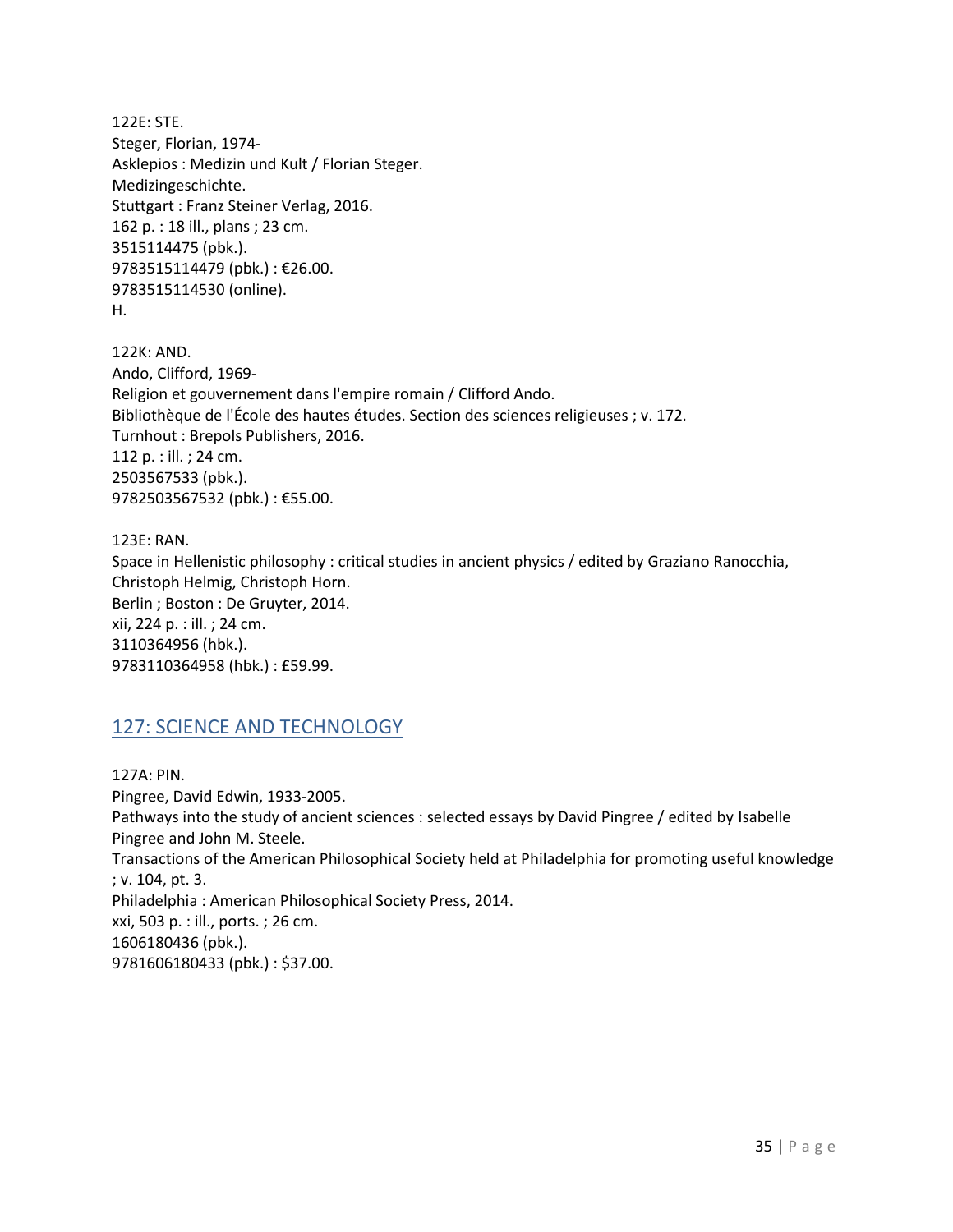ST.8.

Pas de pied, pas de cheval! : actes de la Journée d'étude du 7 mai 2010, Université de Brest, EA 1161, Centre François Viète (CFV) / textes édités par Marie-Thérèse Cam et Anne-Marie Doyen-Higuet ; avec la collaboration de François Vallat et Paul Pietquin. Les etudes classiques 81,1/2 (2013). Namur : Société des études classiques, 2013. 223 p. : ill. ; 24 cm.

## <span id="page-35-0"></span>128-135: ART

128C: LOR. Lorenz, Katharina. Ancient mythological images and their interpretation : an introduction to iconology, semiotics, and image studies in classical art history / Katharina Lorenz. Cambridge ; New York : Cambridge University Press, 2016. xiv, 288 p. : ill. ; 26 cm. 052119508X (hbk.). 9780521195089 (hbk.) : £59.99 / \$99.99. 0521139724 (pbk.). 9780521139724 (pbk.) : £19.99 / \$34.99. H. or R.

128D: ÖZE. Özen-Kleine, Britta. Das Phänomen der "Verjüngung" im klassischen Athen : zur Bedeutung von Altersstufen in der Bilderwelt des 6. und 5. Jhs. v. Chr / Britta Özen-Kleine. Philippika : Marburger altertumskundliche Abhandlungen ; 94. Wiesbaden : Harrassowitz Verlag, 2016. 356 p., 24 p. of plates : ill. (black and white) ; 25 cm. 3447106166 (hbk.). 9783447106160 (hbk.) : €78.00. H.

X129C: WIN.

Meditations on the diversity of the built environment in the Aegean Basin and beyond : proceedings of a colloquium in memory of Frederick E. Winter, Athens, 22-23 June 2012 / [general editors David W. Rupp, Jonathan E. Tomlinson].

Publications of the Canadian Institute in Greece = Publications de l'Institut canadien en Grèce ; no. 8. Athens, Greece : Canadian Institute in Greece, 2014. 554 p. : ill., maps, plans ; 24 cm. 0973797924 (pbk.).

9780973797923 (pbk.) : €108.00.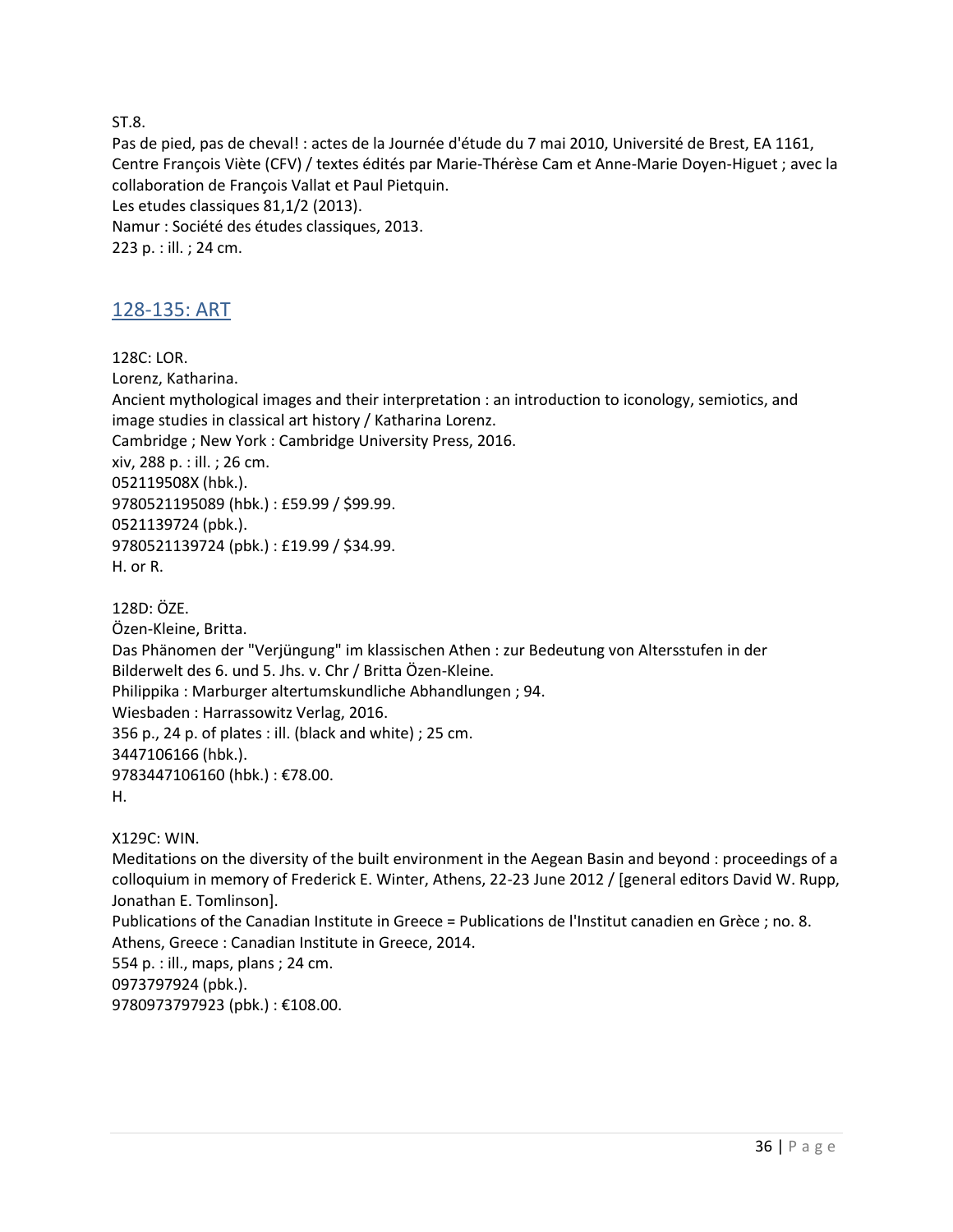X130A: CAH (box). Jean-David Cahn AG. Animals and mythical creatures IX : catalogue 21, Basle 2016. Basel : Jean-David Cahn, 2016. [52] p. : col. ill. ; 21 cm.

130A: EDE (box). Charles Ede Ltd. Christmas 2016 / Charles Ede Limited. London : Charles Ede Ltd., 2015. [40] p. : col. ill. ; 25 cm.

130A: SAA.

Inspiration Antike : Eugen von Boch und die Archäologie im 19. Jahrhundert / herausgegeben von Roland Mönig. Saarbrücken : Museum für Vor- und Frühgeschichte ; Darmstadt : Philipp von Zabern, [2016]. 235 p. : ill. (some col.), map, plans, ports ; 29 cm. 3805350376 (hbk.). 9783805350372 (hbk.) : €24.90. H. or R.

#### 131F: PIR.

Pirson, Felix.

Ansichten des Krieges : Kampfreliefs klassischer und hellenistischer Zeit im Kulturvergleich / Felix Pirson. Archäologische Forschungen ; Bd. 31.

Wiesbaden : Reichert Verlag, 2014. 342 p., 60 p. of plates : ill. ; 31 cm. 3954900351 (hbk.). 9783954900350 (hbk.) : €88.00.

## H.

X131K: ANT 9,1,2. Die antiken Sarkophagreliefs. Bd. 9, Die Sarkophage Griechenlands und der Donauprovinzen. T. 1, Die attischen Sarkophage. Fasz. 1, Amazonomachie - Schlacht - Epinausimachie / bearbeitet von Carola Kintrup. Berlin : Gebr. Mann, 2016. 320 p., 104 p. of plates : ill. ; 35 cm. 3786127557 (hbk.). 9783786127550 (hbk.) : €128.00. H.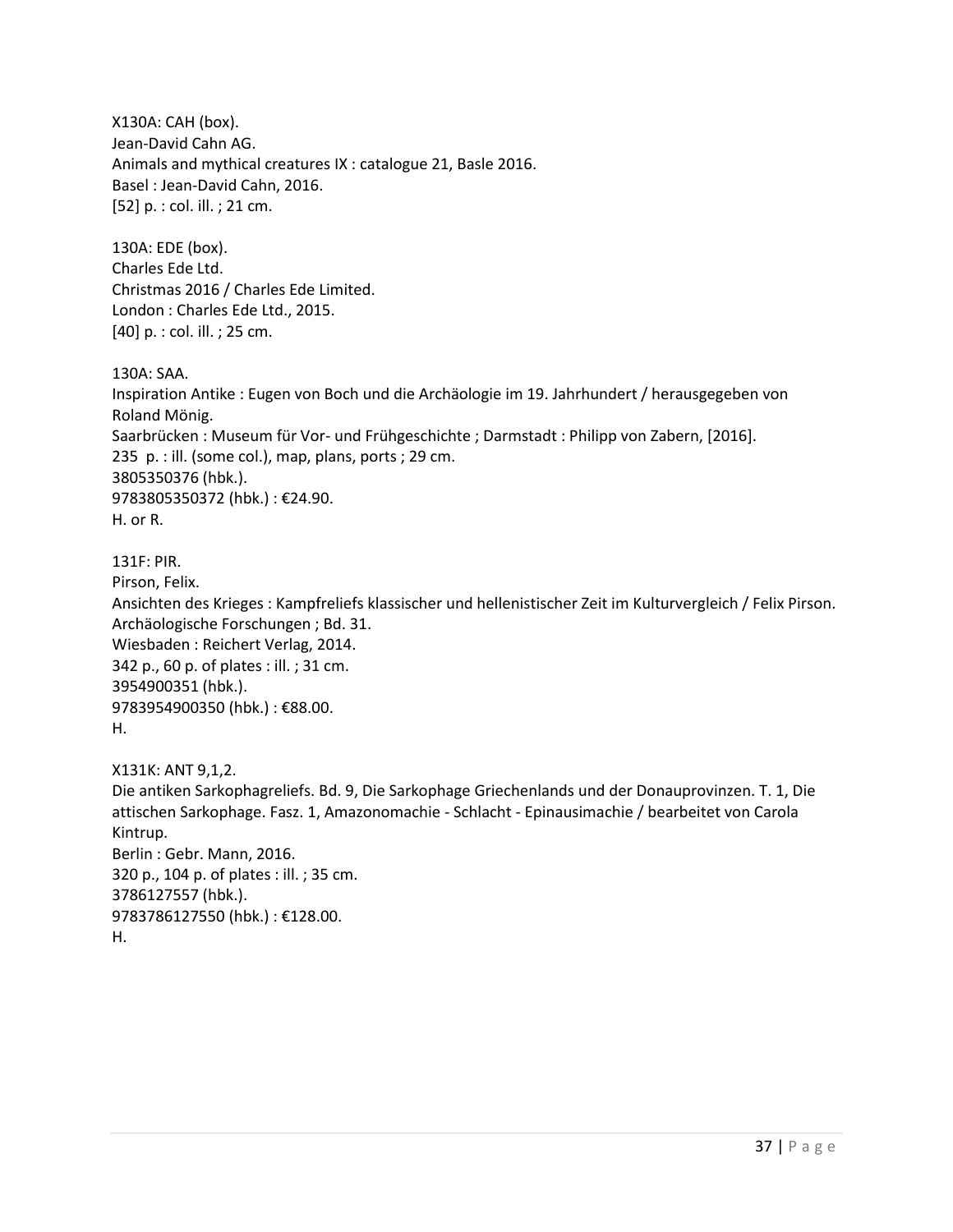X131Q: FIT.

Fittschen, Klaus.

Katalog der römischen Porträts in den Capitolinischen Museen und den anderen kommunalen Sammlungen der Stadt Rom. Band 4, Kinderbildnisse, Nachträge zu den Banden I-III, neuzeitliche oder neutzeitlich verfälschte Bildnisse, Bildnisse an Reliefdenkmälern / Klaus Fittschen, Paul Zanker ; Aufnahmen von Gisela Fittschen-Badura.

Beiträge zur Erschliessung hellenistischer und kaiserzeitlicher Skulptur und Architektur ; Bd. 6. Berlin : De Gruyter, 2014.

2 v. (xiv, 200 p.; vi p., 176, 22 p. of plates) : ill., ports. ; 36 cm. 3110353628 (set : hbk.). 9783110353624 (set : hbk.) : £119.99.

X132D: ROM.

Museo gregoriano etrusco.

Ceramica attica bilingue a figure rosse e vernice nera / Giulia Rocco ; con i contributi di Jasper Gaunt, Mario Iozzo e Aaron J. Paul.

Vasi antichi dipinti del Vaticano.

La collezione Astarita nel Museo Gregoriano Etrusco ; pt. 2, 2.

Città del Vaticano : Edizioni Musei Vaticani, 2016.

2 v. (556 p., 257 p. of plates (some col.) : ill. ; 32 cm.

8882713644 (set : pbk.).

9788882713645 (set : pbk.) : €180.00.

X132G: GIU.

Giudice, Elvia. Il tymbos, la stele, la barca di Caronte : l'immaginario della morte sulle lekythoi funerarie a fondo bianco / Elvia Giudice. Studia archaeologica ; 202. Roma : "L'Erma" di Bretschneider, 2015. 416 p. : ill. (chiefly col.) ; 24 cm. 889130767X (pbk.). 9788891307675 (pbk.) : €255.00. H.

X132i: KAU. Schmaltz, Bernhard, 1941- Die hellenistischen Amphorenstempel von Kaunos / von Bernhard Schmaltz. Asia Minor Studien ; Bd. 79. Bonn : Dr. Rudolf Habelt GmbH, 2016. viii, 447 p. : ill. ; 29 cm. 3774939624 (hbk.). 9783774939622 (hbk.) : €89.00. H.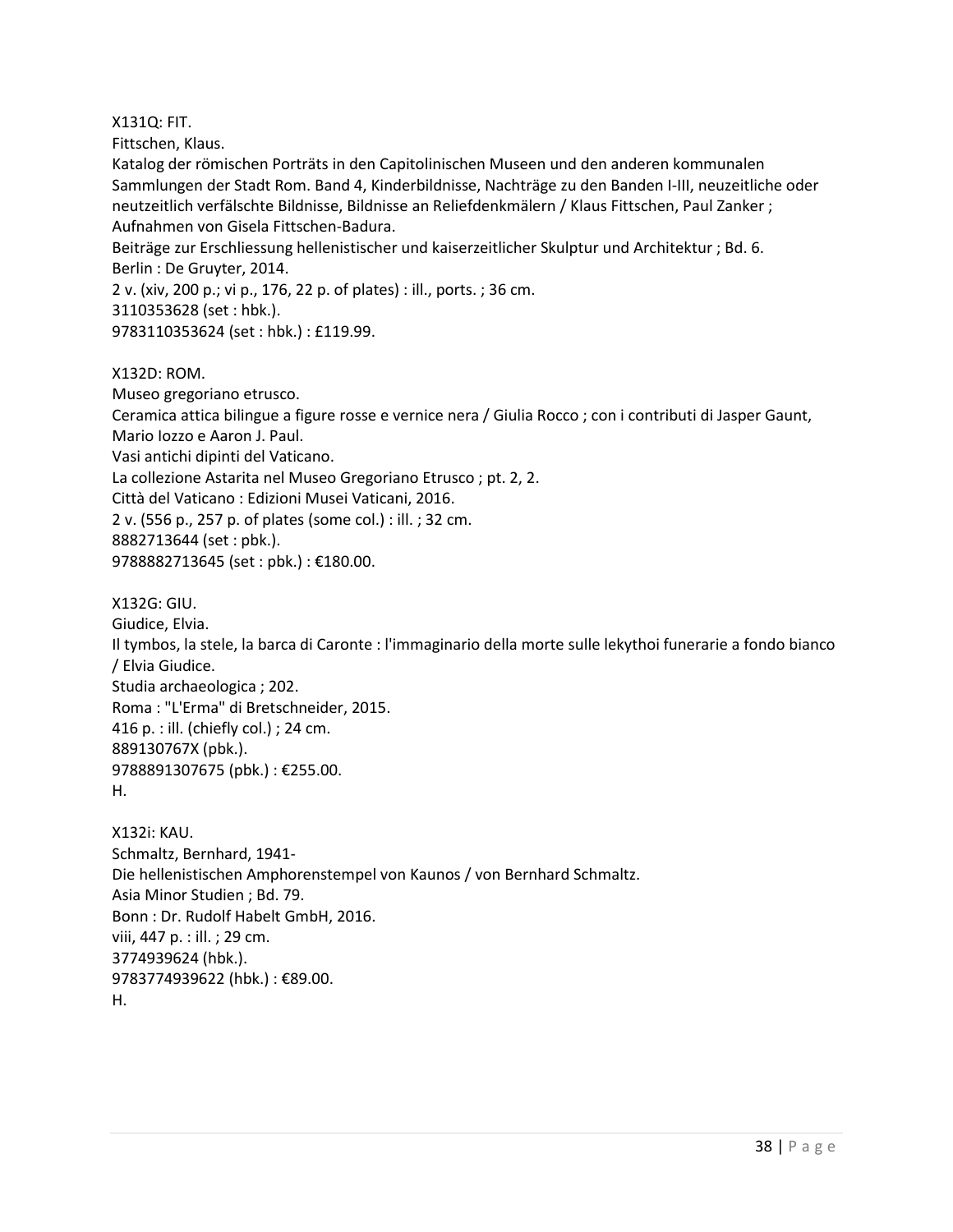132J.2: VAZ.

Lusitanian amphorae : production and distribution / edited by Inês Vaz Pinto, Rui Roberto de Almeida and Archer Martin. Archaeopress Archaeology. Roman and Late Antique Mediterranean Pottery ; 10. Oxford : Archaeopress Publishing Ltd., 2016. viii, 460 p. : ill. (some col.), maps, plans ; 30 cm. 1784914274 (pbk.). 9781784914271 (pbk.) : £65.00. 9781784914288 (e-book). B.

135F: HOB. Hobbs, Richard, 1969- The Mildenhall treasure : late Roman silver plate from East Anglia / Richard Hobbs ; with contributions by Janet Lang, Michael J. Hughes, Roger Tomlin and Jude Plouviez. Research publication (British Museum) ; no. 200. London : British Museum, 2016. v, 318 p. : ill. (some col.), facsims, maps, ports ; 30 cm. 086159200X (pbk.). 9780861592005 (pbk.) : £40.00. B.

X135G: DEL. Del Bufalo, Dario. Murrina vasa : a luxury of imperial Rome = un lusso nella Roma imperiale / Dario Del Bufalo. Bibliotheca archaeologica ; 54. Roma : "L'Erma" di Bretschneider, 2016. 204 p. : col. ill., maps, ports ; 29 cm. 8891309974 (pbk.). 9788891309976 (hbk.) : €130.00.

## <span id="page-38-0"></span>136: NUMISMATICS

X136H.2: ALE. Rabe, Britta. Noeske, Hans-Christoph. A catalogue of the Roman provincial coins from the Alexandrian mint in the Graeco-Roman museum in Alexandria. vol. 2, The issues from Galba to Trajan (AD 68-117) / compiled by Britta Rabe and Hans-Christoph Noeske ; based on the documentation and preparatory studies by Franz E. Koenig and Dietrich Boschung and the collaboration of Hassan Ismail ... [and six others]. Frankfurter archäologische Schriften = Frankfurt Archaeological Studies ; 30. Bonn : Verlag Dr. Rudolf Habelt GmbH, 2016. 226 p. : chiefly ill. ; 31 cm. 3774939705 (hbk.). 9783774939707 (hbk.) : €74.00. H. or R.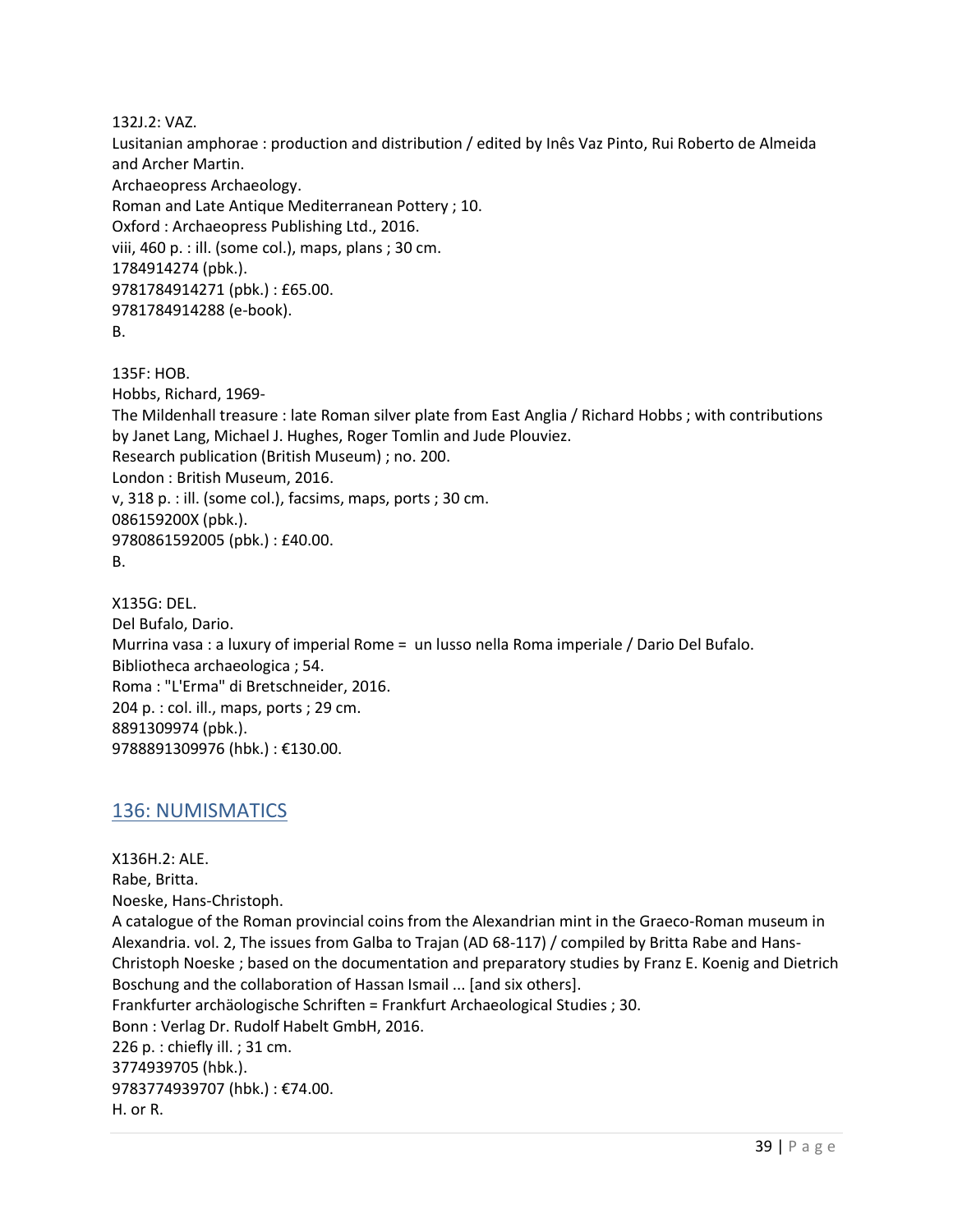136Q.1: RHO. Stephanakēs, Manolēs I. Ta nomismata tēs nēsou Rodou kata tēn Archaiotēta : Ialysos, Lindos, Kamiros, Rodos / Manolēs I. Stephanakes, Euangelia Dēmētriou. Athēna : Institouto tou Vivliou-Kardamitsa, 2015. 221 p. : maps, plans, photos ; 24 cm. 9603543896 (pbk.). 9789603543893 (pbk.) : €24.00.

136R.2: KUE. Küter, Alexa. Zwischen Republik und Kaiserzeit : die Münzmeisterprägung unter Augustus / Alexa Küter. Berliner numismatische Forschungen ; neue Folge, Bd. 11. Berlin : Gebr. Mann, 2014. xi, 412 p. : ill. (some col.) ; 31 cm. 3786127085 (hbk.). 9783786127086 (hbk.) : €79.00.

136S.1: FIL. Filges, Axel. Münzbild und Gemeinschaft : die Prägungen der römischen Kolonien in Kleinasien / Axel Filges. Frankfurter archäologische Schriften = Frankfurt archaeological studies ; 29. Bonn : Verlag Dr. Rudolf Habelt GmbH, 2015. xii, 404 p. : ill. ; 31 cm + 1 CD-ROM (4 3/4 in.). 3774939470 (hbk.). 9783774939479 (hbk.) : €99.00. R.

X136V: DRA. Draganov, D. (Dimitŭr). The coinage of the Scythian kings in the West Pontic area / Dimitar Draganov. Sofia : Bobokov Bros. Foundation, 2015. 310 p., 72 p. of plates : ill., maps, charts ; 31 cm. 9549460053 (hbk.). 9789549460056 (hbk.) : €180.00.

136W: ZUR. Numismatica Ars Classica. The C. G. collection of Roman coins. Auktion (Numismatica Ars Classica) ; 80. Zürich : London : Numismatica Ars Classica, 2014. 92 p. : col. ill. ; 30 cm. (pbk.) : Sw.fr.40.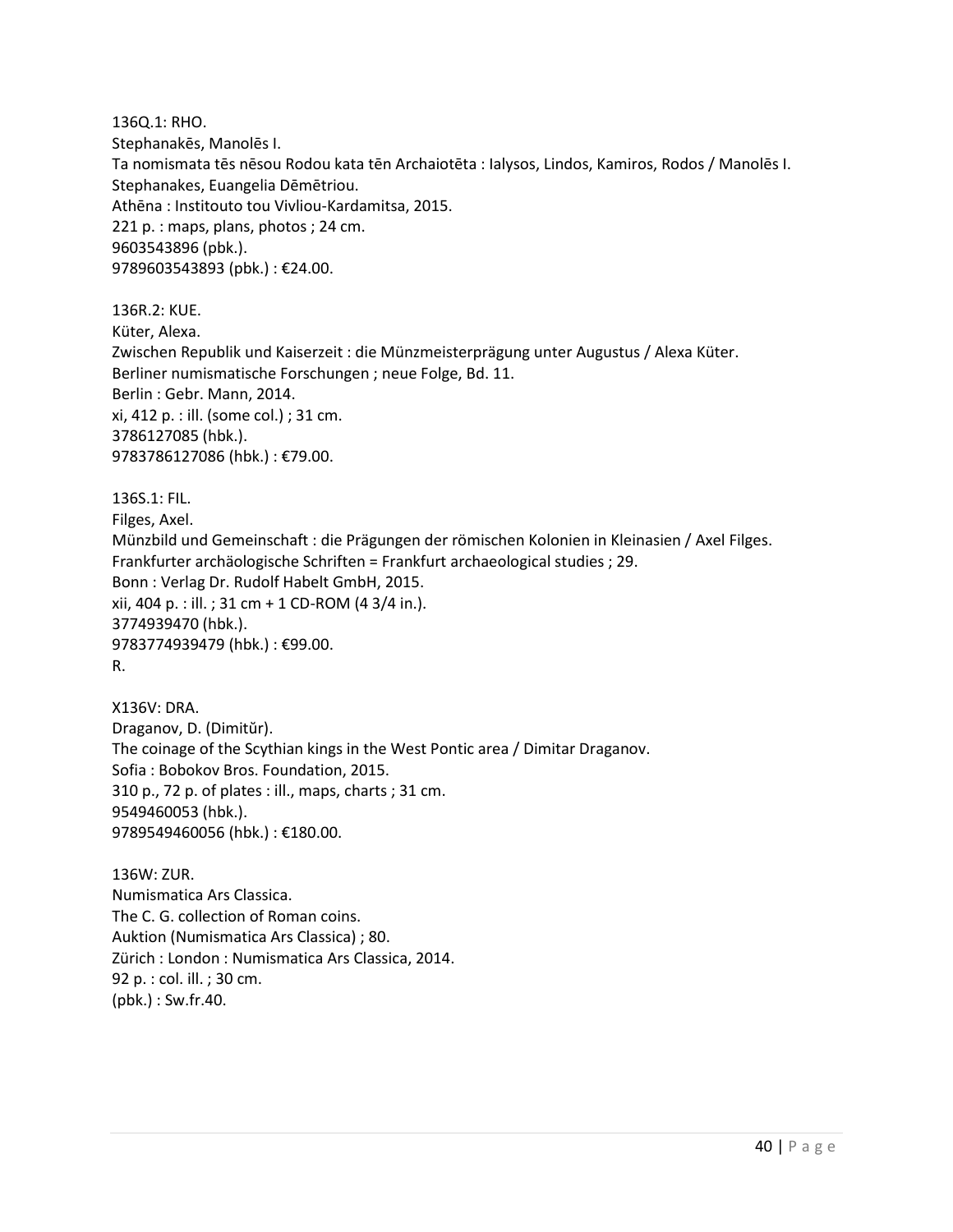# <span id="page-40-0"></span>152-153: ANCIENT LIFE

online.

Patrimónios alimentares de aquém e além-mar [electronic resource] / Joaquim Pinheiro, Carmen Soares (coords.).

Série DIAITA. : Scripta & Realia.

Classica digitalia Universitatis conimbrigensis.

Coimbra : Imprensa da Universidade de Coimbra / Coimbra University Press ; São Paulo (BR) :

Annablume, 2016.

729 p. ; col. ill., facsims, maps, ports ; PDF file.

989261190X (pbk.). 9789892611907 (pbk.).

9892611918 (digital).

9789892611914 (digital).

152J: HAR. Hartmann, Elke, 1969- Ordnung in Unordnung : Kommunikation, Konsum und Konkurrenz in der stadtrömischen Gesellschaft der frühen Kaiserzeit / Elke Hartmann. Alte Geschichte. Stuttgart : Franz Steiner Verlag, 2016. 255 p. ; 24 cm. 3515113622 (hbk.). 9783515113625 (hbk.) : €52.00. 9783515113663 (online). R.

152J.1: CEN.

Matronae in domo et in re publica agentes : spazi e occasioni dell'azione femminile nel mondo romano tra tarda repubblica e primo impero : atti del convegno di Venezia, 16-17 ottobre 2014 / a cura di Francesca Cenerini e Francesca Rohr Vio. Polymnia. Studi di storia romana ; 5. Trieste : EUT, Edizioni Università di Trieste, 2016. xvii, 356 p. : ill. ; 24 cm. 8883037537 (pbk.).

9788883037535 (pbk.) : €25.00.

ST.1. The material sides of marriage : women and domestic economies in antiquity / edited by Ria Berg. Acta Instituti Romani Finlandiae ; v. 43.

Roma : Institutum Romanum Finlandiae, 2016.

258 p. : ill. (some col.), maps, plans ; 30 cm.

8871407261 (pbk.).

9788871407265 (pbk.) : €40.00.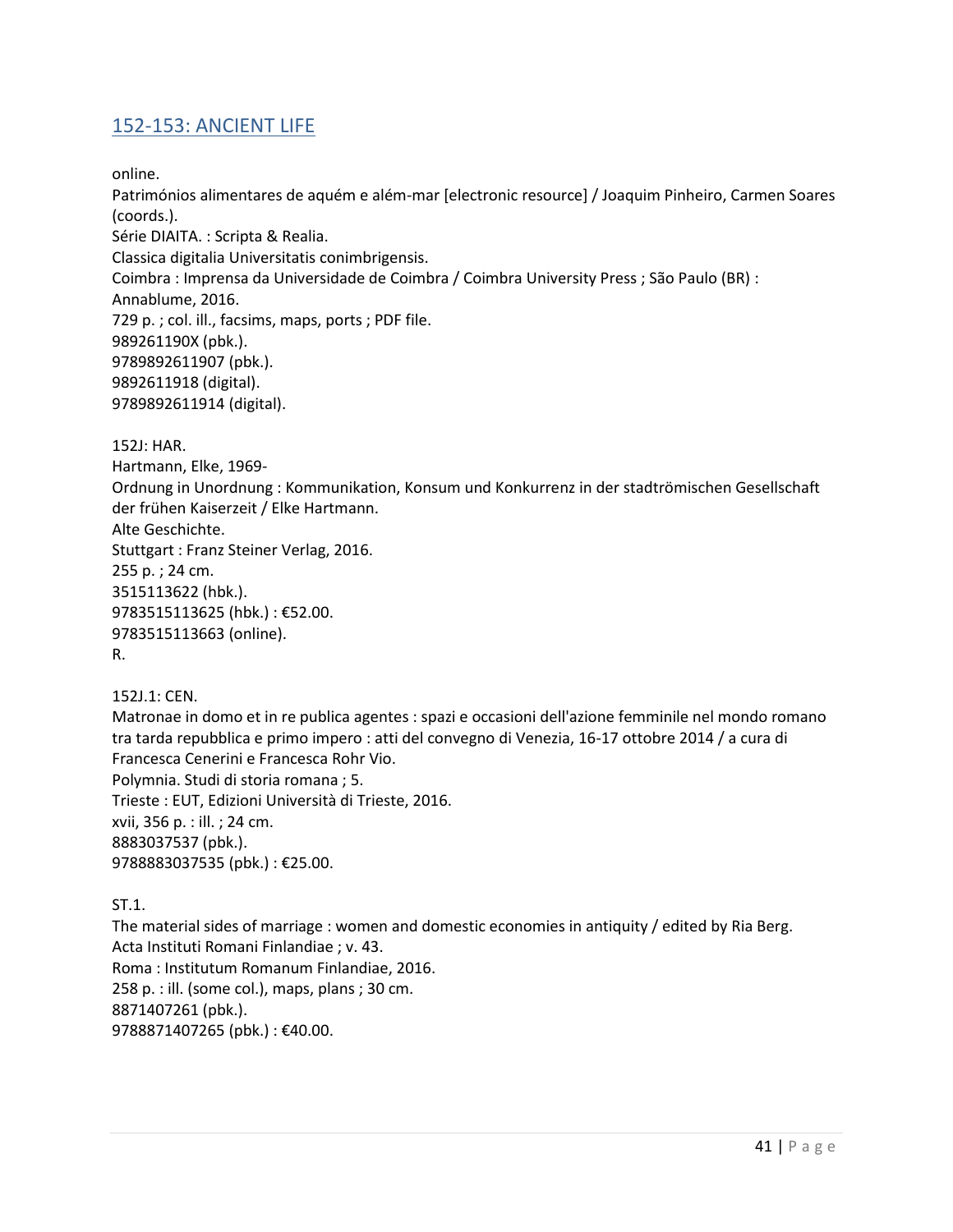152J.2: RAE. Räuchle, Viktoria. Die Mütter Athens und ihre Kinder : Verhaltens- und Gefühlsideale in klassischer Zeit / Viktoria Räuchle. Berlin : Reimer, 2017. 342 p. : 101 ill. ; 25 cm. 3496015616 (hbk.). 9783496015611 (hbk.) : €59.00. H.

152K: BON. Bonino, Marco, 1943- Navi mercantili e barche di età romana / Marco Bonino. Studia archaeologica ; 203. Roma : "L'Erma" di Bretschneider, [2015]. 146 p. : ill. (some col.) ; 24 cm. 8891309036 (pbk.). 9788891309037 (pbk.) : €70.00. 9788891309068 (digital).

152K: WAW. Wawrzinek, Christina. Tore zur Welt : Häfen in der Antike / Christina Wawrzinek. Darmstadt : Philipp von Zabern, 2016. 224 p. : ill., maps, plans ; 24 cm. 3805349254 (hbk.). 9783805349253 (hbk.) : €29.95.

153D Copy 3: BIS. Studies on wealth in the ancient world / edited by Errietta M.A. Bissa and Federico Santangelo. Bulletin of the Institute of Classical Studies. Supplement ; 133. London : Institute of Classical Studies, School of Advanced Study, University of London, 2016. vii, 119 p. ; 25 cm. 1905670621 (pbk.). 9781905670628 (pbk.) : £45.00. H. or R.

153D: MON. Fiscal regimes and the political economy of premodern states / edited by Andrew Monson and Walter Scheidel. Cambridge : Cambridge University Press, 2015. xvi, 586 p. : ill., maps ; 24 cm. 1107089204 (hbk.). 9781107089204 (hbk.) : £82.00 / \$134.00. H. and R.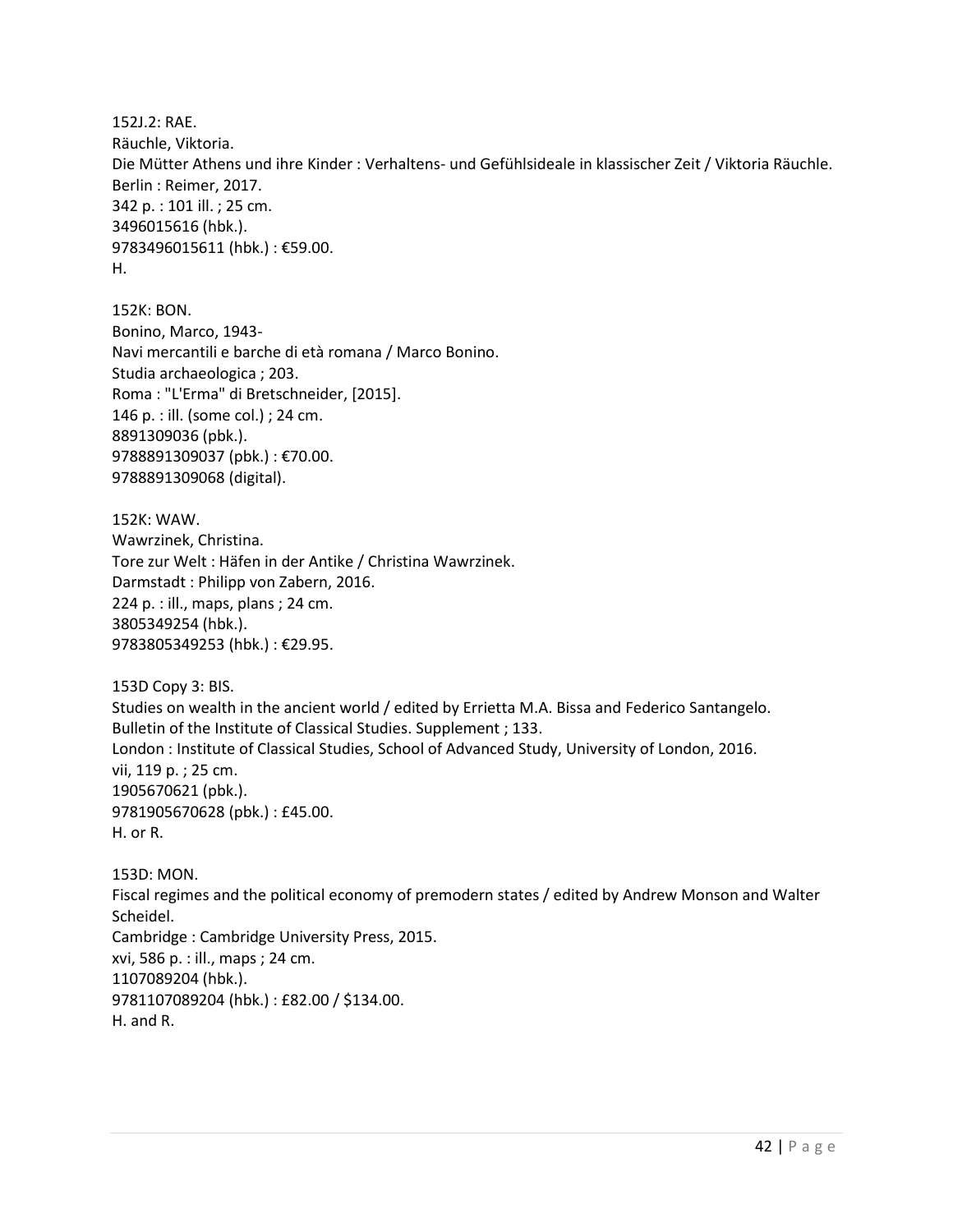153F: HAW. Hawkins, Cameron, 1973- Roman artisans and the urban economy / Cameron Hawkins. Cambridge : Cambridge University Press, 2016. xi, 307 p. : ill. ; 24 cm. 1107115442 (hbk.). 9781107115446 (hbk.) : £64.99 / \$99.99. R.

153F.3: SCH. Connecting the ancient world : Mediterranean shipping, maritime networks and their impact / Christoph Schäfer (ed.). Pharos ; Bd. 38. Rahden/Westf. : VML, Verlag Marie Leidorf GmbH, 2016. xi, 248 p. : 26 ill. (chiefly col.), maps ; 23 cm. 3867572666 (hbk.). 9783867572668 (hbk.) : €49.80. H. or R.

153F.3: TEL. Tella, Franco. Roma antica : dal Mediterraneo al Tevere : porti, merci, mercanti / Franco Tella ; in appendice, Il viaggio avventuroso dell'anfora olearia ; disegni di Carmen Poidomani. 1a ed. Roma : Edilazio, 2016. 63 p., 15 p. of plates : ill. (some col.), maps ; 20 cm. 889813553X (pbk.). 9788898135530 (pbk.) : €14.00.

## <span id="page-42-0"></span>202: FESTSCHRIFTEN

X202: HEN. Greece, Rome, Byzantium and Africa : studies presented to Benjamin Hendrickx on his seventy-fifth birthday / edited by William Henderson & Effrosyni Zacharopoulou. Idees kai ereuna. Athēna : Hērodotos, 2016. 698 p. : ill. ; 25 cm. 9604851357 (pbk.). 9789604851355 (pbk.): €63.60.

202: MIL. Philhellene : essays presented to Stephen G. Miller / edited by Dora Katsonopoulou and Elena Partida. Athens : Helike Society, 2016. 398 p. : ill., maps, plans ; 24 cm. 9608637732 (pbk.). 9789608637733 (pbk.) : €68.00.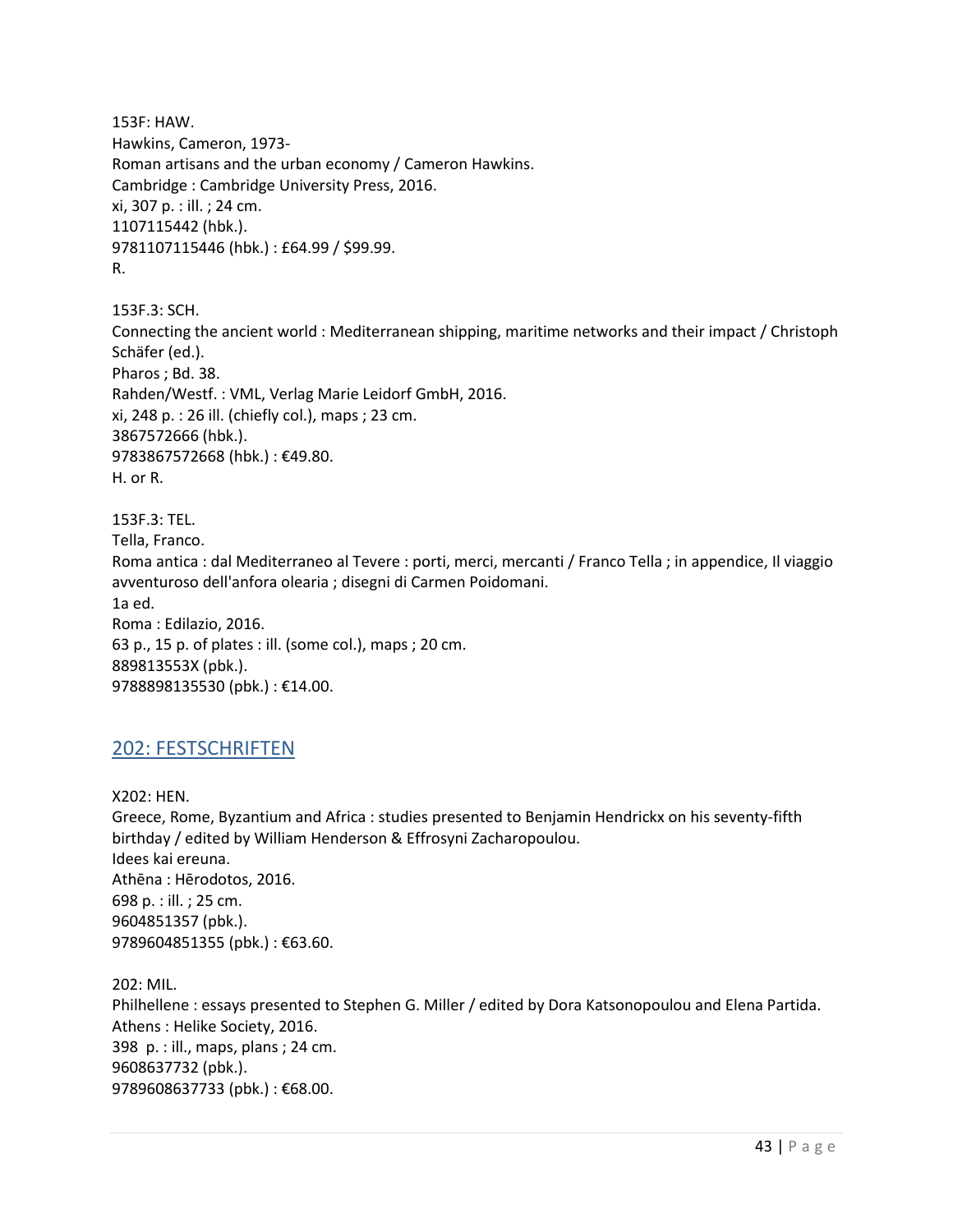XST.19.

In memoriam Emmanouēl Papathōmopoulou. Dodone : epistemonike epeterida tes Philosophikes Scholes tou Panepistemiou Ioanninon ; 38/39, no. 2. Ioannina : Panepistēmio Iōanninōn, Tmēma Philologias, 2012. 519 p. : col. port. ; 25 cm.

XST.19.

In memoriam Geōrgiou P. Savvantidē kai Iōannē V. Anastasiou. Dodone : epistemonike epeterida tes Philosophikes Scholes tou Panepistemiou Ioanninon ; 40/41, no. 2. Ioannina : Panepistēmio Iōanninōn, Tmēma Philologias, 2014. 470 p. : col. ill., 2 ports ; 25 cm.

## <span id="page-43-0"></span>203-206: CLASSICAL STUDIES ETC.

204A: BRA.

Lebensbilder : klassische Archäologen und der Nationalsozialismus / herausgegeben von Gunnar Brands und Martin Maischberger.

ForschungsCluster. Geschichte des Deutschen Archäologischen Instituts im 20. Jahrhundert ; 5.

Menschen, Kulturen, Traditionen ; Bd. 2.

Rahden/Westf. : VML, Verlag Marie Leidorf, 2012-2016.

2 v. (xi, 256, ix, 436 p.) : ill., facsims, map, ports ; 30 cm.

3867573824 (v. 1 : pbk.).

9783867573825 (v. 1 : pbk.) : €59.80.

3867573948 (v. 2 : pbk.).

9783867573948 (v. 2 : pbk.) : €69.80.

H. or R.

204A: WYL. Women classical scholars : unsealing the fountain from the Renaissance to Jacqueline de Romilly / edited by Rosie Wyles and Edith Hall. 1st ed. Classical presences. Oxford : Oxford University Press, 2016. xviii, 465 p. : ill., ports ; 23 cm. 0198725205 (hbk.). 9780198725206 (hbk.) : £80.00. H.

204B: CSE. Szabó, Csaba. Béla Cserni and the beginnings of urban archaeology in Alba Iulia / Csaba Szabó. Cluj-Napoca : Editura Mega, 2016. 222 p. : ill. (some col.), facsims, geneal. table, maps, plans, ports ; 24 cm. 6065436887 (hbk.). 9786065436992 (hbk.).